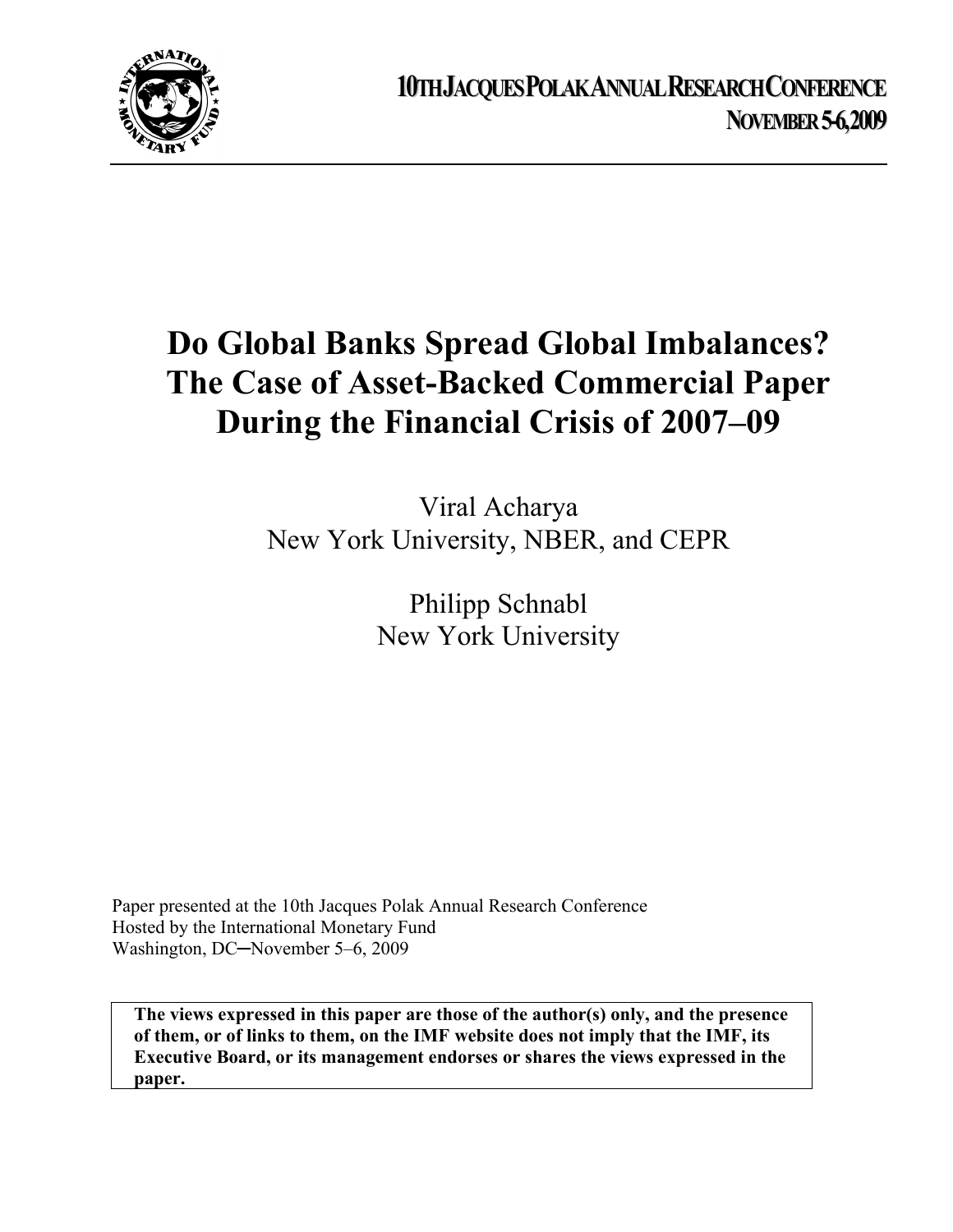#### **Do Global Banks Spread Global Imbalances?**

# **The Case of Asset-Backed Commercial Paper During the**

**Financial Crisis of 2007-09** 

Viral V. Acharya<sup>1</sup> and Philipp Schnabl<sup>2</sup>

First draft: September 2009<sup>3</sup>

This draft: October 15, 2009

#### **Abstract**

The global imbalance explanation of the financial crisis of 2007-09 argues that the demand for riskless assets from countries with current account surpluses created fragility in the US financial sector. We examine this explanation by analyzing the geography of asset-backed commercial paper conduits set up by large commercial banks. We show that both banks located in surplus countries and banks located in deficit countries manufactured riskless assets of \$1.2 trillion by selling short-term asset-backed commercial paper to risk-averse investors, predominantly US money market funds, and investing the proceeds primarily in long term US assets. As negative information about US assets became apparent in August 2007, banks in both surplus and deficit countries experienced difficulties rolling over asset-backed commercial paper and as a result suffered significant losses. We conclude that it was global banking flows, and not just global imbalances, that determined the geography of the financial crisis.

<sup>&</sup>lt;sup>1</sup> Viral V Acharya, Department of Finance, Stern School of Business, New York University, 44 West 4th Street, Room 9-84, New York, NY-10012, US. Tel: +1 212 998 0354, Fax: +1 212 995 4256, e-mail: vacharya@stern.nyu.edu. Acharya is also Academic Director of the Coller Institute of Private Equity, a Research Affiliate of the Centre for Economic Policy Research (CEPR) and Research Associate in Corporate Finance at the National Bureau of Economic Research (NBER). 2

<sup>&</sup>lt;sup>2</sup> Philipp Schnabl, Department of Finance, Stern School of Business, New York University, 44 West 4th Street, Room 9-76, New York, NY-10012, US. Tel: +1 212 998 0356, Fax: +1 212 995 4256, e-mail: schnabl@stern.nyu.edu

<sup>&</sup>lt;sup>3</sup> Authors are grateful to Dave Backus, Pierre-Olivier Gourinchas, Ayhan Kose, Gustavo Suarez and faculty members at Stern School of Business, New York University for discussions on the topic and to research staff at Moody's and Fitch Ratings for detailed answers to our queries.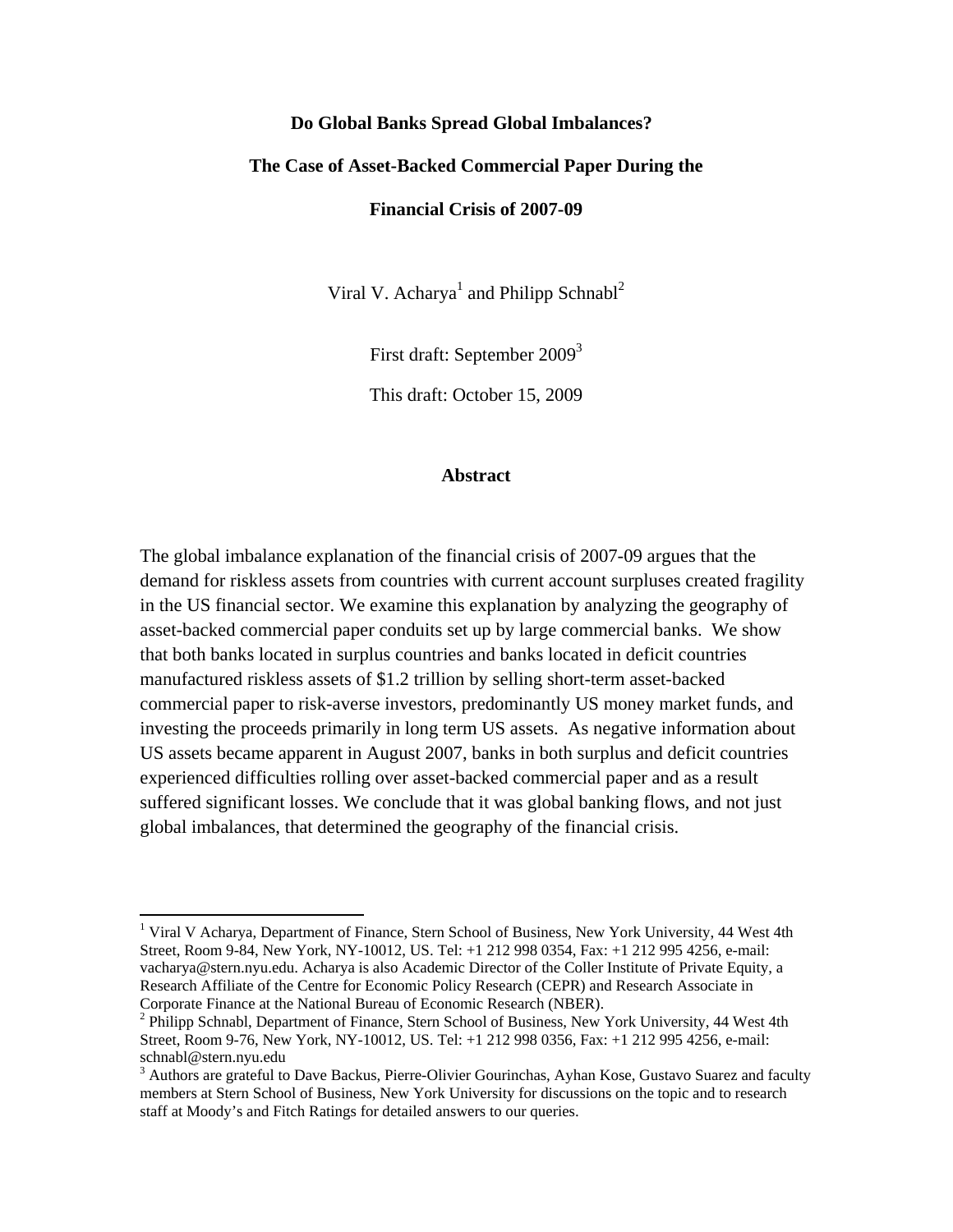# **1. Introduction**

Bernanke (2005) argued in his famous speech that the "savings glut" in Asia, most notably in China, and several European countries with current account surpluses, had created severe and persistent global imbalances. These imbalances have by and large found their way through capital flows into the US economy (Caballero et al, 2008). Importantly, unlike capital flows to emerging markets, a large share of these flows have been invested in effectively risk-free assets, such as US treasuries, US agency debt, and money market fund shares. Some observers (for example, Caballero and Krishnamurthy, 2009) have argued that the demand for risk-free assets coming from surplus countries left the US economy fragile by concentrating the real risks in its financial sector. Together, these observations constitute the global imbalance explanation of the financial crisis of 2007. Bernanke (2009) and Portes (2009) argue respectively that it is impossible to understand the financial crisis fully without appealing to global imbalances and that they are the underlying cause of the crisis.4

We argue in this paper that while global imbalances are clearly central to understanding the capital flows to the US economy, they fall short of explaining why the financial crisis took such a global form right from its inception. To understand the global spread, we analyze how financial sectors around the world became exposed to the crisis. We show that large commercial banks in both current account surplus and current account deficit countries manufactured risk-free assets by setting up asset-backed commercial paper (ABCP) conduits. Conduits are a form of securitization in which

 4 Jagannathan, Kapoor and Schaumburg (2009) also advance the hypothesis that the financial crisis is a symptom rather than the disease. They focus on one important aspect of global imbalances, namely the large increase in the developed world's labor supply, and the inability of existing institutions in the US and the rest of the world to cope with this shock.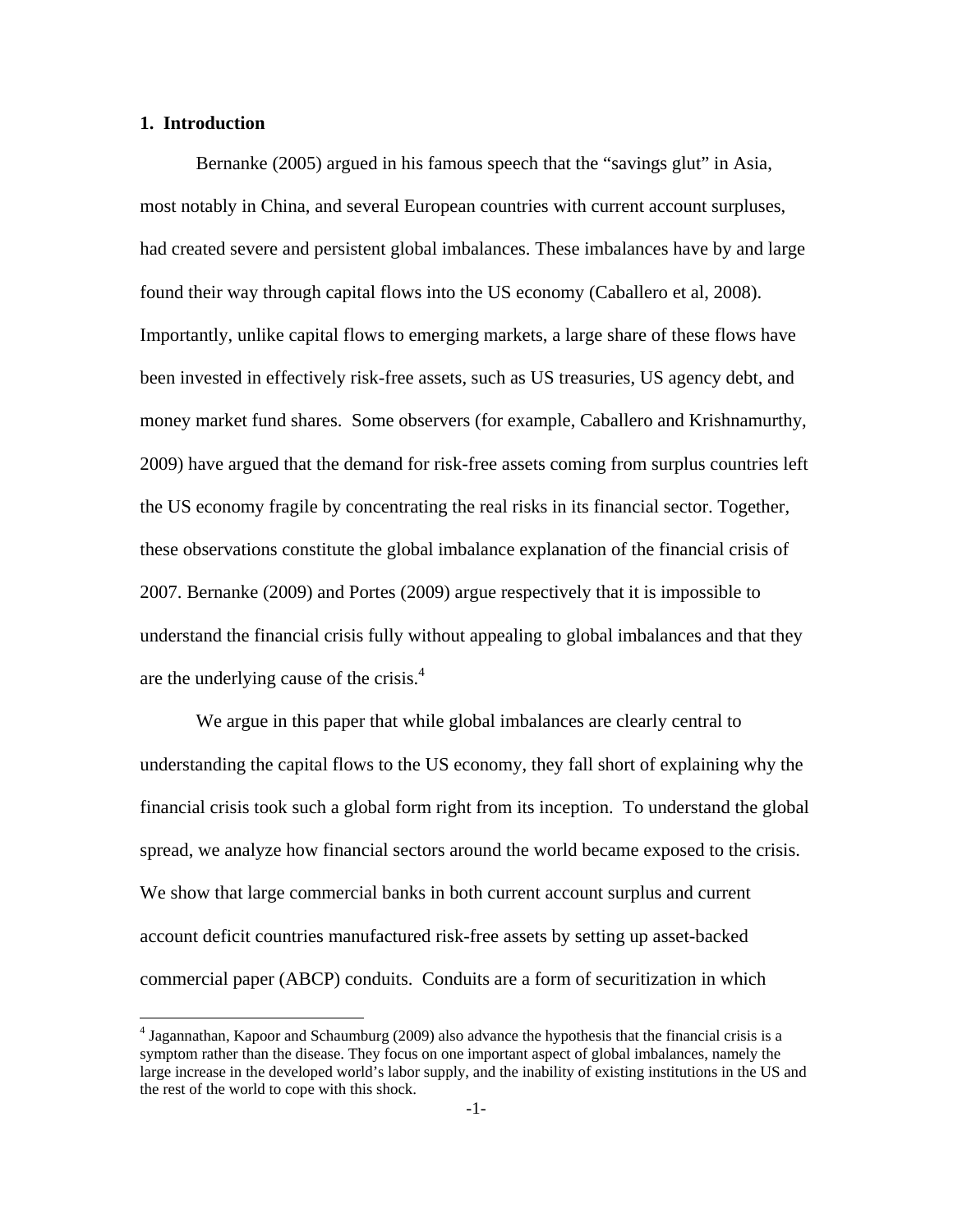banks use off-balance sheet vehicles to purchase long-term and medium-term assets financed with short-term debt. However, contrary to other forms of securitization, such as mortgage-backed securities or collateralized debt obligations, banks effectively keep the credit risk associated with the conduit assets. Hence, as long as banks are solvent, conduits are risk-free for outside investors but can generate significant risks for banks. In exchange for bearing these risks, banks have access to low-cost funding via the assetbacked commercial paper market.

We document that prior to the financial crisis, most asset-backed commercial paper was issued in US dollars and sold to risk-averse investors such as money market funds. Most of the proceeds were used to invest in long-term financial assets of current account deficit countries, such as the United States and the United Kingdom. However, the sponsoring commercial banks were based both in current account surplus countries (e.g., Germany, Japan, and Netherlands) and current account deficit countries (e.g., United States, United Kingdom). The magnitude of this enterprise was economically significant with more than \$1.2 trillion of short-term asset-backed commercial paper outstanding in June 2007. Analyzing the geography of asset-backed commercial paper conduits, we find that the country-wide level of asset-backed commercial paper outstanding, our proxy for the scale of production of risk-free assets, was effectively unrelated with a country's current account balance.

Hence, when information about the deteriorating quality of US sub-prime assets traveled across the financial markets in the summer of 2007, it was not just the banks in the US that got hit. In fact, the first banks to collapse and be bailed out by their government were IKB Deutsche Industriebank and Sachsen Landesbank based in

-2-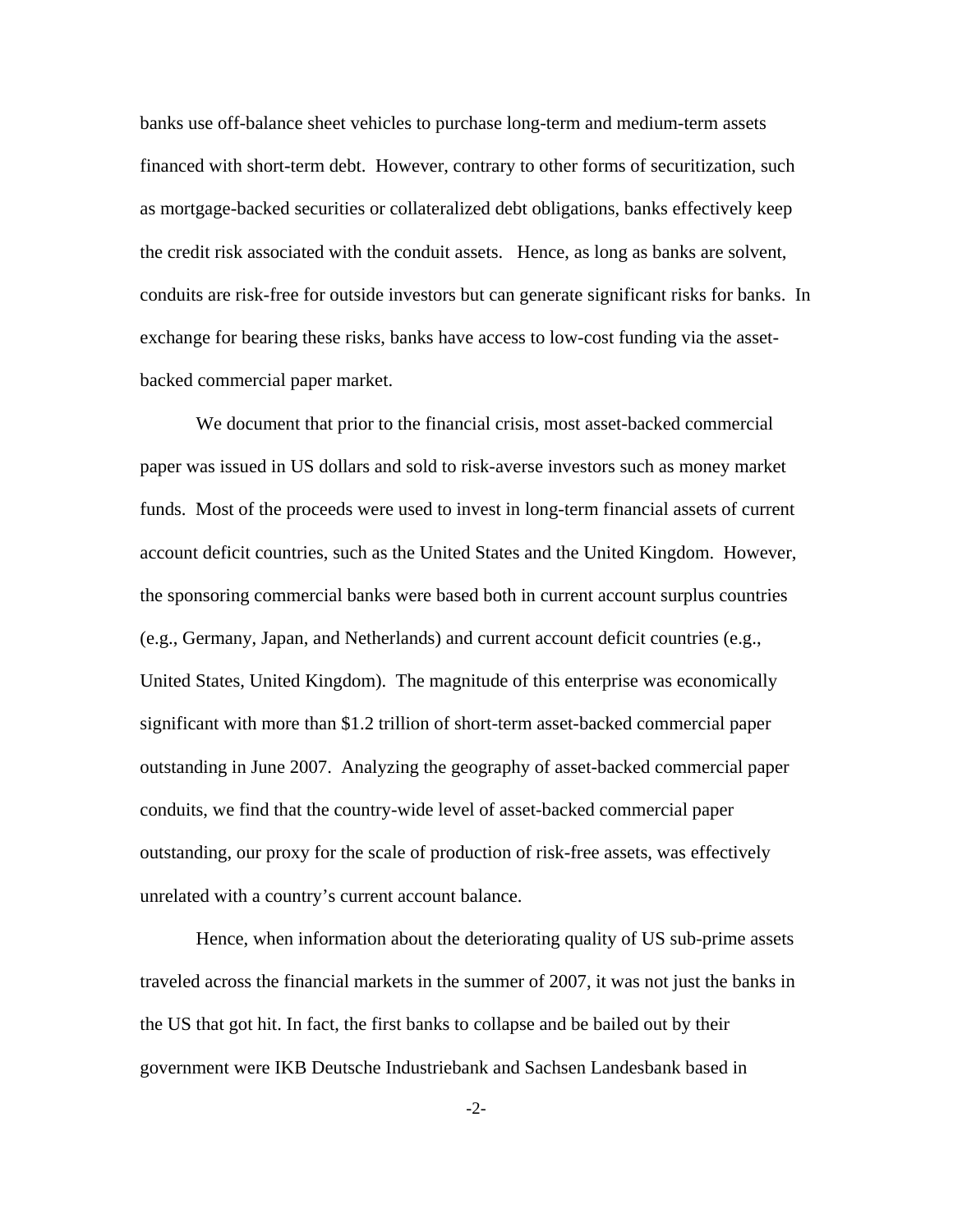Germany (Acharya and Schnabl, 2009). These banks had provided credit guarantees more than three times their equity capital in order to issue asset-backed commercial paper of the risk-free variety. On August 7, 2007, the French Bank BNP Paribas halted withdrawals from three funds invested in mortgage-backed securities and suspended calculation of net asset values<sup>5</sup>, following which the risk-averse investors withdrew from the ABCP market. As shown in Figure 1, the rise in ABCP came to an abrupt end in August 2007, and as shown in Figure 2, the cost of issuing overnight ABCP relative to the US Fed Funds rate increased from 10 basis points to 150 basis points within one day of the announcement. The German banks were thus unable to roll over their ABCP liabilities in August 2007 and rendered insolvent.

Other large banks in both Europe and the United States, such as ABN Amro (eventually Royal Bank of Scotland) and Citibank, survived the freeze in the ABCP market but suffered significant losses because their credit guarantees to outside investors required them to pay off maturing ABCP independently of underlying asset values (the so-called "securitization without risk transfer", a term employed by Acharya, Schnabl and Suarez, 2009, to describe ABCP). As a measure of the cost of ABCP exposure, we find that a one-standard deviation increase in ABCP exposure, measured as the ratio of ABCP outstanding to bank equity as of January 2007, reduces stock returns in August 2007 by 1.5 percent. Countries with current account surpluses such as Germany, Japan and the Netherlands did as worse in terms of bank stock returns as deficit countries like the United States and the United Kingdom, with Germany in fact doing the worst. We

<sup>5</sup> See "BNP Paribas Freezes Funds as Loan Losses Roil Markets", Bloomberg.com, August 9, 2008.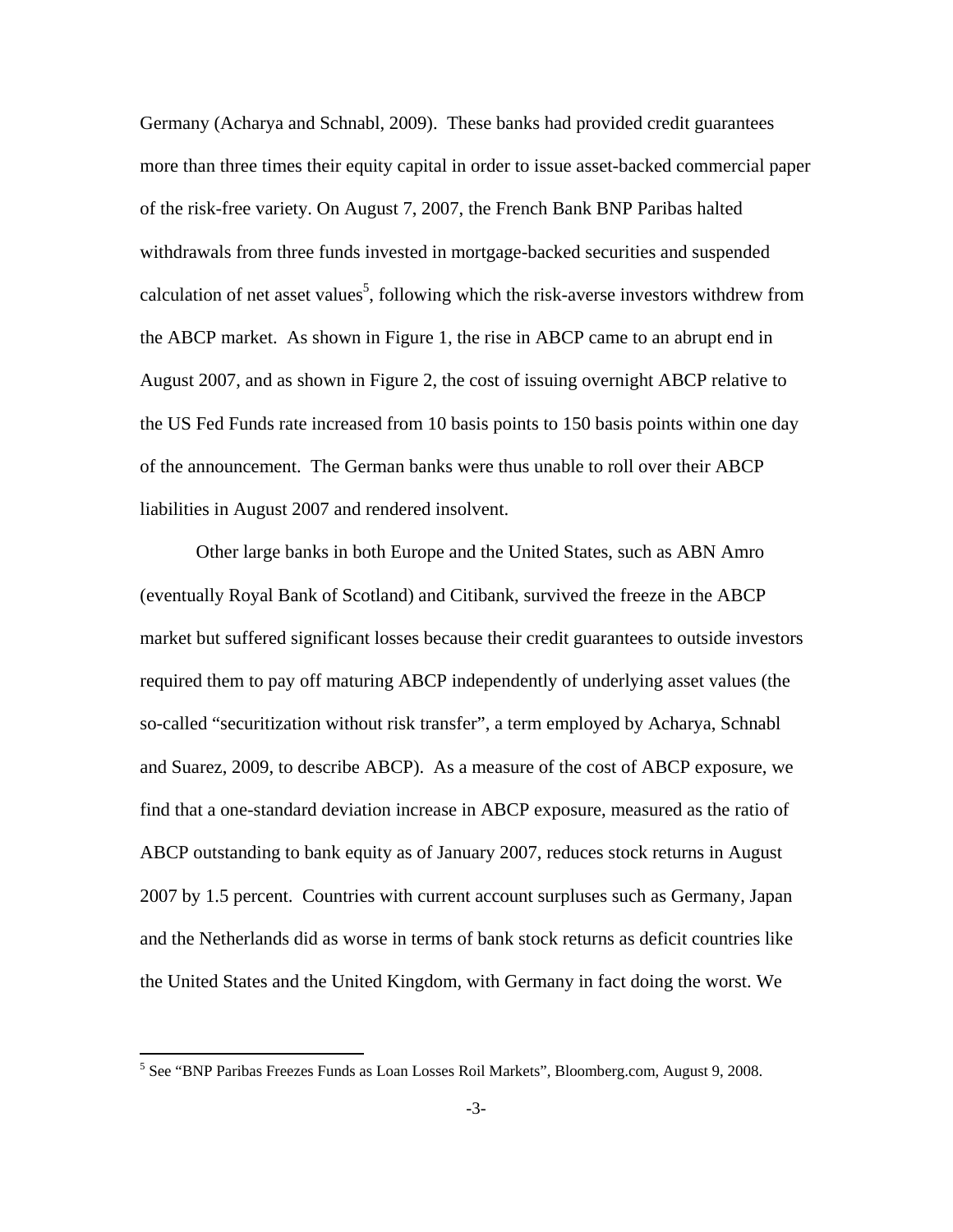interpret these findings as the direct impact of off-balance sheet conduits on the value of bank equity.

We also document that the inability to roll-over ABCP lead to "dollar shortages" among European banks that had sponsored conduits (Baba, McCauley and Ramaswamy, 2009, and McGuire and von Peter, 2009). As a result, US subsidiaries of European banks increased their borrowing from the Federal Reserve in the United States, which eventually prompted the Federal Reserve to set up dollar-swap facilities with a large number of central banks in other countries, especially in Europe.

Overall, our results suggest that the geography of the financial crisis depends on the incentives of global banks to manufacture riskless assets rather than the direction of capital flows. According to the pure global-imbalance view (see, for instance, Mendoza, Quadrini and Rios-Rull, 2008), the financial sectors of current account surplus countries should have been shielded from the financial crisis. Instead we observe that banks in surplus countries are at least as affected as banks in deficit countries. Thus, in a world with global banking, the financial sectors of surplus countries are themselves at substantial risk from capital flows into deficit countries.

Based on descriptive evidence of the regulation of ABCP conduits across countries, we conjecture that global imbalances spread to all financial sectors that were "weakly" regulated in the sense of allowing banks to hold assets in conduits with little capital relative to the required capital for assets on bank balance sheets. We describe the capital regulation for ABCP conduits in the United States, United Kingdom, Germany, Spain, and Canada and how it affected the likelihood of banks in the respective countries to sponsor conduits.

-4-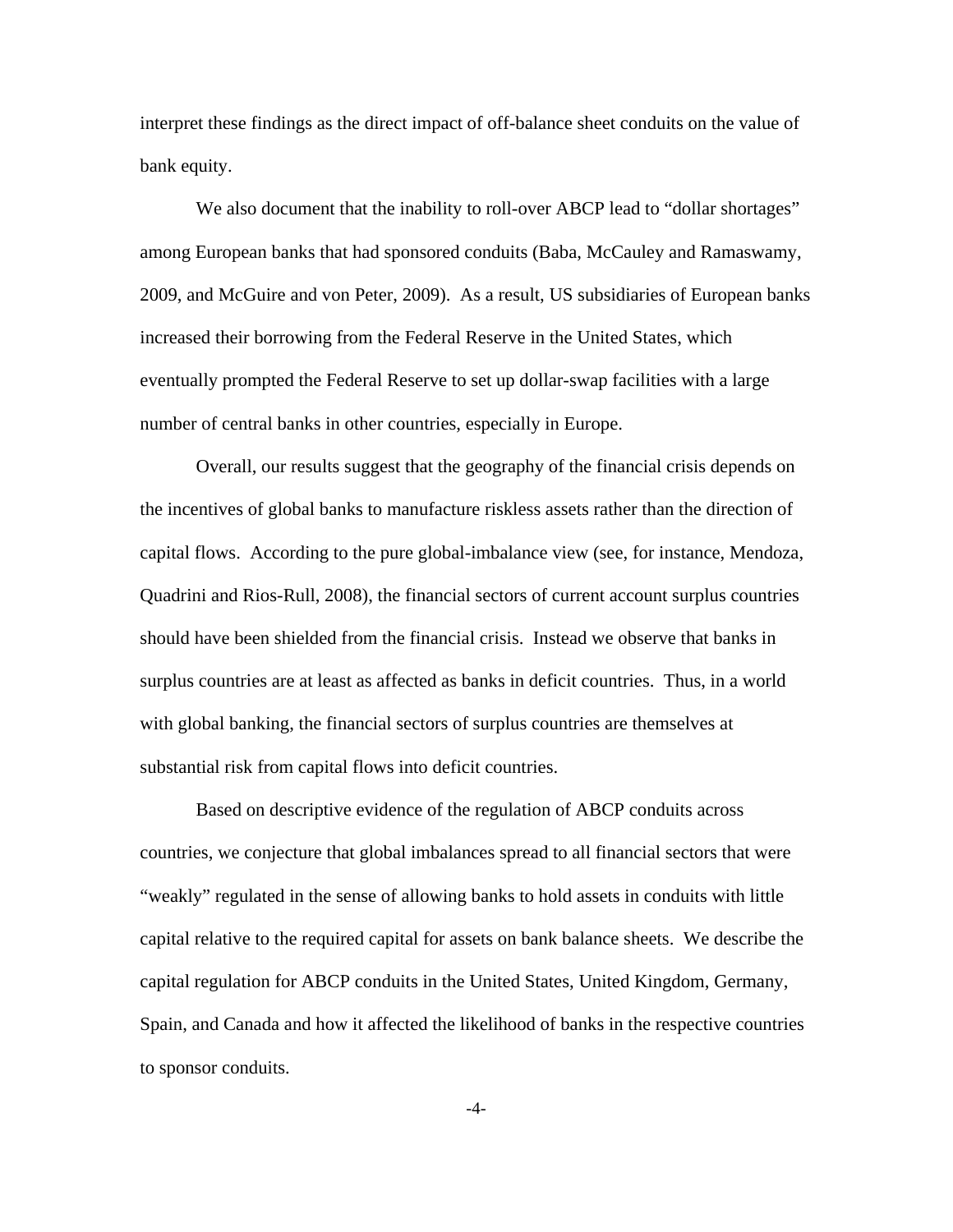Besides the global imbalances literature cited above, a few other contributions relate to our main findings. Obstfeld and Rogoff (2009) argue that both global imbalances and the financial crisis are rooted in common causes linked to economic policies followed in several countries such as the low-interest rate environment in the United States and the undervaluation of its currency by China. We point out that lax financial sector regulation in a world with global banking also contributed in spreading the destabilizing effects of global imbalances. Obstfeld and Rogoff (2001, 2005, 2007) also note the systemic risk imposed to the global economy due to untested developments in financial markets during 2000s.

Rose and Spiegel (2009a, b) document in a series of recent papers that the crisis does not seem to have spread through contagion from the US. They document that countries that had disproportionately high amounts of trade with the US in either financial or real markets did not experience more intense crises. Our paper employs a nuanced version of financial exposure to the US –the extent of ABCP conduit activity undertaken by banks in different countries – and shows that it explains performance of country-level and bank-level stock returns in the early phase of the crisis. However, we too do not view this as a "transmission" from the US; instead as a direct financial exposure to the US, that is uncorrelated with trade exposure to the US.

In terms of related work on ABCP conduits and securitization, Gorton and Souleles (2005), Gorton (2008) and Brunnermeier (2009) provide descriptions of the shadow banking sector consisting of off-balance sheet vehicles. Ashcraft and Shuermann (2008) present detailed description of the process of securitization of sub-prime mortgages, of which conduits were one component. Nadauld and Sherland (2008) study

-5-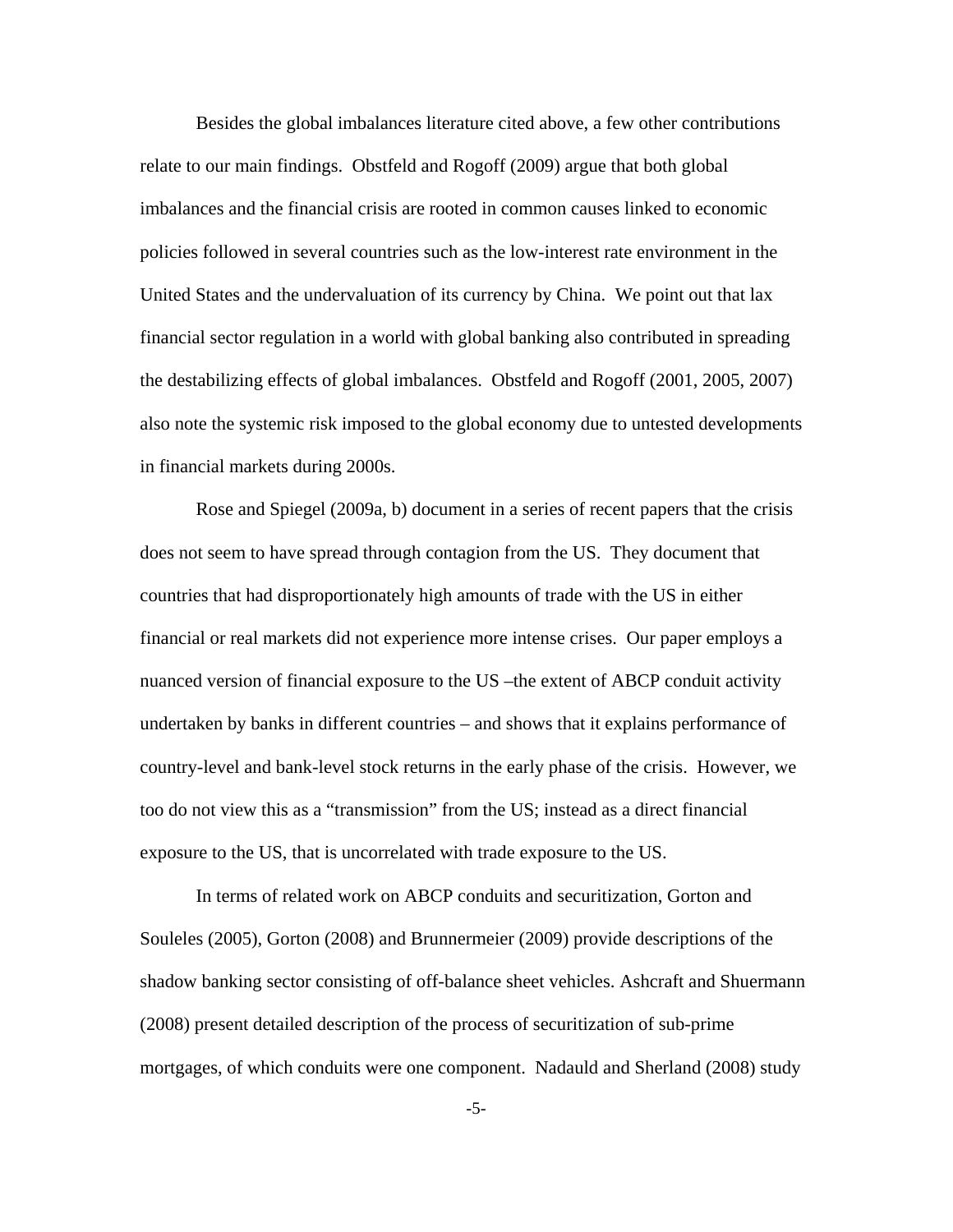the securitization by investment banks of AAA-rated tranches – "economic catastrophe bonds" as explained by Coval, Jurek, and Stafford (2008) – and argue that the change in the SEC ruling regarding the capital requirements for investment banks spurred them to engage in excessive securitization. In contrast, Shin (2009), Acharya and Richardson (2009) and Acharya and Schnabl (2009) argue that banks were securitizing without transferring risks to end investor and, in particular, ABCP and AAA-rated tranche production were a way of taking on tail-natured systemic risk of the underlying pool of credit risks.

In an analysis focused on the economic causes of the increasing propensity of the financial sector to take such risks (in one class of conduits – the "credit arbitrage" vehicles), Arteta et al (2008) provide evidence consistent with government-induced distortions and problems of corporate governance. Arteta et al. (2008) also present an overview of the location of credit arbitrage conduits, but do not relate it to global imbalances, the focus of our paper. Acharya, Schnabl and Suarez (2009) document that ABCP was indeed risk-free in that only 4% loss was borne by the ABCP investors due to downgrades and defaults on underlying assets of conduits. They also illustrate the important role played by bank guarantees in enabling conduits to issue ABCP by showing that rollovers of ABCP that had weaker guarantees ("extendible notes" and "SIVs") were more difficult during the crisis than that of ABCP with stronger guarantees ("credit guarantees" and "liquidity guarantees"). Finally, Covitz, Liang, and Suarez (2009) document the "run" in the shadow banking sector and link it to the deterioration of asset quality in conduits.

-6-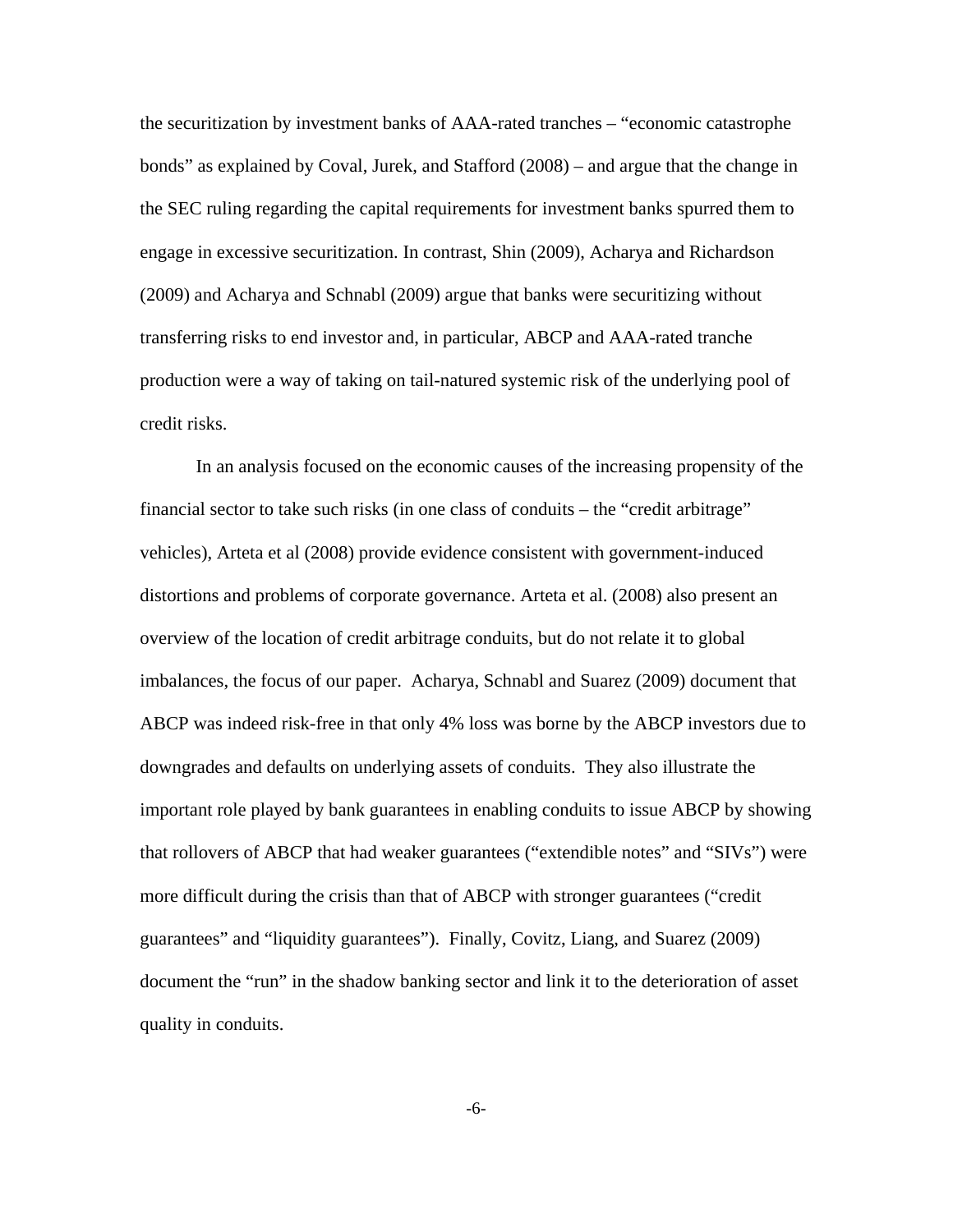The remainder of this paper is organized as follows. Section 2 discusses the structure of ABCP conduits, describes the data sources, and presents summary statistics. Section 3 analyzes the geography of ABCP in terms of their sponsor, their investment strategy, and their outside investors. The section also examines the role of countryspecific financial regulation in enabling risk taking through ABCP conduits. Section 4 shows how the financial crisis erupted in August 2007 in different parts of the world and links bank's exposure to ABCP conduits. Section 5 provides a discussion of economic incentives behind ABCP issuance and related activities aimed at producing risk-free assets. Section 6 concludes.

## **2. Institutional background**

#### **2.1. Conduit structure**

Figure 3 depicts the typical structure of an asset-backed commercial conduit and its relation to its sponsoring financial institution, asset sellers, and outside investors. We describe this structure using the conduit *Ormond Quay* as an example. *Ormond Quay* is a conduit set up in May 2004 and managed by Sachsen Landesbank, a large regional bank in Germany. Sachsen Landesbank's management responsibilities consist of selecting the assets to be purchased by *Ormond Quay* and issuing short-term asset-backed commercial paper in order to finance the assets. Sachsen Landesbank sells the asset-backed commercial paper to outside investors, such as money market funds, and rolls over the asset-backed commercial paper at regular intervals.

Panel A of Table 1 shows the composition of *Ormond Quay's* investments by asset type as of July 2007. *Ormond Quay* invests almost exclusively in asset-backed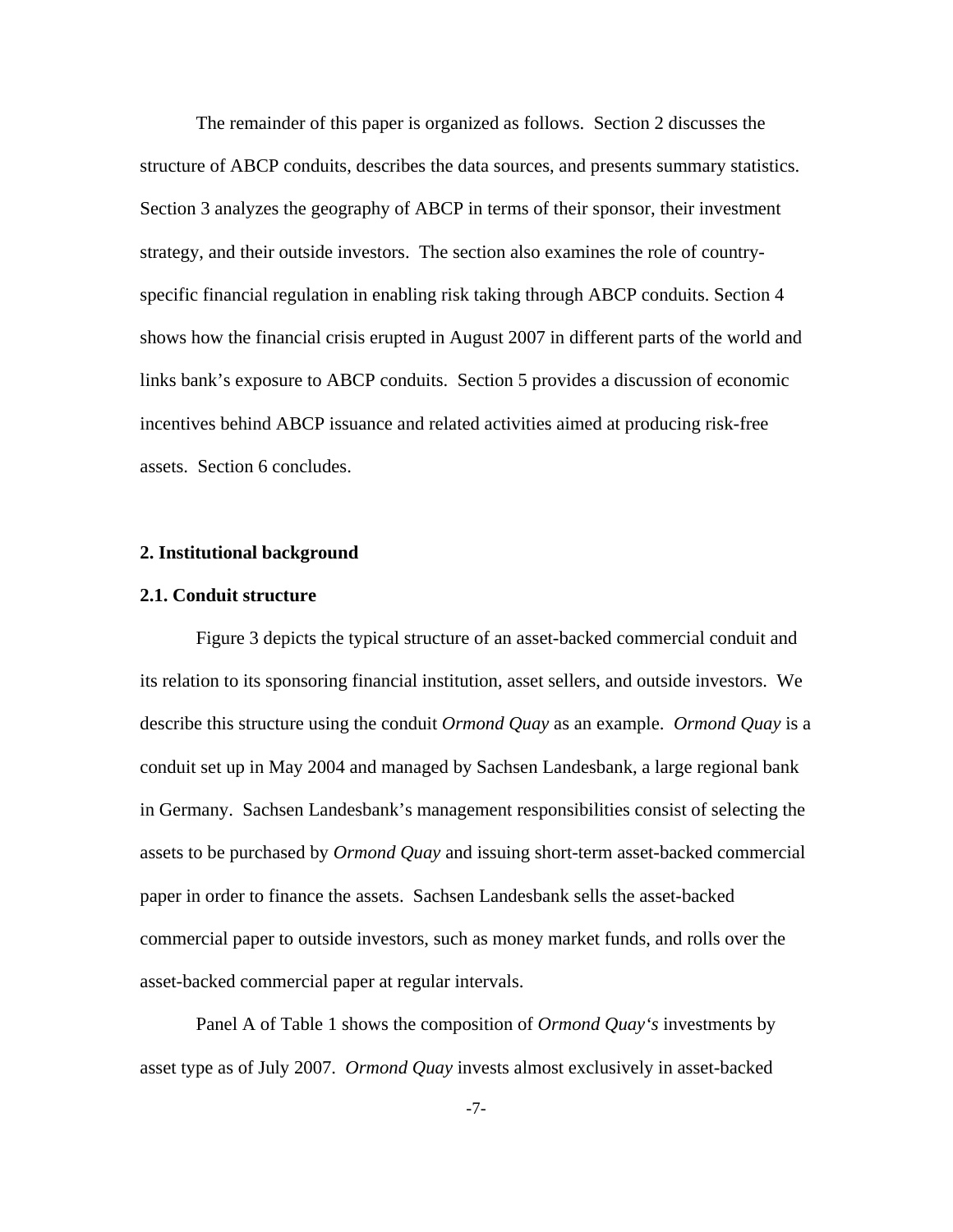securities with a total value of \$11.4bn. The majority of the securities are backed by residential mortgages (55.5%) and commercial mortgages (23.8%). The remainder is split between corporate loans (4.1%), consumer loans (4.1%), collateralized debt obligations (2.7%), and a mix of equipment lease receivables, car loans and leases, student loans, credit card receivables, and other asset types. As shown in Panel B of Table 1, the majority of *Ormond Quay's* assets are originated in the United States (37.7%) and the United Kingdom (22.1%). The remainder is split between unspecified countries in Europe (11.2%), Italy (9.3%), Spain (8.4%), Netherlands (3.9 %), and other European and Asian countries. All assets have the highest "AAA" rating from at least one certified rating agency.

On the liabilities side, *Ormond Quay* finances the assets almost exclusively by issuing short-term asset-backed commercial paper. As of July 2007, total asset-backed commercial paper outstanding is \$12.1 billion of which 32% were issued in US dollars and 68% were issued in Euro.<sup>6</sup> We estimate that *Ormond Quay* only has a sliver of equity, around \$36 million, or 30 basis points of its asset value. There are no other liabilities. We have no information on *Ormond Quay*'s hedging strategy but, like most conduits, *Ormond Quay*'s is likely to have hedged its currency risk and interest rate risk.

*Ormond Quay* benefits from a credit guarantee provided by Sachsen Landesbank which guarantees that Sachen Landesbank pays off maturing asset-backed commercial paper if *Ormond Quay* is unable to do so. Hence, as long as Sachen Landesbank is

 $6$  We do not have information on the maturity of *Ormond Quay's* asset-backed commercial paper but, according to the Federal Reserve Board, most conduits have asset-backed commercial paper outstanding with a maturity of 30 days or less. The majority of issuance is with a maturity of 1 to 4 days. Regarding outside investors, we have no information of their identity but according to the Federal Reserve's Flow of Funds, the main investors in asset-backed commercial paper are US money market funds.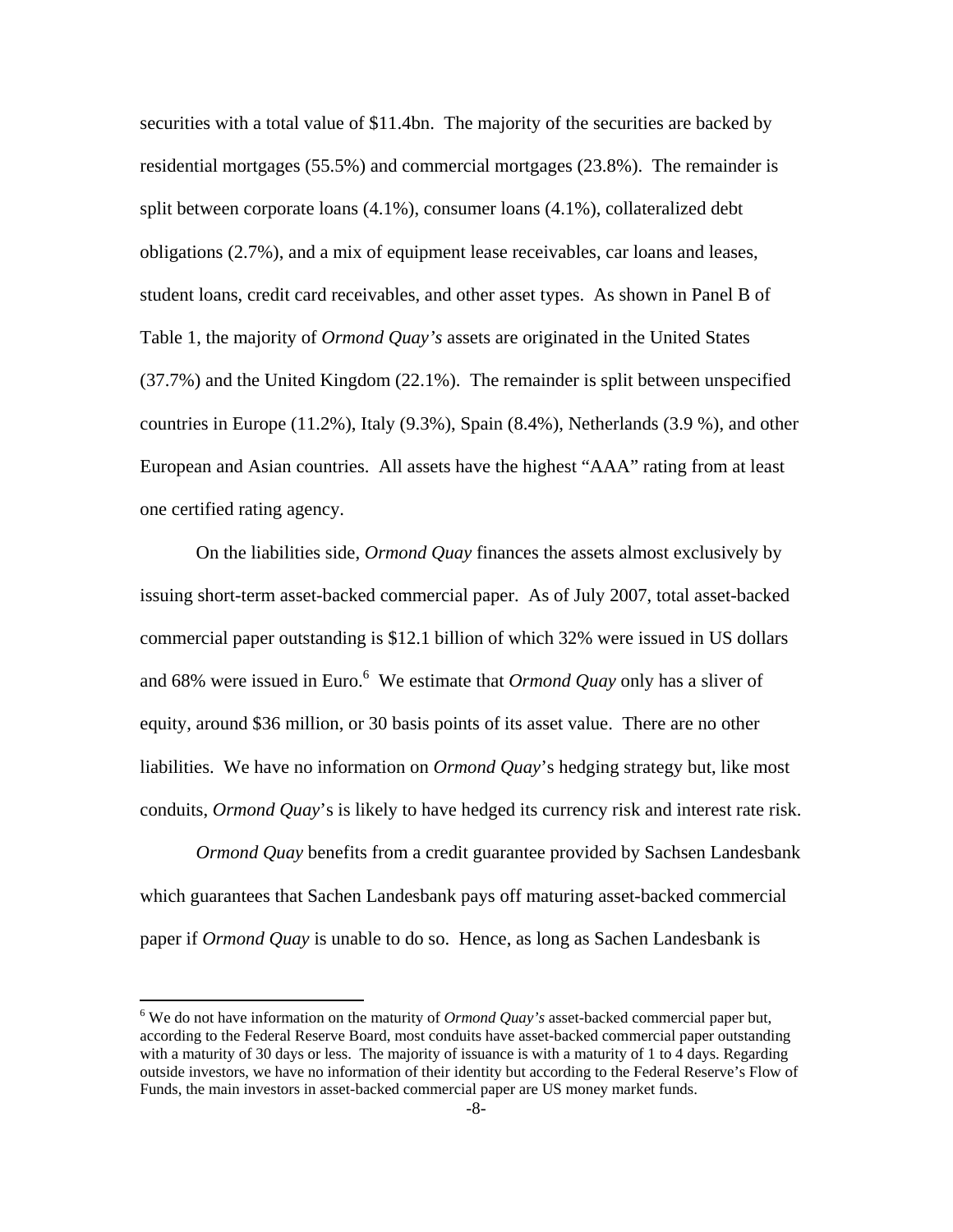solvent, outside investors are expected to be repaid. This structure is different from traditional commercial paper which is considered safe because of its seniority in the capital structure due to its short-term maturity (Kacperczyk and Schnabl, 2009). Instead, asset-backed commercial paper is considered safe because it is backed jointly by conduit assets and a bank guarantee.

As a result of the bank guaruantee, Moody's awarded the conduit the highest possible short-term rating "P-1". Moody's also explicitly mentions in its report that the guarantees provided by Sachen Landesbank are required for the "P-1" rating and further notes that the guarantees are considered sufficient because Sachsen Landesbank benefits of a grandfathered state guarantee. The rating is important for the sale of asset-backed commercial paper because many outside investors, such as US money market funds, have regulatory constraints which require them to buy only highly-rated securities (Kacperczyk and Schnabl, 2009).

 The structure of *Ormand Quay* is typical for asset-backed commercial paper conduits. Most conduits, with the exception of Structured Investment Vehicles, are financed almost exclusively with asset-backed commercial paper. Also, most conduits benefit from a credit guarantee provided by a large commercial bank which guarantees them Moody's highest short-term rating (Acharya, Schnabl, and Suarez, 2009). Unlike Sachsen Landesbank, most sponsors do not have an explicit state guarantee, but they are typically large enough such that they are considered very unlikely to fail. Also, many sponsors may benefit from implicit too-big-to fail guarantees by their respective governments.

-9-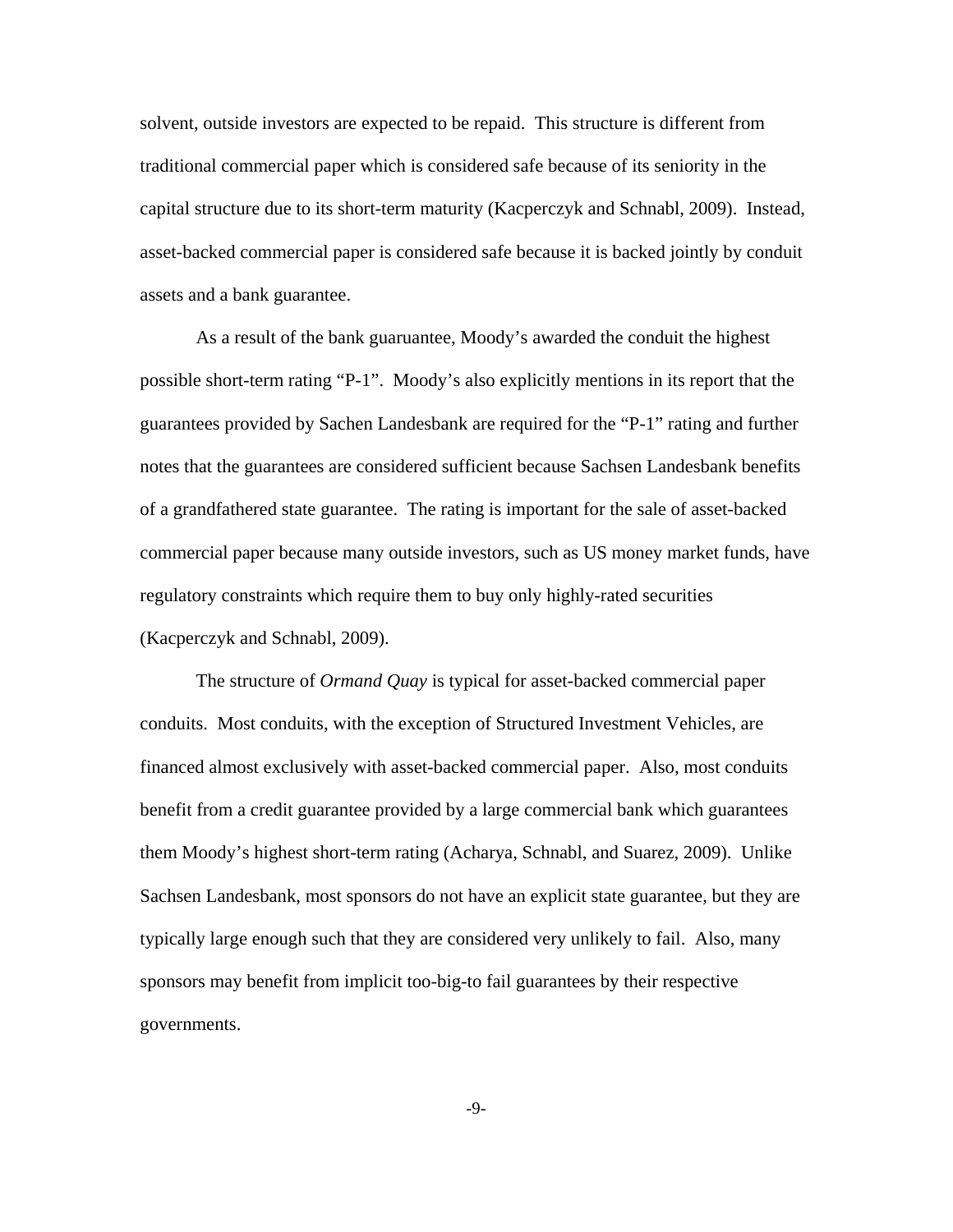Like *Ormand Quay*, most conduits invest in "AAA"-rated securitized assets, unsecuritized assets of similar quality, or a combination of both. *Ormand Quay* is a credit arbitrage conduit, which is a type of conduit that invests almost exclusively in securitized assets. Other types of conduits are multi-seller conduits or single-seller conduits that usually invest in unsecuritized assets. In the case of multi-seller conduits and singleseller conduits (sometimes also called loan conduits), a large share of the assets are bought from customers of the sponsoring financial institution.

Regarding asset types, many conduits invest in mortgages but not all conduits do. Other common asset types are trade receivables, credit card receivables, student loans, auto loans, home equity loans, corporate loans, and consumer loans. Most conduits are diversified across several asset classes. Regarding investment strategies, credit arbitrage conduits tend to invest more in long-term assets such as mortgages, whereas multi-seller conduits and single seller conduits tend to invest more in medium term assets such as trade receivables.

 Overall, conduits are similar to regular banks in the sense that they hold long-term and medium-term risky assets and finance themselves via issuing short-term debt. The main difference is that a private entity, namely the sponsoring financial institution, effectively insures the short-term debt sold to outside investors. The main difference between financing assets via a conduit and financing assets on a bank's balance sheet is the regulatory treatment of the assets. If the credit guarantees are properly structured (in particular, as liquidity enhancement with less than one year to maturity), then asset in conduits draw 90% lower regulatory capital charges than asset financed on the balance sheet.

-10-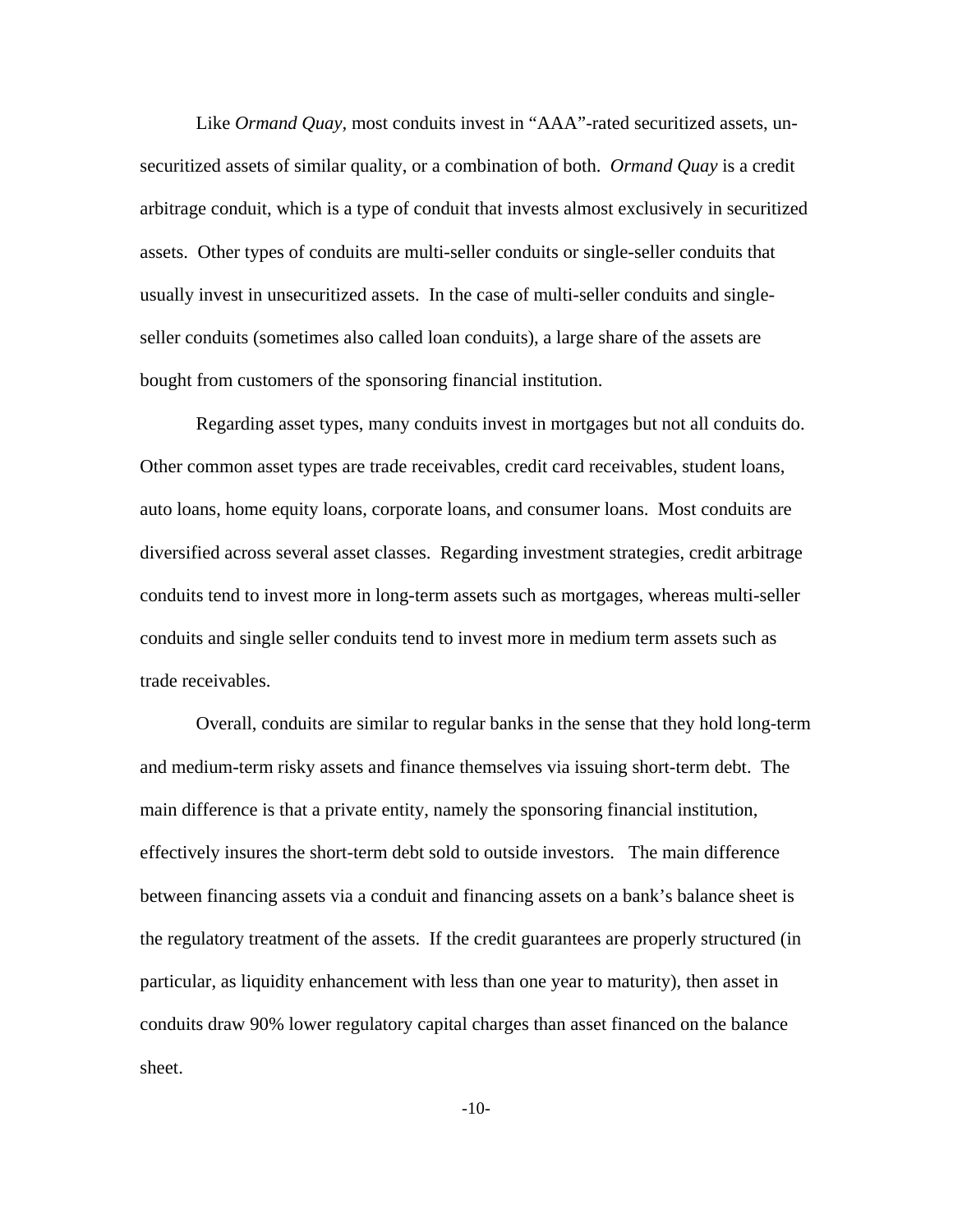# **2.2 Data**

We use several data sources for the empirical analysis in this paper. The primary data sources are conduit ratings reports from Moody's Investor Service covering the period from January 2001 to March 2009. The rating reports are typically three to five pages and contain information on conduit sponsor, conduit type, conduit assets, credit guarantees, and a general description of the conduit. Moody's Investor Service publishes the first report when it first issues a rating and subsequently updates the reports at regular intervals. For some conduits, Moody's Investor Service publishes monthly monitoring reports. Monthly reports are typically one page and comprise information on conduit size, credit guarantees, and conduit assets. In addition, Moody's Investor Service publishes a quarterly spreadsheet that summarizes basic information on all active conduits.

 To construct our data set, we start with the universe of conduits collected by Moody's Investor Service. We merge conduits that have more than one funding operation (79 out of 9536 observations). We drop South African conduits because they are rated on a different scale (72 out of 9536 observations). We drop ABCP issued by collateralized debt obligations because the credit guarantees to collateralized debt obligations are different from the credit guarantees provided to conduits (292 out of 9536 observations).

For each conduit, we identify the sponsor and match the sponsor to the consolidated financial company (e.g., we match Deutsche Bank New York to Deutsche Bank in Germany). We use several data sources such as Bankscope and Osiris to identify

-11-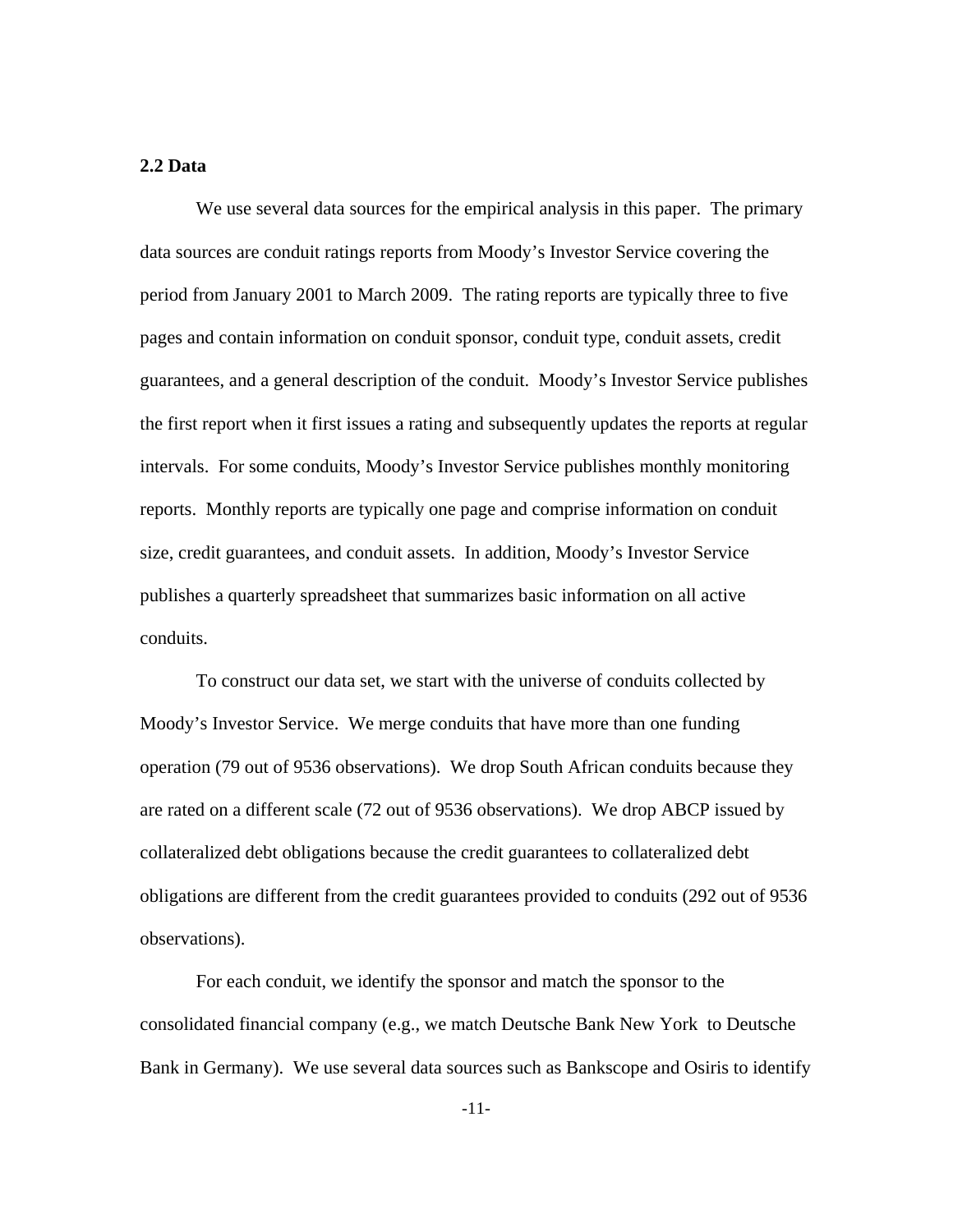sponsors. Once we identify a potential match, we verify the information using the company website.

We match sponsors to sponsor characteristics using the Bankscope database. We use the ISIN identifier to match Bankscope data to stock data from Datastream. If a bank does not have an ISIN identifier, we verify with the company website that the bank is not listed on a stock exchange. We use the headquarters of the consolidated financial company to identify the location of the sponsor.

#### **2.3. Summary statistics**

Table 2 provides summary statistics for all conduits authorized to issues ABCP as of January 1, 2007. Panel A shows that there are 296 conduits with total ABCP outstanding of \$1.235 trillion. The average conduit size is \$4.2 billion with a standard deviation of \$5.2 billion. The largest conduit type is multiseller conduits with \$548 billion in ABCP. Multiseller conduits purchase assets from more than one seller. The assets are often not securitized and the sellers are usually clients of the conduit sponsor. The main asset types held by multiseller conduits are trade receivables (15%), securities (12%), auto loans (11%), credit card receivables (10%), and commercial loans (9%).

The second-largest type is credit arbitrage conduits with \$213 billion in ABCP. Credit arbitrage conduits usually purchase securitized assets from many sellers. The main asset types held by credit arbitrage conduits are residential mortgage loans (26%), collateralized loan obligations and collateralized bond obligations (21%), commercial mortgage loans (12%), and commercial loans (11%). The third-largest type is single-

-12-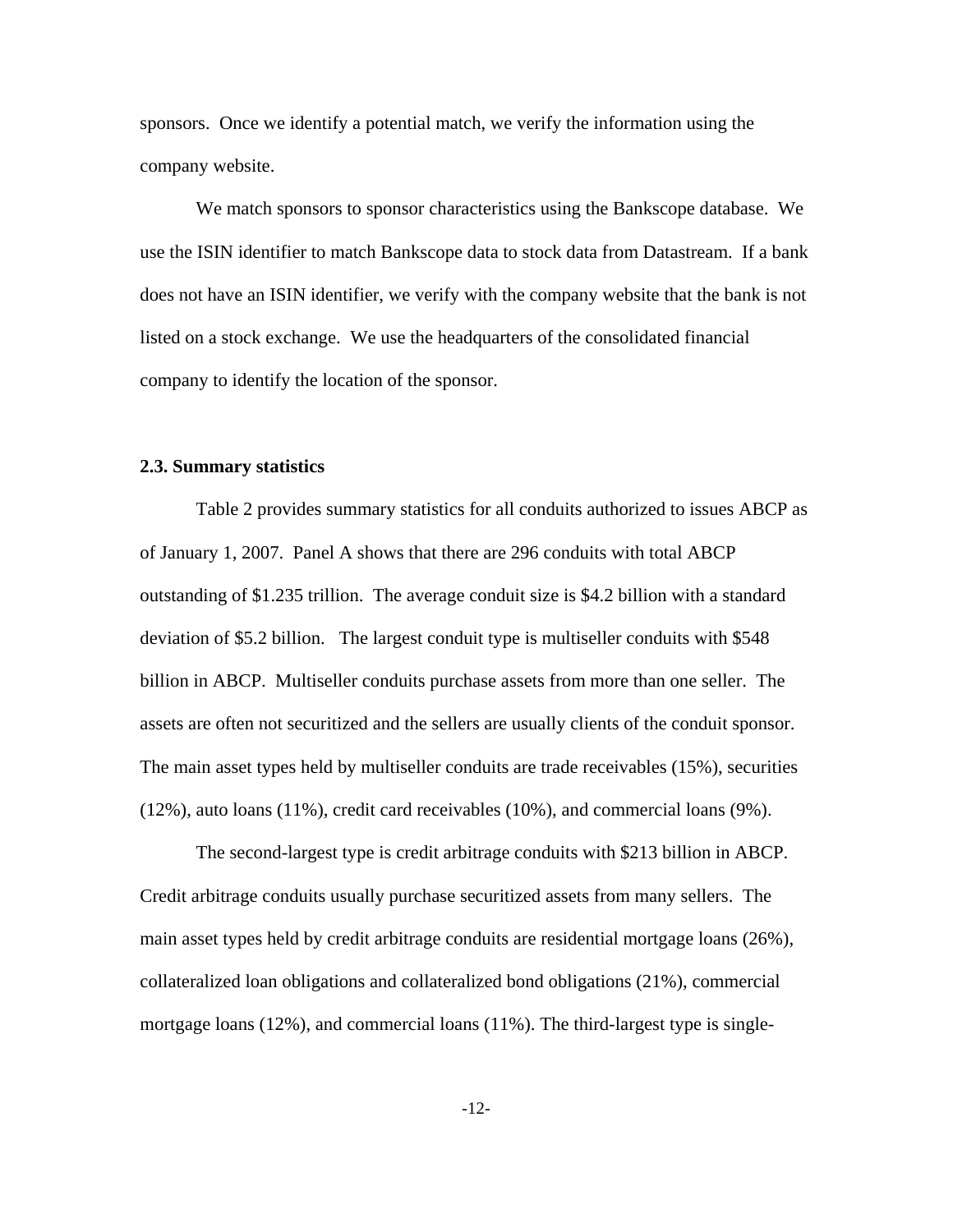seller conduits with \$173 billion in ABCP. Single-seller conduits are often used by mortgage originators to warehouse assets before they are securitized.

Table 3 presents summary statistics per sponsor. We define a sponsor as a single consolidated financial company and we aggregate ABCP at the holding level. In total, there are 126 sponsors and average ABCP outstanding is \$9.8 billion. The largest sponsor type is commercial banks. Commercial banks sponsor \$903 billion, or 73%, of ABCP. The second largest group is structured finance groups with \$181 billion in ABCP. Other sponsors are mortgage lenders (\$71 billion), insurance companies and monoline insurers (\$14 billion), and investment banks (\$11 billion).

## **3. The geography of asset-backed commercial paper conduits**

#### **3.1. Location of sponsor, investors, and asset originators**

To analyze the location of sponsors, we restrict the sample to commercial banks. The reason is that sponsors other than commercial banks, usually do not have the financial strength to support conduits. To get a sense of the potential selection bias from this restriction, consider the example of the Dutch Bank ABN Amro. In January 2007, ABN Amro directly sponsored conduits with ABCP of \$68.6 billion outstanding. At the same time, the rating agency Fitch reports that ABN Amro provided total credit guarantees of \$107.5 billion to conduits. Hence, the difference of \$38.9 billion is credit guarantees provided by ABN Amro to conduits other than its own. Typically these credit guarantees are for conduits sponsored by structured investment groups. Conduits of structured investment groups account for about 14% of ABCP outstanding as of January 2007. To the best of our knowledge, conduits managed by structured investment groups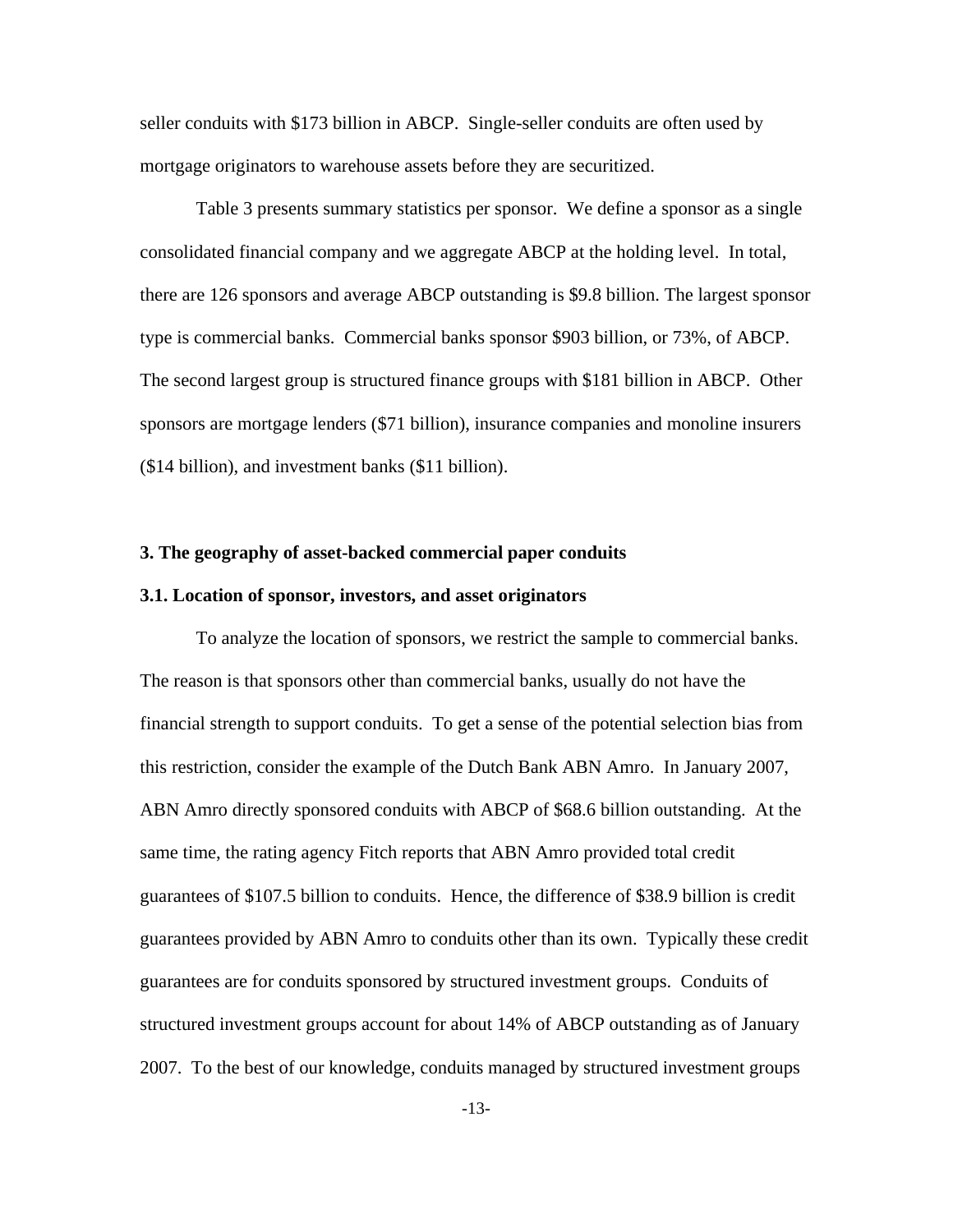are similar in terms of asset composition to credit arbitrage conduits sponsored by large commercial banks.

 We identify the location of a sponsor as the location of the headquarters of the sponsoring bank. For example, if the sponsor is Deutsche Bank New York, then we aggregate the ABCP at the level of the holding company of Deutsche Bank in Germany. The reason for this classification is that subsidiaries usually do not have the financial strength to sponsor a conduit. Hence, credit guarantees provided by subsidiaries are usually backed, either explicitly or implicitly, by the holding company.

Figure 4 shows the time-series of asset-backed commercial paper outstanding per country for the seven largest countries by ABCP outstanding. We find that that the majority of sponsors are located in the United States, Germany, the United Kingdom, the Netherlands, France, Japan, and Belgium. In all countries, ABCP outstanding increased significantly until August 2007 and dropped steeply afterwards.

Independent of the sponsor location, however, we find a common strategy regarding the funding source. We use Moody's reports to identify the funding currency as of January 2007. If a conduit issues in more than one currency, we separately account for each currency. Table 4 reports total asset-backed commercial paper outstanding by the location of the sponsor and the funding currency as of January 2007. For example, German banks sponsored \$204 billion in ABCP of which \$139 billion was issued in US dollars, \$63 billion in Euro, and \$2.5 billion in other currencies. In total, \$714 billion out of \$969 billion, or 74%, was issued in US dollars. We note that most European banks financed their conduits by issuing asset-backed commercial paper in US dollars rather than Euro.

-14-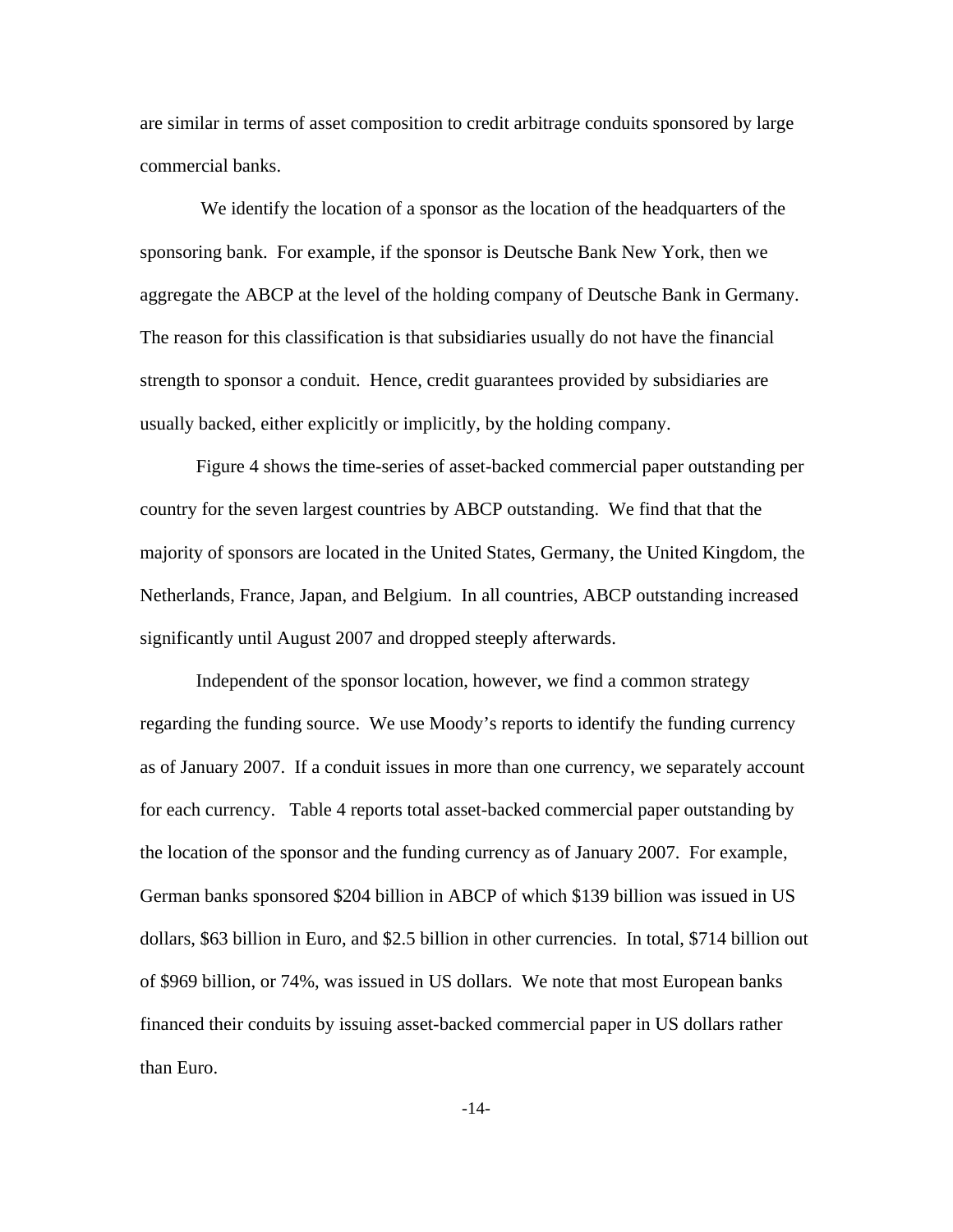Next, we examine the country of origin of assets held by conduits. Unfortunately there is no comprehensive data on conduits assets' country of origin. However, Moody's publishes monthly reports for some larger conduits, in particular for credit arbitrage reports, which often contain information on assets' country of origin. Table 5 lists the ten largest conduits by ABCP outstanding for which information on assets' country of origin is available. For each conduit, the table reports the sponsor location and the allocation of assets across countries. We find that all conduits have a significant share of assets invested in US assets independent of whether the sponsor is located in the United States or elsewhere. For almost all conduits, investments in the United States represent the largest share for a single country. We also note that most conduits invest most of their portfolio in assets with the highest "AAA" ratings. These results suggest that conduits invest primarily in highly quality assets of current account deficit countries, in particular the United States and the United Kingdom.<sup>7</sup> However, we note that this analysis relies on credit arbitrage conduits only and that we have little data on assets' country of origin for loan conduits.

 Finally, we examine the identity of investors in asset-backed commercial paper. We identify the broad investor classes using the Federal Reserve's Flow of Funds. The Flow of Funds aggregates asset-backed commercial paper and regular commercial paper which have a total value of \$2.2 billion in early 2007. Assuming investors hold

 $7$  To validate these findings, we also consult a market-level report issued by Moody's Investor Service (Moody's Investor Service, 2007). The report provides summary statistics on assets held by credit arbitrage conduits in March 2007. Based on conduits with assets outstanding of \$196 billion, Moody's find that 53% of assets measured by outstanding principal amount are originated in the United States and that 99% of rated assets are rated "Aa" or higher. These results support the findings based on conduit-level data.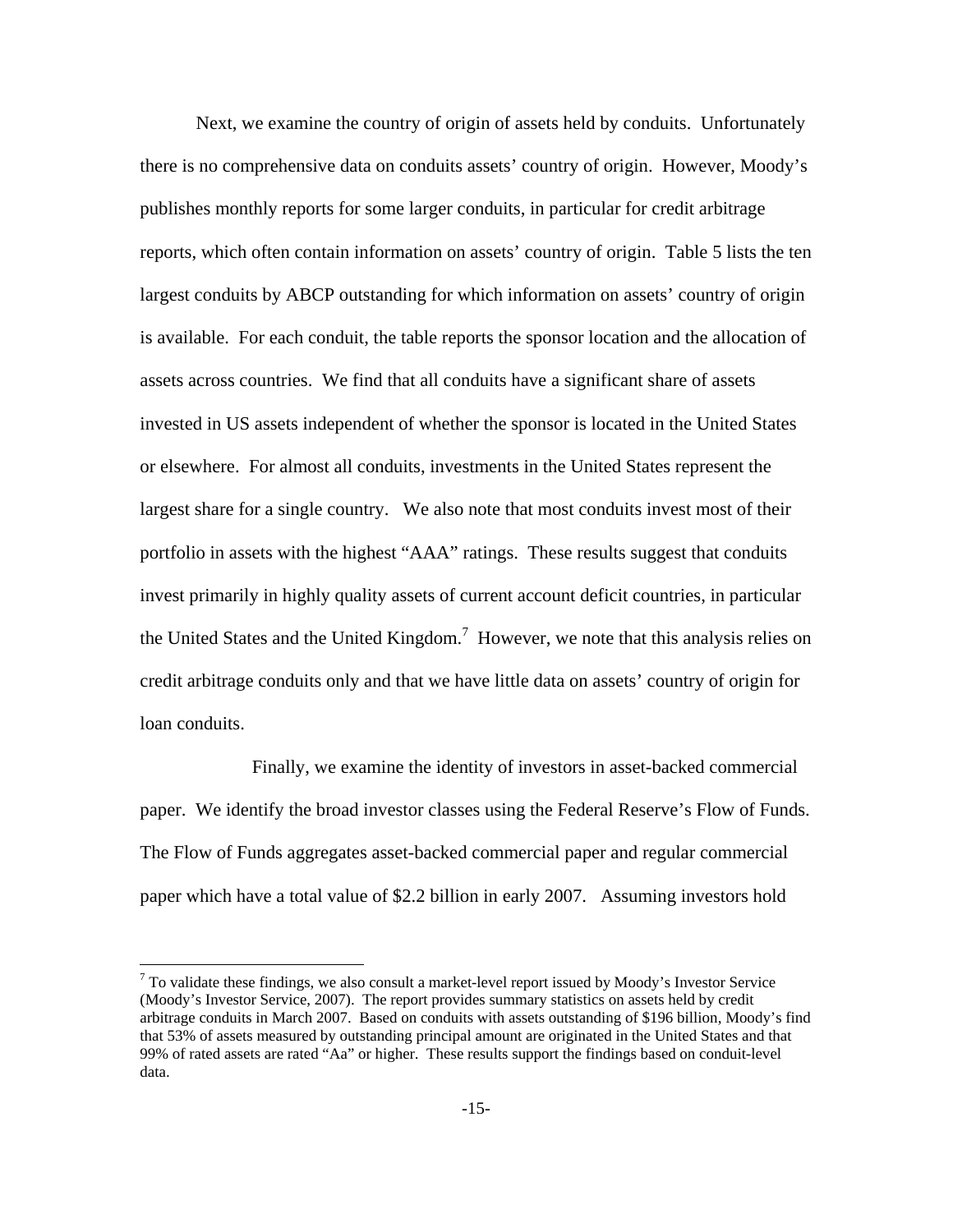both types of commercial paper in constant proportions, the Flow of Funds provides information of the relative importance of different investor classes.

Panel A of Table 6 shows that the largest investor class is money market funds and mutual funds which account for \$722 billion (32.6%) of the market. Other important investors are funding corporations (26.4%), foreign investors (10.2%), and state governments (8.4%). Relative to their size, households and non-financial corporations hold little commercial paper directly but they are large investors via money market funds.

We use holdings data from iMoney Net to examine the importance of assetbacked commercial paper to money market funds. Panel B of Table 6 lists the 20 largest prime funds with non-zero holdings of asset-backed commercial paper. The share of the portfolio invested in asset-backed commercial paper varies between 1% and 49% with most funds investing between 10% and 30% of their portfolio in asset-backed commercial paper. Overall, we interpret this finding as evidence that ABCP is an important asset class for risk-averse investors, such as money market funds.

#### **3.2. ABCP activity and global imbalances**

The previous section shows that conduits finance themselves primarily in US dollars and purchase financial assets in current account deficit countries such as the United States and the United Kingdom. However, the main risks associated with ABCP conduits remain with the sponsors, which are located in both Europe and the United States. To put ABCP activity in the context of global imbalances, we examine the relation between ABCP activity and global imbalances using both country-level and bank-level data.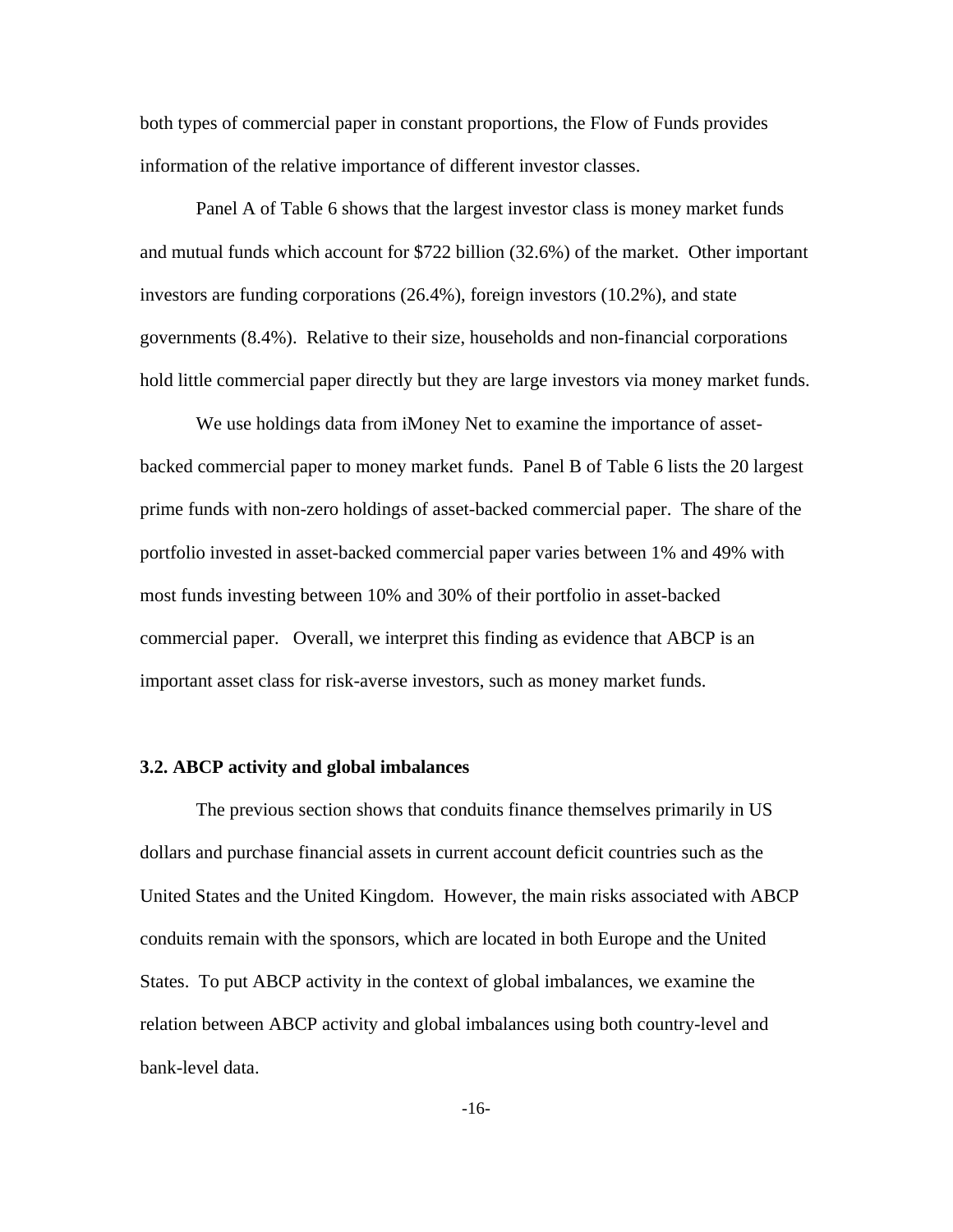We measure global balances as the current account balance in 2006. We restrict the sample to banks located in countries in the Eurozone (as of 2006), Denmark, Japan, Sweden, United Kingdom, and the United States (excluding countries with populations smaller than 1 million). We choose this sample because most large banks are based in these countries. Among countries with banks that sponsor conduits, we exclude Australia, Canada, and South Africa because credit guarantees to conduits in these markets are not comparable to credit guarantees in the United States and Europe. Among countries with large banks, we exclude China because Chinese banks do not sponsor conduits.

Figure 5 shows the current account surplus in 2006 and the natural logarithm of GDP in 2006. The two largest deficit countries in our dataset are the United States and the United Kingdom and the two largest surplus countries are Japan and Germany. There is significant variation in the data ranging from a current account deficit of -11.1% (Greece) to a current account surplus of 17.3% (Norway).

Figure 6 presents total ABCP as of January 2007 relative to the current account balance. The figure shows that ABCP is unrelated to a country's current account balance. Thus, the fragility of a country's banking sector, as measured by its exposure to ABCP conduits, is unrelated to the direction of the global imbalances. Both banks in surplus countries and banks in deficit countries sponsor ABCP conduits. To correct for the relative size of countries, Figure 7 shows the correlation of ABCP activity, measured as ABCP outstanding relative to total bank equity, and the current account balance. Again, we find that ABCP activity is unrelated to the current account balance.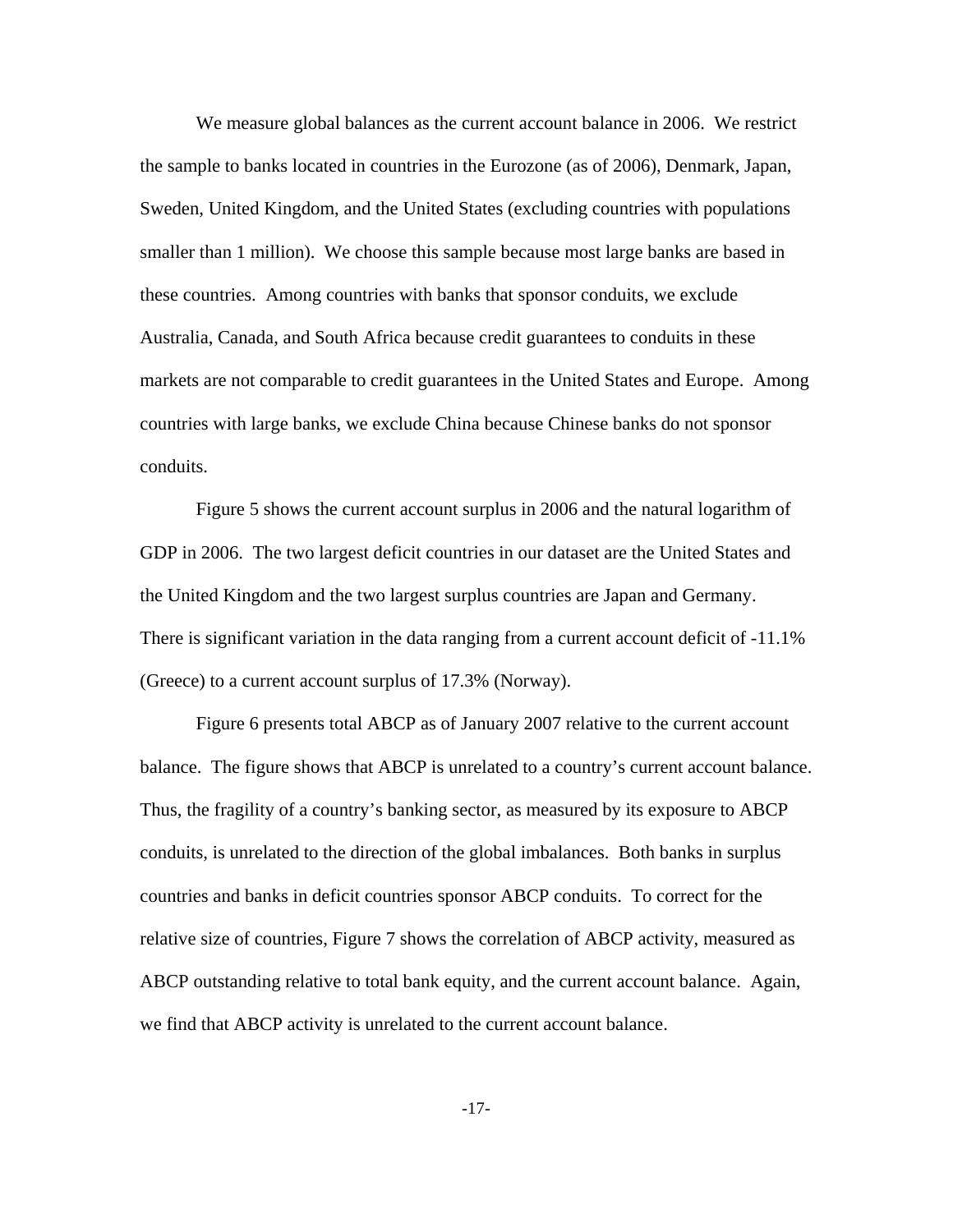In order to control for bank observables in the geography of asset-backed commercial paper conduits, we examine the decision to sponsor using the bank-level. We define an indicator variable "sponsor" equal to one if a bank sponsors ABCP conduits worth 10% or more of its equity and zero otherwise. We estimate the regression

$$
Sponsor_i = \alpha + \beta X_i + \gamma I_c + \varepsilon_{ic}
$$

where  $X_i$  are bank-level observables such as the share of deposits, the share of short-term debt, the capital ratio, the natural logarithm of bank assets, and the natural logarithm of equity. The variables  $I_c$  are country-level fixed effects for the five countries with the largest ABCP exposure. We restrict the sample to banks with total assets of at least \$10 billion.

 Table 7 presents the results. Column (1) shows that the country indicator variables are statistically significant at the 1% level for all countries with the exception of France. Column (2) adds bank size measured as the natural logarithm of bank assets. The coefficient on bank size is statistically significant, which suggests that larger banks are more likely to sponsor conduits, but does not affect the country fixed effects. Columns (3) to (6) add further control variables such as the natural logarithm of equity, the capital ratio, profitability, and the share of short financed with deposits. Importantly, the coefficients on the country indicator variables remain statistically significant and the economic magnitude of the coefficient even increases. Column (7) restricts the sample to banks with at least \$100 billion of assets and finds similar results.

 Overall, these results suggest that both banks located in surplus countries and banks located in deficit countries manufacture riskless assets by issuing asset-backed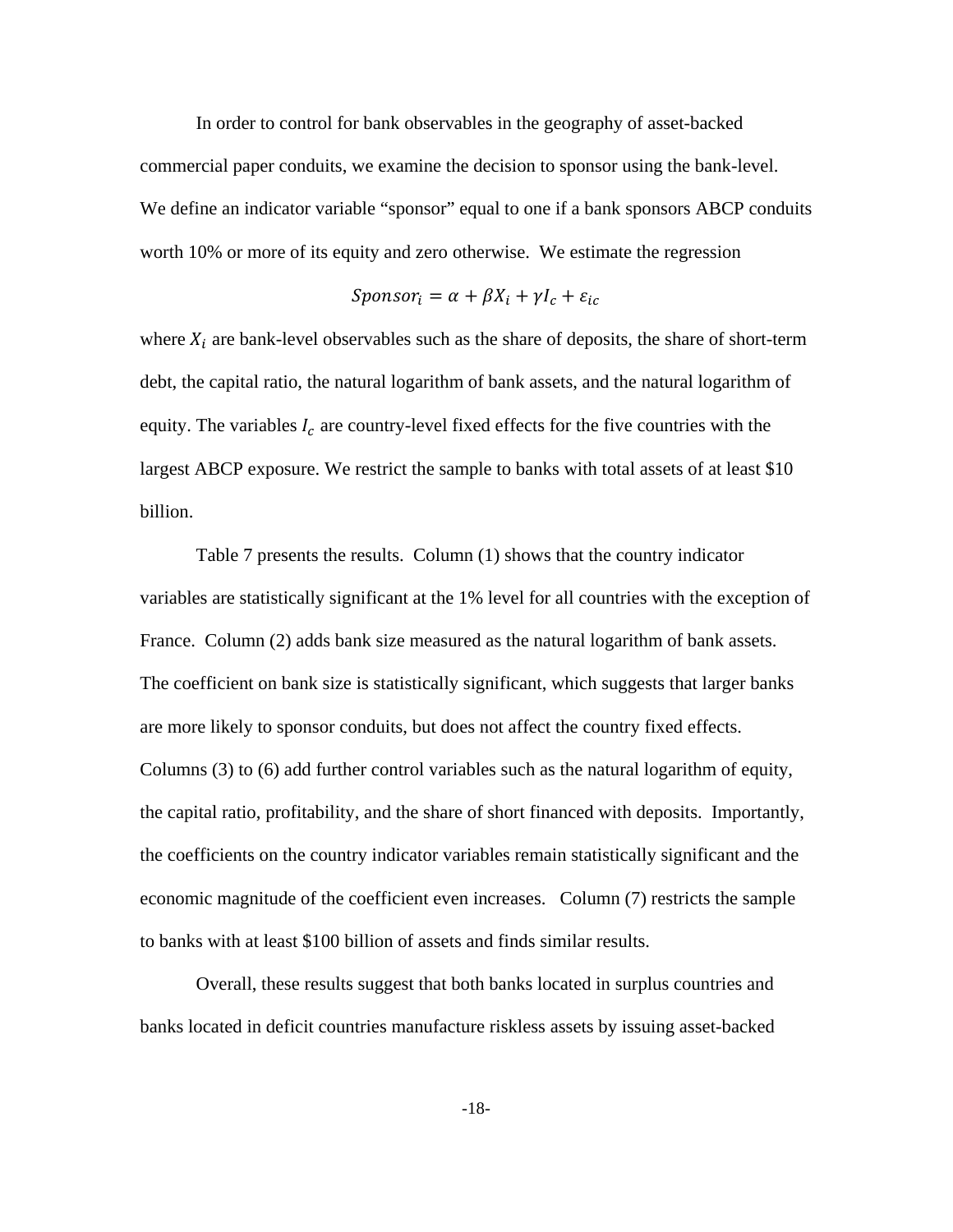commercial paper. These results are robust to controlling for bank-level observable characteristics.

## **3.3. The role of financial sector regulation**

There is considerable variation across countries in their regulatory treatment of ABCP conduits. One important component of regulation in all countries is the distinction between credit enhancement and liquidity enhancement. In the context of conduits, credit enhancement is an *unconditional* guarantee by the sponsoring bank to pay off maturing commercial paper if the conduit is unable to do so. In almost all countries, credit enhancement is considered equivalent to on-balance sheet financing and therefore requires the same amount of regulatory capital.

However, there is important variation across countries in the regulatory treatment of liquidity enhancement. In the context of conduits, liquidity enhancement is a *conditional* guarantee by the sponsoring bank to pay off maturing commercial paper if the conduit is unable to do so. The condition is that the assets in the conduits are deemed performing when the sponsor is called upon to provide liquidity. In practice, conduits usually stipulate assets as performing if the delinquency rate is below a pre-specified level (unsecuritized assets) or if the assets are rated as investment grade (securitized assets).

This structure of liquidity enhancement ensures that liquidity enhancement is effectively providing the same level of insurance to outside investor as credit enhancement. The reason is that most assets in conduits are considered high quality, which ensures that there is a considerable time lag between the first signs of a decline in

-19-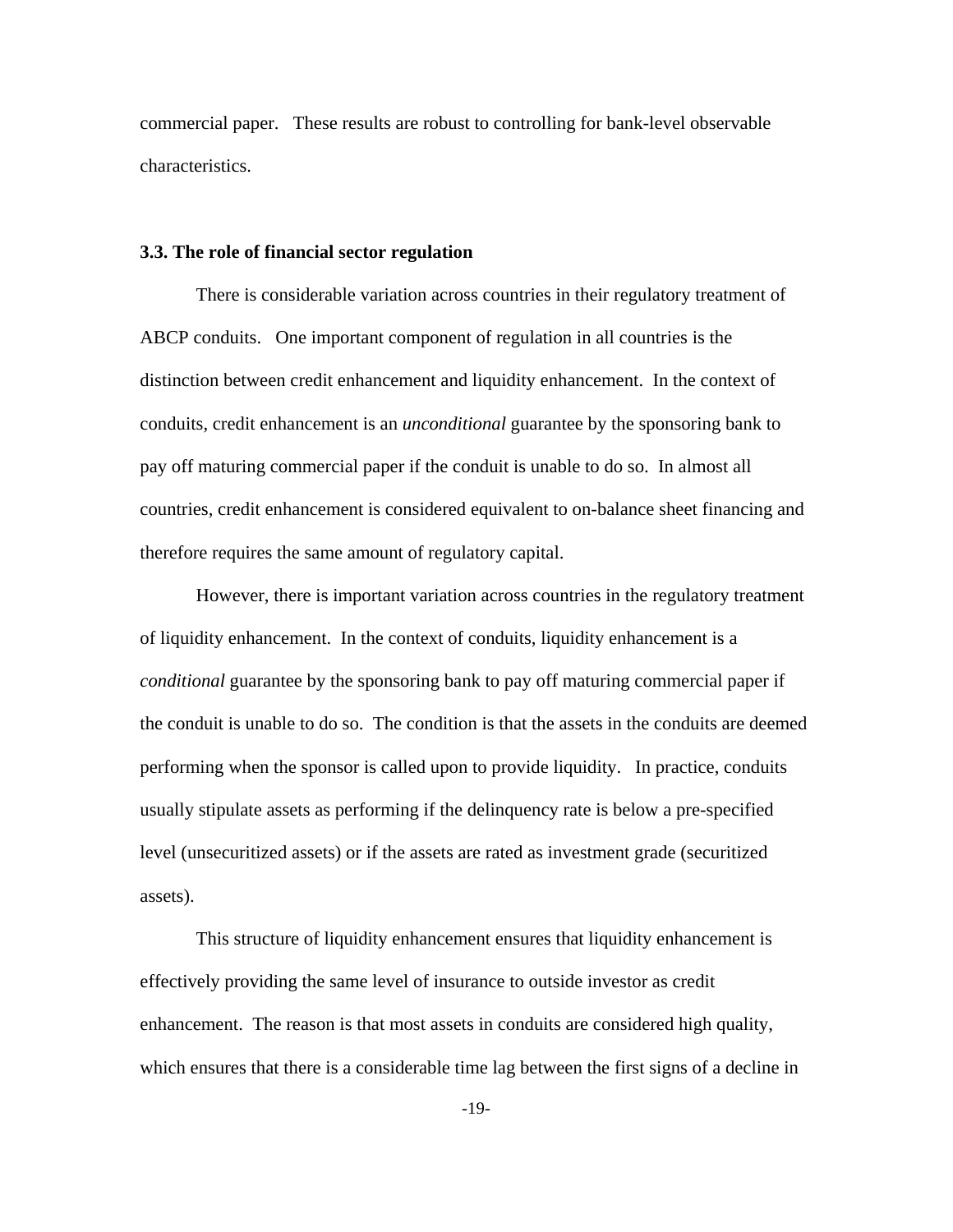asset quality and the date at which assets are deemed non-performing. Since commercial paper is short-term, this means that the commercial paper almost always expires before assets are deemed non-performing. Consistent with this interpretation, Acharya, Schnabl, and Suarez (2009) find that there is not a single bank-sponsored conduit with full liquidity enhancement in which liquidity enhancement expired before asset-backed commercial paper investors were repaid.

We therefore focus on bank regulation regarding liquidity enhancement. We summarize the relevant regulation regarding liquidity enhancement for the countries which are the main three sponsors of conduits: United States, United Kingdom, and Germany. We also describe the regulations for Canada and Spain, which differ in their treatment of liquidity enhancement. Finally, we summarize regulation for other countries.

## **3.3.1. United States**

Before 2001, bank regulators in the United States made a strict distinction between credit enhancement and liquidity enhancement. Credit enhancement was considered equivalent to on-balance sheet financing, resulting in an eight percent capital charge for assets covered by credit enhancement. Liquidity enhancement was considered off-balance sheet financing, resulting in a zero percent capital charge for assets covered by liquidity enhancement. Most conduits primarily used liquidity enhancement to provide insurance to outside investors against non-repayment of maturing ABCP, which resulted in low capital charges for assets in conduits relative to assets on balance sheets.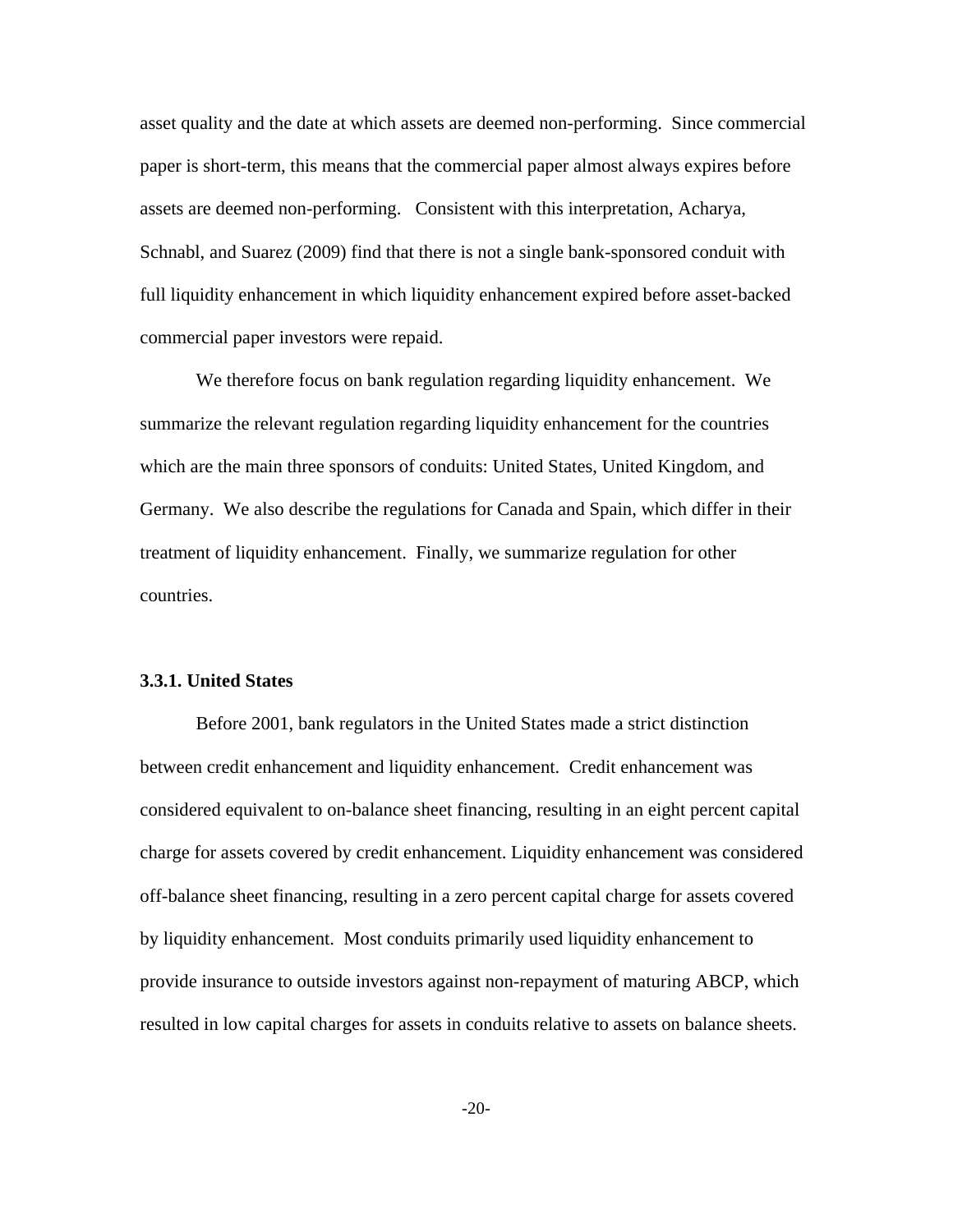In 2001, the energy company Enron declared bankruptcy due to fraud and regulators uncovered the role of Enron's off-balance sheet vehicles in hiding Enron's financial liabilities. As a result, regulators decided to re-examine the regulatory treatment of ABCP conduits because conduits shared many structural features of Enron's offbalance sheet vehicles.

In January 2003, the Financial Accounting Standards Board (FASB) issued final accounting guidance on variables interest entities (FASB Interpretation No. 46 or FIN 46), which would have required the consolidation of conduits on bank balance sheet under US GAAP. Industry publications around that time discuss the likely possibility that new regulation would require the same capital charges for assets in conduits as for assets on balance sheets. Consistent with this interpretation, Figure 1 shows that there is no growth in ABCP outstanding during the period from 2001 to 2004.

In October 2003, US bank regulators - the Board of Governors of the Federal Reserve System, the Federal Deposit Insurance Corporation, the Office of the Comptroller of the Currency, and the Office of Thrift Supervision (together, the "Agencies") – issued an interim ruling that permit banks that sponsor ABCP conduits to remove the consolidated conduit assets from their assets for the purpose of calculating risk-weighted assets. In July 2004, the Agencies issued a final ruling which required banks to hold capital against eligible liquidity enhancement at a 10% conversion factor. In practice, this ruling implied that assets in conduits required 90% less capital than assets on balance sheets. This new regulation thus continued to mandate much lower capital for assets in conduits relative to conduits on balance sheets. As shown in Figure 1, there was a large increase in ABCP outstanding after the Agencies issued this ruling.

-21-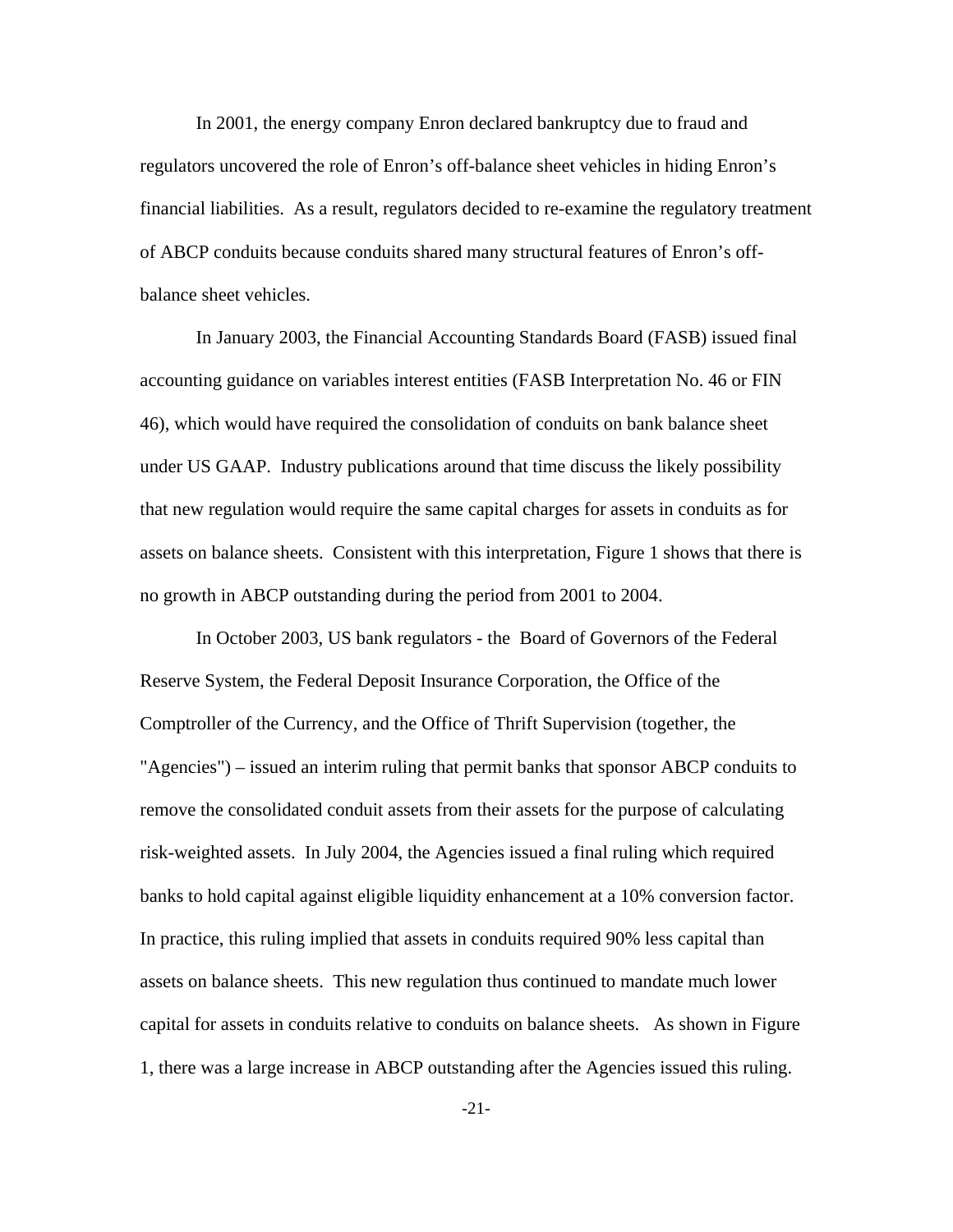#### **3.3.2. United Kingdom**

Before 2004, the United Kingdom had the same capital regulation as the United States. Assets in conduits covered by liquidity enhancement were exempted from capital charges. Contrary to the United States, the United Kingdom did not revise this regulation before the financial crisis. However, there are two important developments that are different from the United States.

First, in the early 2000s several UK banks started adopting new accounting standards based on International Financial Reporting Standards (IFRS). IFRS does not recognize the transfer of assets to a conduit as a true sale in the accounting sense, which means that UK banks using IFRS accounting rules were required to consolidate conduits on its balance sheet for the purposes of financial reporting. As noted in a report by Price Waterhouse on the "Great Accounting Debate: Conduits off or on balance sheet under IFRS", IFRS does not recognize the usual structure employed by US banks to circumvent consolidation under FIN 46. However, the UK bank regulator did not update the rules for computing capital requirement following the consolidation under IFRS. Hence, for the purpose of computing regulatory capital, conduits continued to be treated as off-balance sheet even though for financial reporting purposes they were on the balance sheet.

Second, in 2007 most UK banks started adopting the new regulatory framework based on Basel 2. Under the standardized approach, Basel 2 mandates a 20% capital charge against liquidity enhancement covering assets in conduits. Hence, the standardized approach still maintained an 80% lower capital charge for assets in conduits relative to assets on the balance sheet. However, if a conduit was holding highly rated assets, the absolute reduction in required capital was lower, because highly rated assets

-22-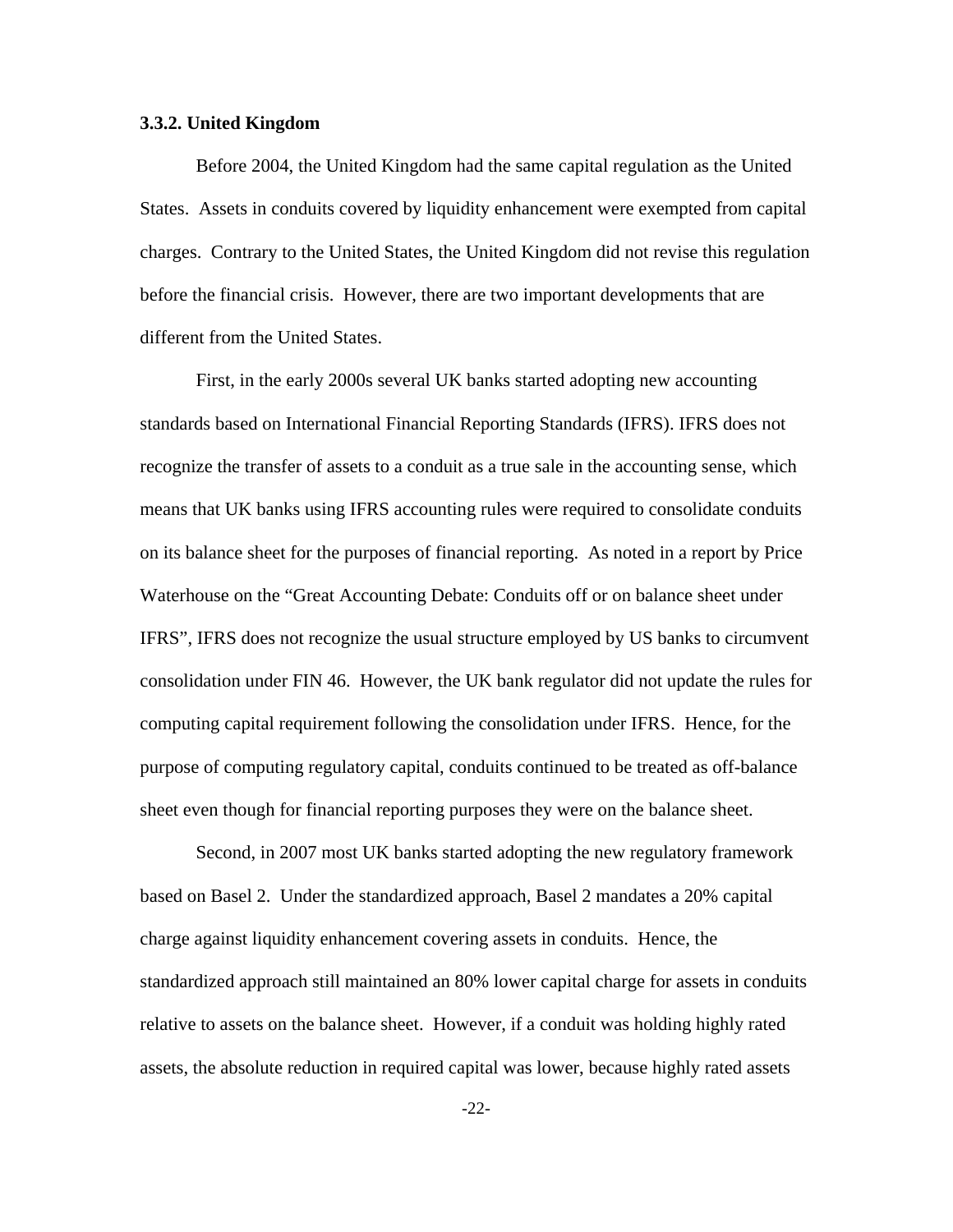had lower risk weights under Basel 2 than under Basel 1. Under the internal ratings based approach, the difference in regulatory capital between off-balance sheet and onbalance sheet financing is lower, because this approach is based on modeling assumptions which make less distinction between credit and liquidity enhancement. In 2007, however, the regulatory treatment of ABCP conduits under Basel 2 was still under discussion.

#### **3.3.3. Germany**

The history of the regulatory framework in Germany is similar to the United Kingdom. German banks were not required to hold capital against liquidity enhancement. In the early 2000s, some large German banks started adopting IFRS but, similar to UK banks, conduits continued to be off-balance sheet for regulatory purposes even though they were on the balance sheet for financial reporting purposes. Also, starting in 2006 and 2007 German banks adopted Basel 2 which reduced the difference in regulatory treatment of assets on the balance sheet relative to assets in conduits.

Contrary to other countries, Germany has large number of regional banks called Landesbanken, which are owned by state governments. Importantly, before 2005, German Landesbanken operated with guarantees by their respective state government, which significantly lowered their funding costs. In 2001, the European Union decided that such guarantees violated EU competition law and required state governments to abandon state guarantees by 2005. However, all debt issued prior to 2005 would still benefit from grandfathered state guarantees until 2015. As a result, many Landesbanken issued debt before 2005 in order to raise financing at low funding costs.

-23-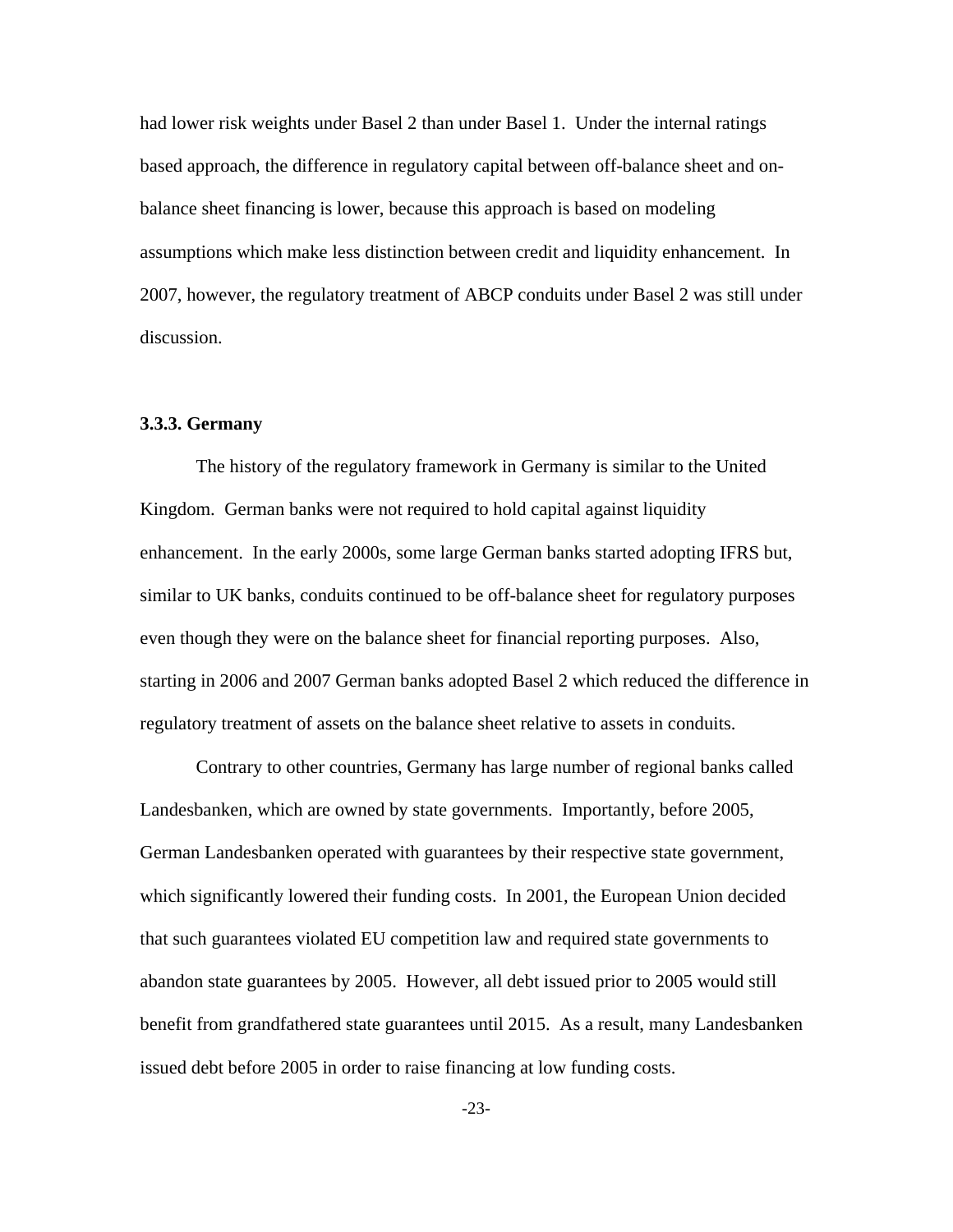Apparently, a large number of banks choose to invest these funds into conduits. As discussed above, the grandfathered state guarantees were of critical importance in the ratings agencies' assessments whether Landesbanken could support such conduits. Due to the guarantees, Landesbank were able to take on significantly more conduits assets relative to their size, which resulted in significantly higher exposure to conduits. This was the reason why German banks were among the first banks to be bailed out by their government.

# **3.3.4. Spain**

 The regulation in Spain with respect to IFRS and Basel 2 was similar to the UK and Germany. Contrary to the other countries, however, in the early 2000s, the Spanish banks regulator decided to require an 8% capital charge against assets in conduits. Reportedly, the regulator was worried about a domestic housing boom and wanted to prevent Spanish banks from taking on additional exposure via conduits. As a result, in Spain there was effectively no difference in capital requirements for assets on balance sheet and assets off balance sheet.

 Interestingly, we do not find a single Spanish bank that is sponsoring conduits directly. This observation is consistent with lower benefits from conduits in Spain due to this regulation. However, we observe that one Spanish bank, Santander, has exposure to conduits via its wholly-owned UK subsidiary Abbey National plc. It is not possible to determine whether the Spanish regulator required capital against conduits sponsored by Abbey National but, if not, this may be another example of the limitation of national regulation in dealing with global banks.

-24-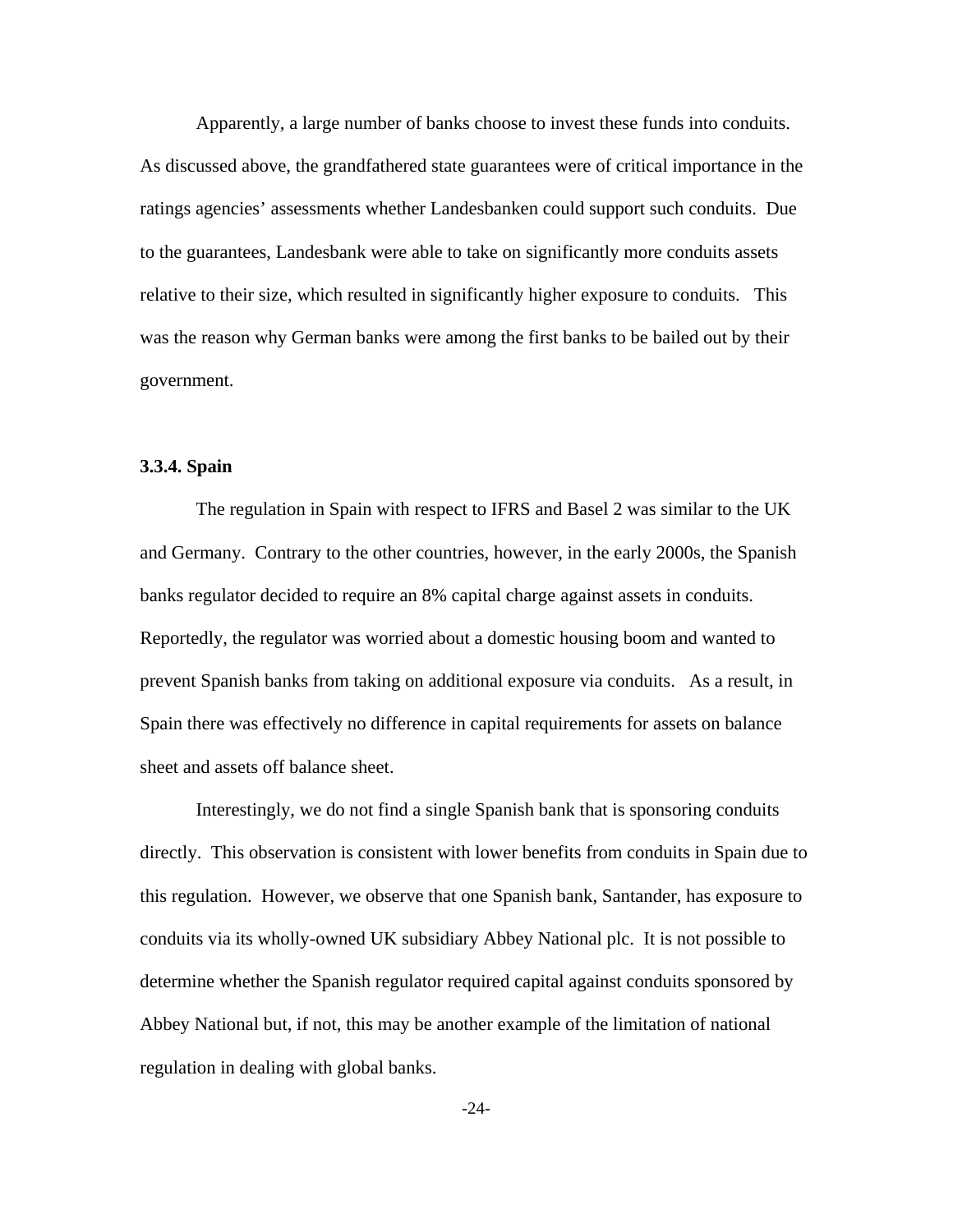## **3.3.5. Canada**

 Before 2004, bank regulation in Canada was similar to the United States. If support to conduits was structured via liquidity enhancements, the bank was not required to hold any capital against the conduit. In 2004, the Canadian bank regulator, the Office of the Superintendant, introduced capital charges for banks that had used standard liquidity enhancement. However, the Office of the Superintendant suggested that financial institutions can structure liquidity enhancement such that it is only paid out if there is a general market disruption. This "Canadian-style" liquidity enhancement did not require a capital charge.

 As a result, most Canadian conduits adopted the new Canadian-style liquidity enhancement. In response, the international rating agencies Moody's and S&P decided to leave the Canadian market (i.e., not rate any Canadian ABCP) because the Canadianstyle liquidity enhancement were insufficient to safeguard outside investors. However, the local rating agency Dominion Bond Rating Services continued to rate Canadian issuances.

 At the start of the financial crisis in 2007, many Canadian conduits experienced difficulties issuing ABCP. Some Canadian banks decided to provide liquidity, either because they determined that they were legally required to do so or because they wanted to protect the franchise value of their conduits. However, many international banks did not provide liquidity with the argument that the crisis did not qualify as a general market disruption. Hence, there were two groups of conduits. The first group defaulted on their ABCP, which triggered significant losses for outside investors, such as Canadian money

-25-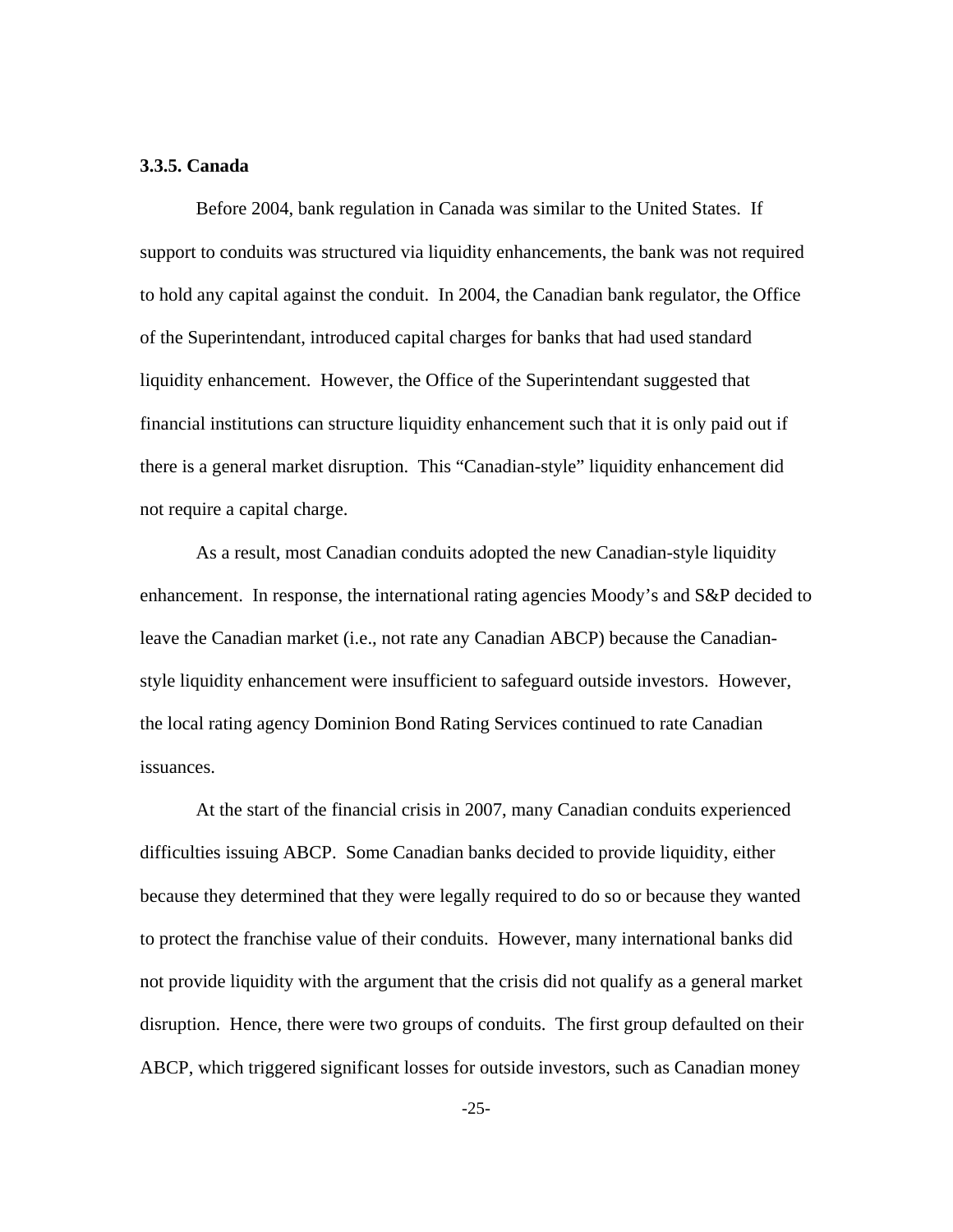market funds. The second group of conduits restructured their liquidity enhancement according to US rules and managed to remain in the market.

## **3.3.6. Other countries**

 To the best of our knowledge, most other countries had similar regulations as the United Kingdom and United States. Under Basel 1, liquidity enhancement was considered off balance sheet and bank regulators required no capital charge against the liquidity enhancement. Under the standardized approach of Basel 2, which was only implemented in parts of Europe, there was an 80% lower capital charge for assets in conduits relative to assets on the balance sheet. According to industry publications, the only exception to this regulation apart from Spain was Portugal, which may have been following Spain's lead. Consistent with this regulation, we do not find any Portuguese bank sponsoring conduits.

## **4. Conduit Exposure and the Financial Crisis**

Our hypothesis is that banks with large conduit exposure would be more adversely affected by the crisis in the ABCP Market which took hold on August  $9<sup>th</sup>$ , 2007, and regardless of their geographic location. The difficulty in testing this hypothesis is that the financial crisis has many different aspects and ABCP is only one of these aspects. Hence, if we observe that banks with conduit exposure have lower returns during the financial crisis, then this result may be driven by other bank activities that negatively affect stock prices and are correlated with conduit exposure. For example, starting October 2007, banks started taking write-downs also on their exposure to AAA-

-26-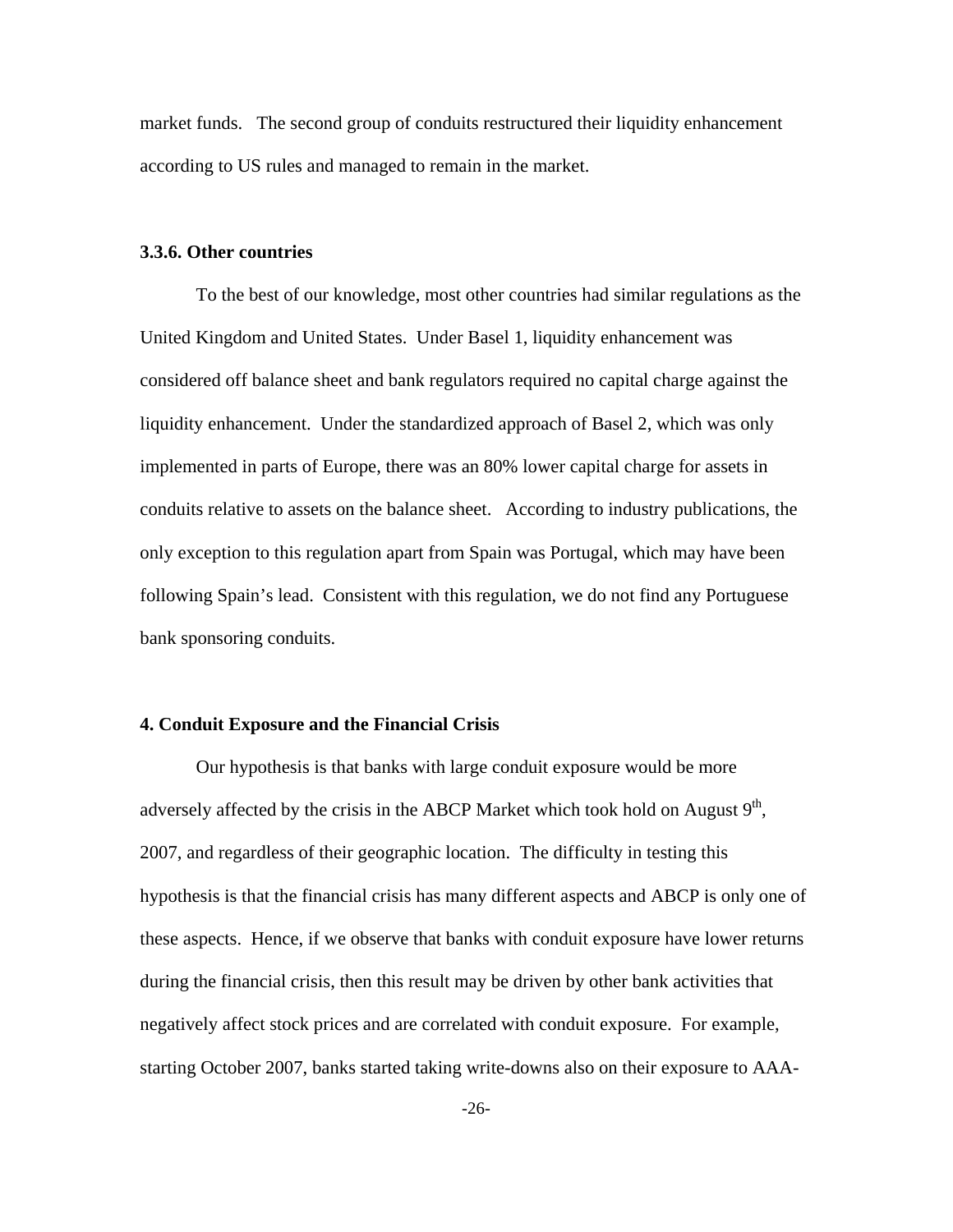tranches of sub-prime assets. As shown in Figures 1 and 2, on August 9, 2007, ABCP investors reduced purchases of newly issued ABCP and spreads jumped from 10 bps to 150 bps. Hence, we focus only on the month of August 2007 to test for the impact of conduit exposure on banks to get cleaner identification of effects of the ABCP freeze.

We restrict our sample to the 300 largest financial institutions because only those institutions had the financial strength to support conduits. We restrict our analysis to commercial banks based in Europe and the United States because these were the main sponsors of conduits. We restrict the sample to banks with share price data (107 observations). We measure conduit exposure as ABCP outstanding relative to equity capital as of January 1, 2007.

#### **4.1 Country-level Response**

First, we illustrate that the effect of the ABCP freeze was felt globally wherever ABCP exposure was high. This can be seen in Figure 8 where we employ as the independent variable the average stock return performance from August 1, 2007 to August 31, 2007 of all banks in a given country and as the dependent variable the average ABCP to equity exposure of that country's banks. Countries that have non-trivial exposures are the US, the UK and the France (deficit countries) and Belgium, Netherlands and Germany (surplus countries). Most other countries are close to zero in terms of ABCP exposure. Nevertheless, there is a reasonably negative relationship between country-level stock price reaction and ABCP exposure. Even if this relationship were treated as being virtually flat, it is clear that banks of countries with high ABCP exposure suffered when ABCP Market froze, regardless of whether these were surplus or

-27-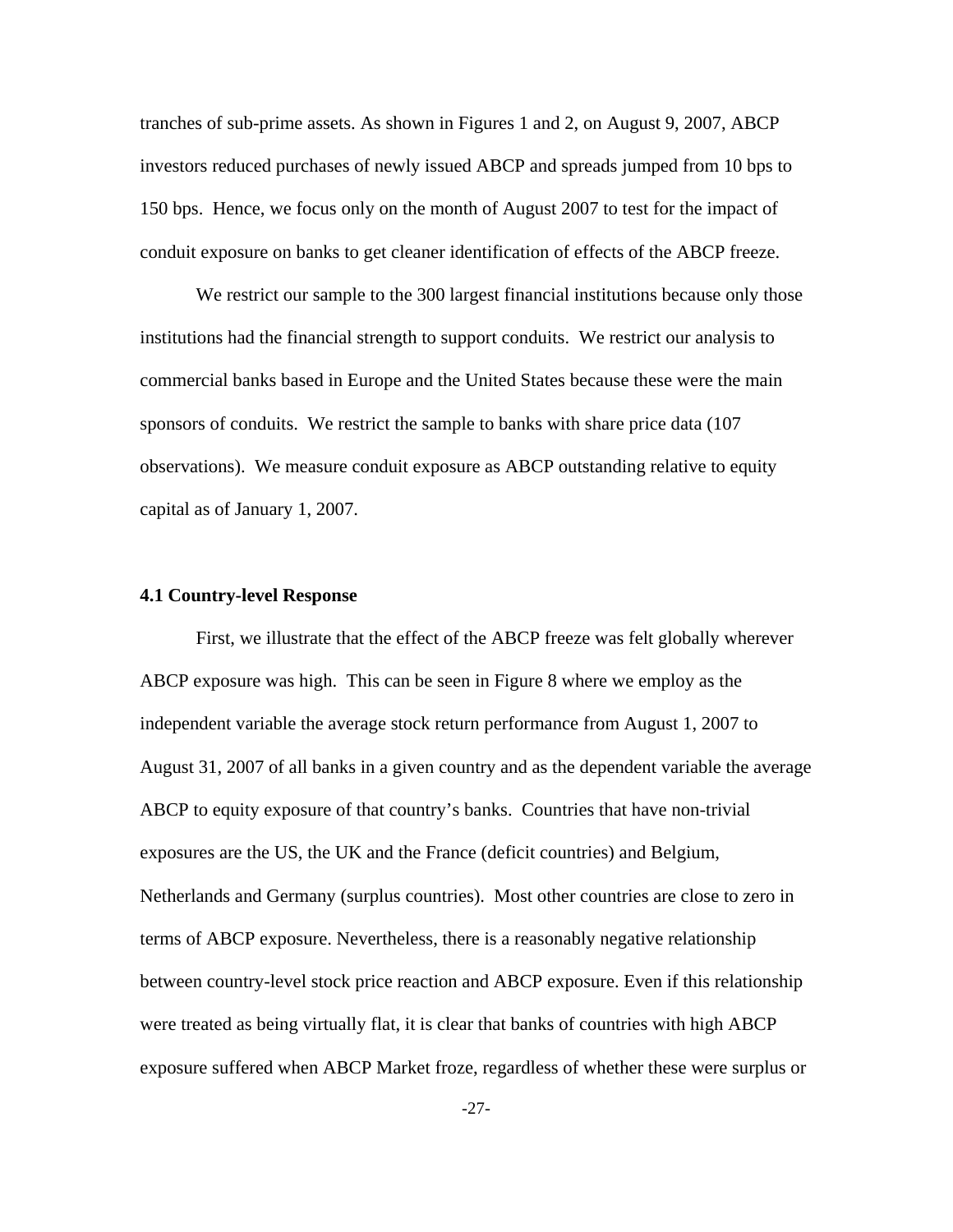deficit countries. This underscores our main thesis of the paper that the financial crisis materialized at the very onset – in August 2007 – also in many of the surplus countries, and that it was not just the US (and the UK) that got affected by the production of riskfree ABCP to meet the inflow of global imbalances into the US money market funds.

## **4.2 Bank-level response**

 To verify that the stock price responses in August 2007 were indeed due to ABCP exposure, we examine the bank-level stock price response and its relationship to banklevel exposure. Our baseline specification is

$$
R_i = \alpha + \beta \text{Conduit} \exp_i + \gamma X_i + \varepsilon_i
$$

where  $R_i$  is the cumulative stock return of bank *i* computed over the month of August 2007, Conduit Exp<sub>i</sub> is bank *i*'s ABCP conduit exposure relative to equity,  $X_i$  are banks *i*'s observable characteristics (measured as of January 1, 2007) and  $\varepsilon_i$  is an error term. We estimate the specification using robust standard errors to allow for correlation across error terms.

 Table 8 presents the results. Column (1) shows that a one-unit increase in conduit exposure reduces the cumulative stock return by 3.4 percentage points. To fix ideas, a one-unit increase is approximately two standard deviations in the exposure variable or about the difference between the exposure of Citibank (high exposure) and Wells Fargo (no exposure). Column (2) controls for banks size with the natural logarithm of assets and the natural logarithm of equity. The coefficient of interest decreases to 2.3% but remains statistically significant. Column (3) adds controls for the equity ratio and the coefficient remains unchanged. Columns (4) and (5) add control variables for funding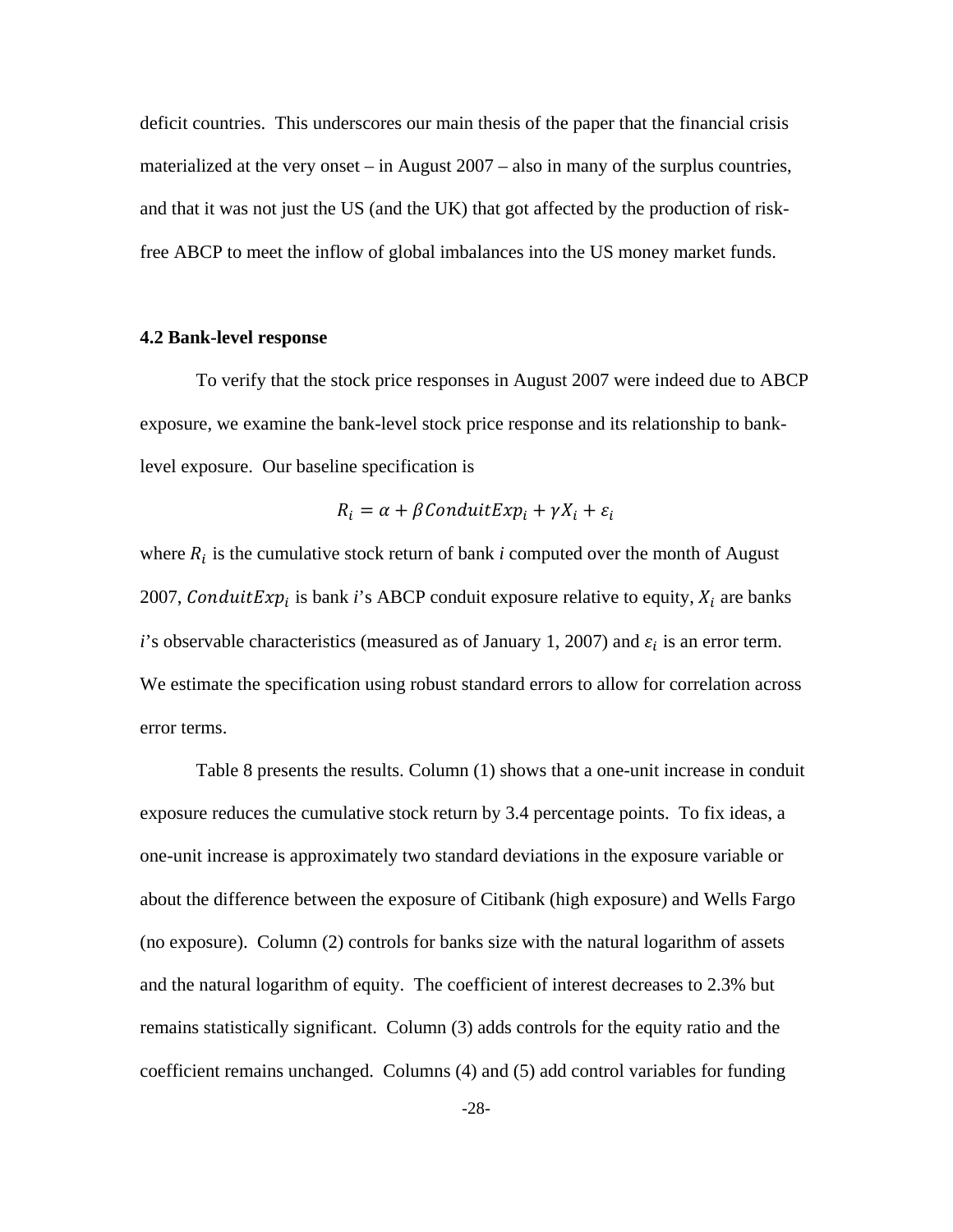sources such as deposit funding and short-term debt funding and the results are unaffected. To test if exposure explains *within-country* variation in stock price reactions, Columns (6) adds indicator variables for the country of bank headquarters. Again, the coefficient of interest is unaffected and remains statistically significant. We interpret these results as evidence that banks with higher conduit exposure were more negatively affected by the ABCP market freeze. The coefficient may in fact constitute a lower bound of the realized impact because investors may have underestimated the severity of the downturn or may not have been fully aware of the (relatively opaque) credit guarantees provided to conduits.

 Figures 9 and 10 capture this relationship between bank-level conduit exposure and stock-price reaction. Figure 10 corroborates the regression evidence of a negative relationship after the ABCP market freeze, whereas Figure 9 highlights that such relationship was non-existent during 2007 prior to August 2007. The latter finding helps rule out that the negative relationship unearthed in August 2007 is not due to an omitted variable bias, for example, some other form of bank heterogeneity that correlates in opposite ways with conduit exposure and stock returns.

#### **4.3 Dollar shortages**

As discussed above, most conduits financed themselves in US dollars but many sponsoring banks were located in European countries. To the best of our knowledge, conduits usually hedge their currency exposure. For example, if a conduit owns longterm assets in US dollars and finances the assets by issuing short-term asset-backed commercial paper in US dollars, the conduit is considered hedged from a currency

-29-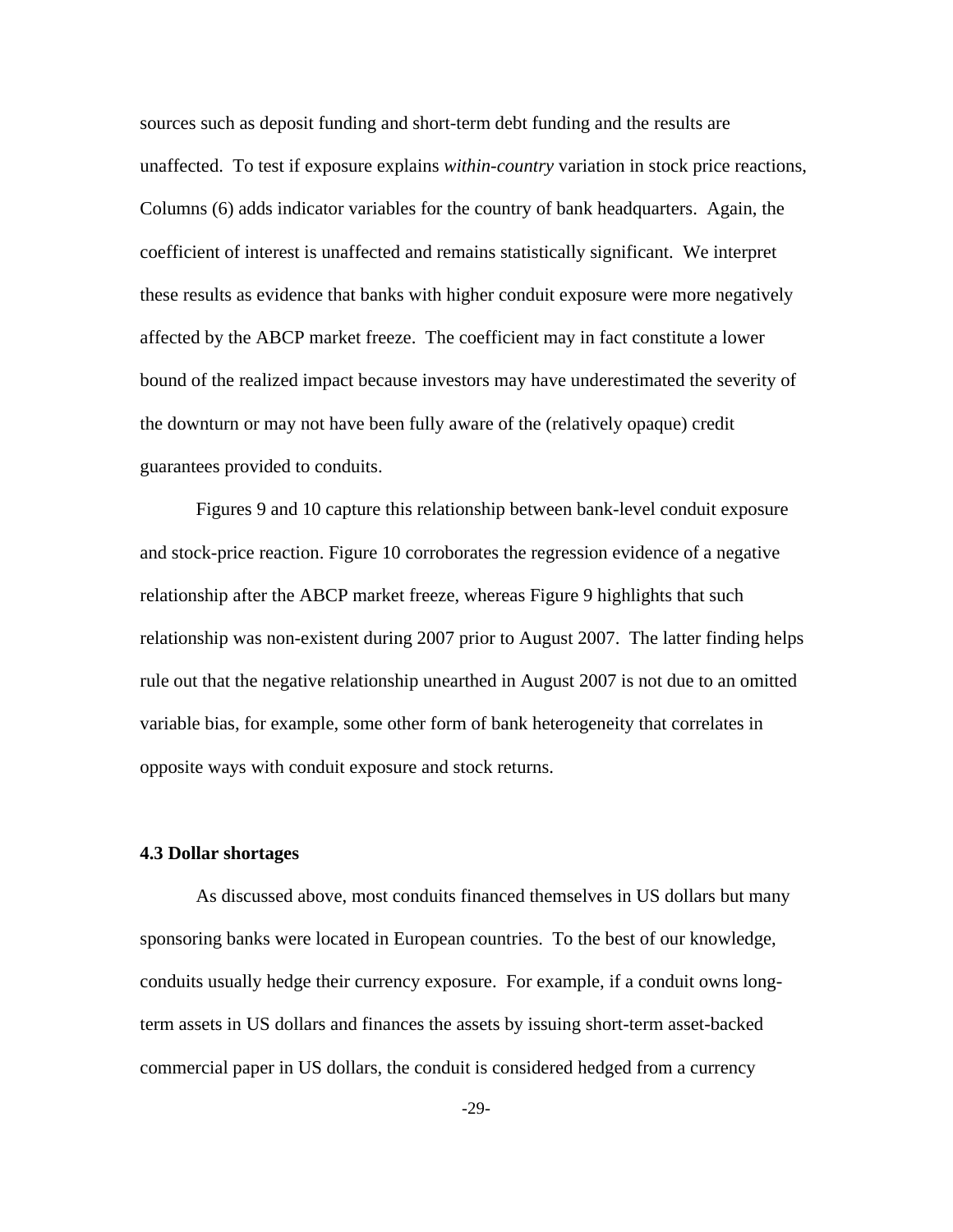perspective. However, this structure exposes the sponsoring bank to the risk that the commercial paper cannot be rolled over and that the bank has to provide liquidity in US dollars. Consistent with this interpretation, the Belgium bank Fortis, a large sponsor of asset-backed commercial paper, states in its 2006 annual report that "the Fortis policy for banking activities is to hedge via short-term funding in the corresponding currency where possible".

As a result, we expect a large demand for US dollar funding by European banks around the start of the financial crisis in 2007. In particular, if assets held by conduits are illiquid or can only be sold at fire-sale prices, banks need to secure US dollar funding from sources other than the asset-backed commercial paper market. In fact, McGuire and von Peter (2009) document a significant "US dollar shortage" during the financial crisis. One way to measure the extent of the US dollar shortage is as the total borrowing in US dollars by European banks' US offices.

Figure 11 shows total borrowing by European banks' US offices, measured as total liabilities in US dollars minus total assets in US dollars. The figure shows that total borrowing increased significantly at the start of the financial crisis in August 2007. McGuire and von Peter (2009) argue that at least some of the increase in borrowing of European banks' US offices was borrowing from Federal Reserve facilities to which several European institutions had access to in their capacity as primary dealers. This evidence suggests that European banks substituted financing from the asset-backed commercial paper with financing from the Federal Reserve. As discussed by McGuire and von Peter (2009), such dollar shortages became particularly severe after the Lehman

-30-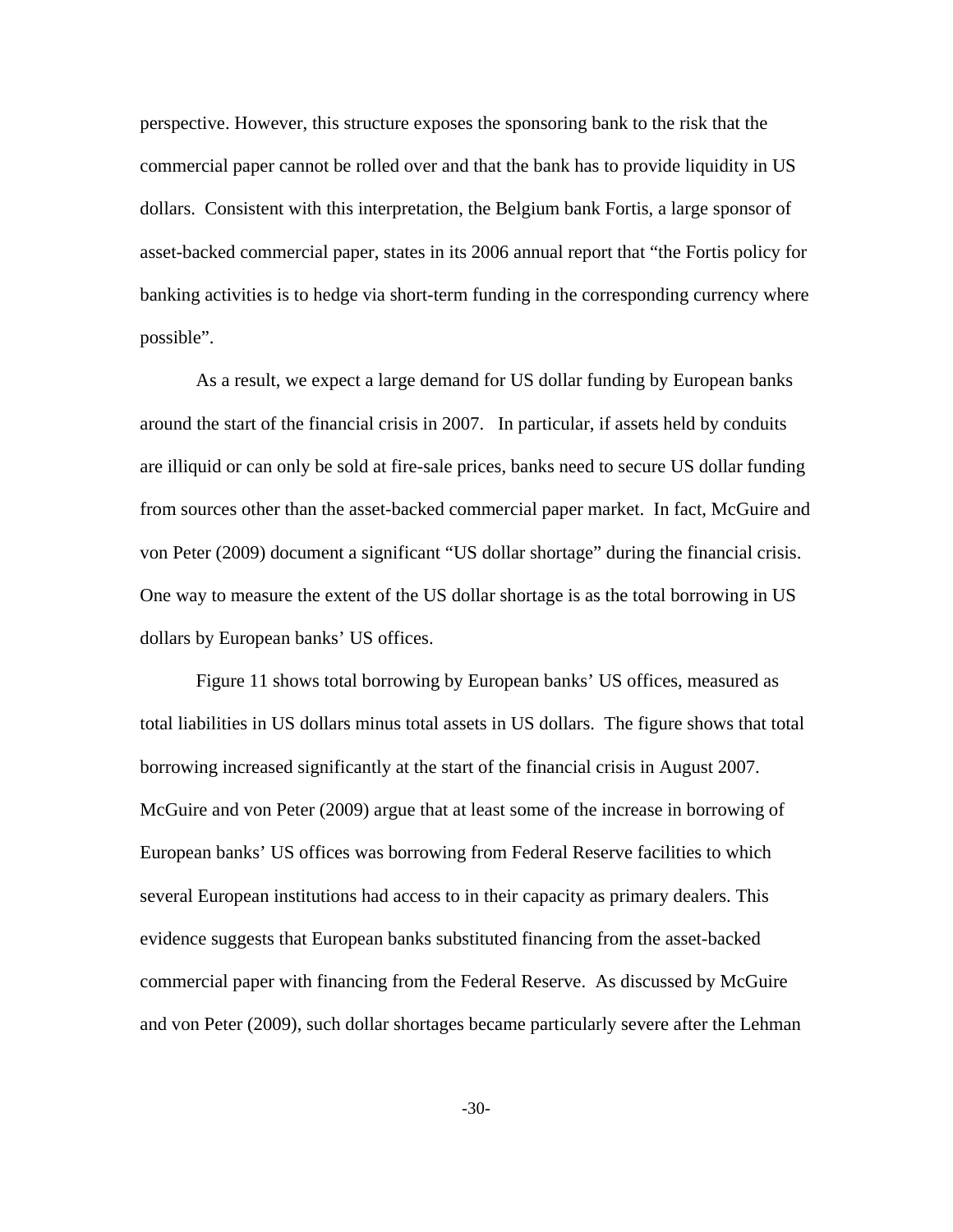bankruptcy, which prompted the Federal Reserve to establish swap lines with other central banks, in particular in European countries.

#### **5. Discussion: Bank Incentives to Concentrate Risks through Securitization**

 We have presented evidence that the geography of the financial crisis of 2007-09 had more to do with banking flows rather than with global imbalances. Hence, we avoid reiterating the question asked elsewhere – which is what has caused the global imbalances and how to fix them. Instead, we ask – what incentives did large, global banks have to concentrate risks while deploying securitization methods such as ABCP Conduits to absorb the capital inflows? We discuss a few possibilities including the changing nature of banking business, erosion of margins in traditional lending activity due to competition and securitization, risk-taking incentives induced by such erosion of bank franchise values, weak enforcement of capital requirements, bank size and government guarantees, and finally, globalization of banking. More empirical work is needed in order to tease between these different possible explanations.

To understand the surge in setting up of conduits in the period preceding July 2007, it is useful to start with the traditional banking model. In traditional banking, banks held on to the loans they originated while performing the role of delegated monitoring and screening on behalf of depositors (Diamond, 1984). In modern banking, there was a fundamental change in that banks originated loans and then distributed them to outside investors. In particular, banks began transferring financial assets, such as mortgages, trade receivables, consumer loans, corporate loans, and consumer loans off their balance sheets into separate legal entities called structured purpose vehicles (SPVs), of which

-31-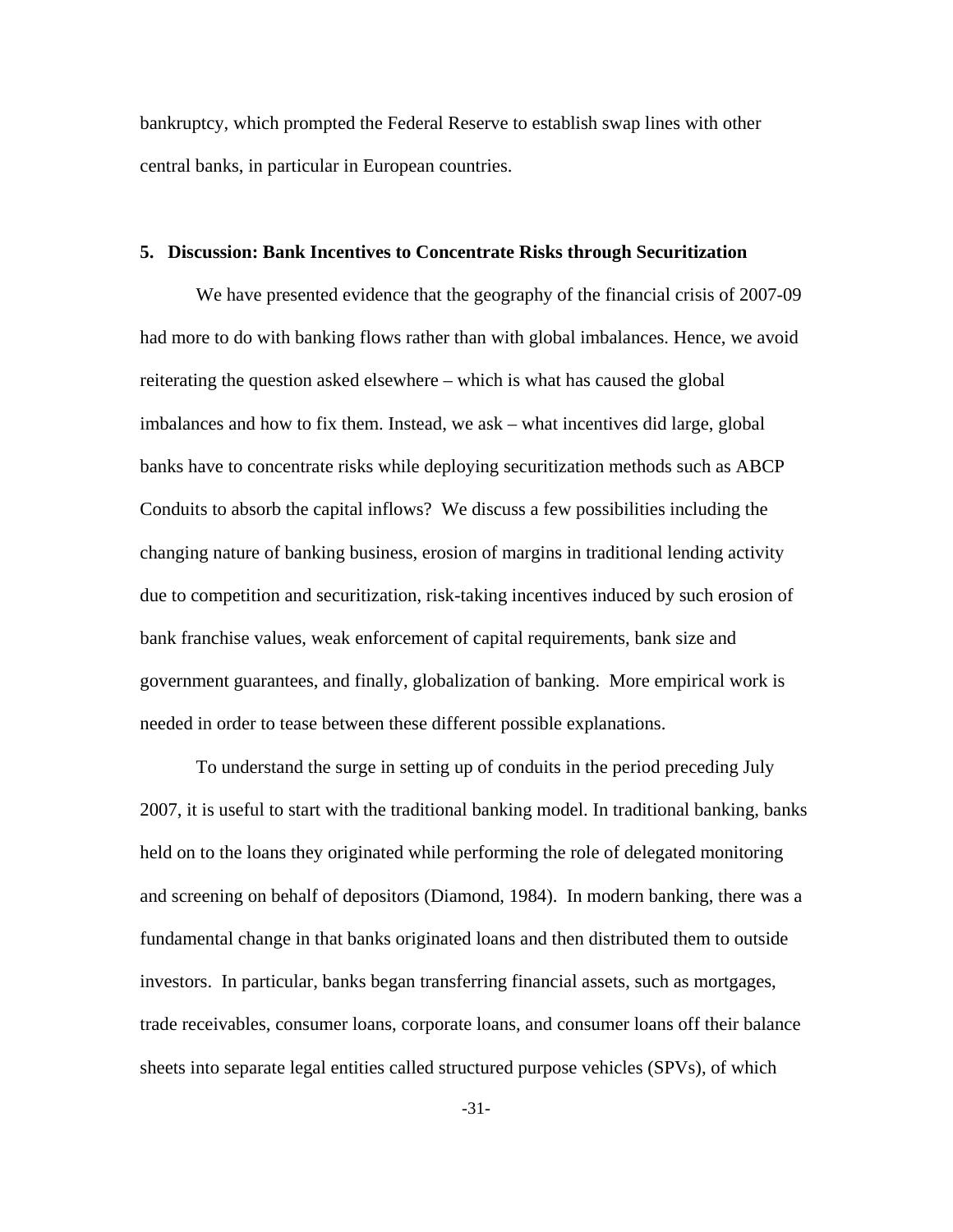ABCP conduits are one example. SPVs own the financial assets and issue asset-backed securities structured using several layers of tranches with higher tranches having priority over lower tranches in case of default of the underlying assets. This process of securitization was deemed to improve the safety of the financial system by allocating the financial risks to investors best able to hold those risks (Duffie, 2007).

Financial system regulators have long recognized the benefits of securitization and provided incentives for financial institutions to shed risk and securitize assets. In practice, these incentives take the form of lower capital requirements if assets are securitized. This is beneficial from the bank's perspective, because issuing equity is generally costly relative to issuing debt. The downside of securitization is that it reduces bank incentives to properly monitor and screen borrowers relative to the traditional banking model (see, for instance, Stiglitz, 1992). Indeed, Berndt and Gupta (2008), Dell'Ariccia et al (2008), Keys et al (2008) and Mian and Sufi (2008) provide evidence that securitization and credit risk transfer weakened bank monitoring incentives in the run-up to the financial crisis of  $2007-09$ .<sup>8</sup>

However, this explanation cannot fully explain the large losses on securitized assets realized *within* the banking sector in the ongoing financial crisis. Krishnamurthy (2008) shows that 39% of securitized mortgages were held on bank balance sheets as of June 2008. In fact, many banks securitized assets but effectively were exposed to significant risk of assets after securitization (as with ABCP conduits in our paper) or

<sup>&</sup>lt;sup>8</sup> For example, Keys et al (2008) show that loans eligible for securitization had higher default rates relative to comparable loans not eligible for securitization. If outside investors are unable to assess loan quality properly and instead rely on information provided by banks or rating agencies, banks have an incentive to originate low quality loans and sell them at inflated prices.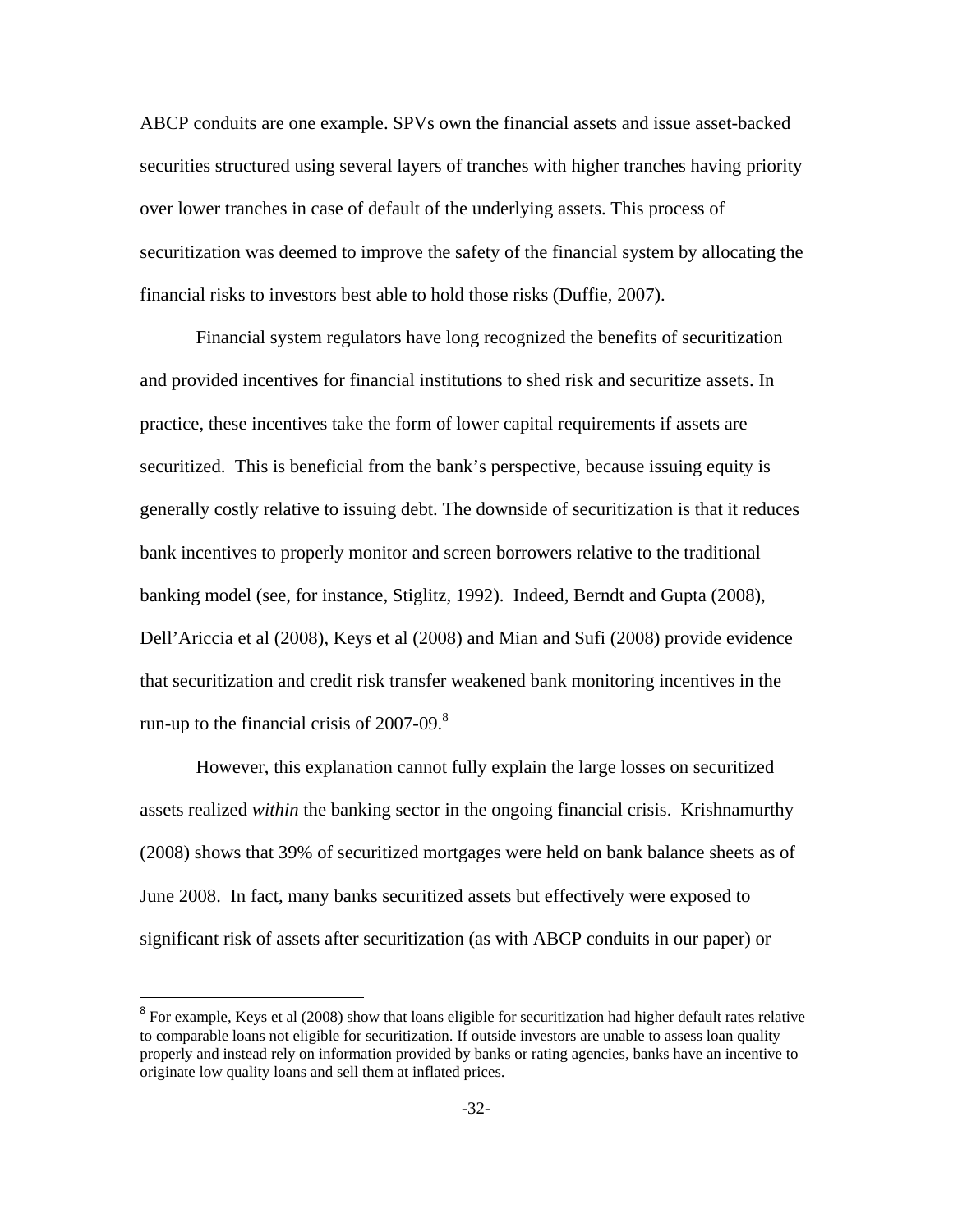explicitly continued to hold the risks after securitization (as with holdings of AAA tranches of sub-prime mortgages). $9$  This suggests that reduced monitoring incentives only provide a partial explanation for why banks decided to originate *and* hold securitized assets.

We conjecture that while securitization freed up costly equity capital that banks could deploy elsewhere, at the same time, banks no longer collected revenues from holding and managing risk, thus operating at weaker margins in their traditional business. As a result, banks started to explore how to reduce capital requirements while still earning compensation for holding risk. For example, in the case of ABCP conduits, banks sold credit and liquidity guarantees so that short-term debt investors in the conduits' assets had effectively close to full, contingent recourse to bank balance-sheets but banks benefited from lower capital requirements in the short run. In particular, if asset quality deteriorated in future, then end investors in securitization vehicles would not roll over debt, a form of a "run" in the shadow banking sector, and the asset risks would be brought back by banks on their balance-sheets (Covitz, Liang, and Suarez, 2009).

This most modern banking model – which Acharya, Schnabl and Suarez (2009) call as "securitization without risk transfer" - evidently violates the defining characteristic of securitization, namely, the transfer of credit risk to outside investors. It is however consistent with banks wanting to risk shift (Jensen and Meckling, 1976) or pay out private profits at the expense of transferring hidden debt risks on to others (for example, on to taxpayers, as argued by Akerlof and Romer, 1993). Such incentives in turn might have arisen because of heightened competition and cross-border banking leading to a

 $9^9$  E.g., a report commissioned by the Swiss Banking Regulator documents that UBS, one of the world largest banks by assets in 2006, actively sought to keep and purchase assets they had previously securitized.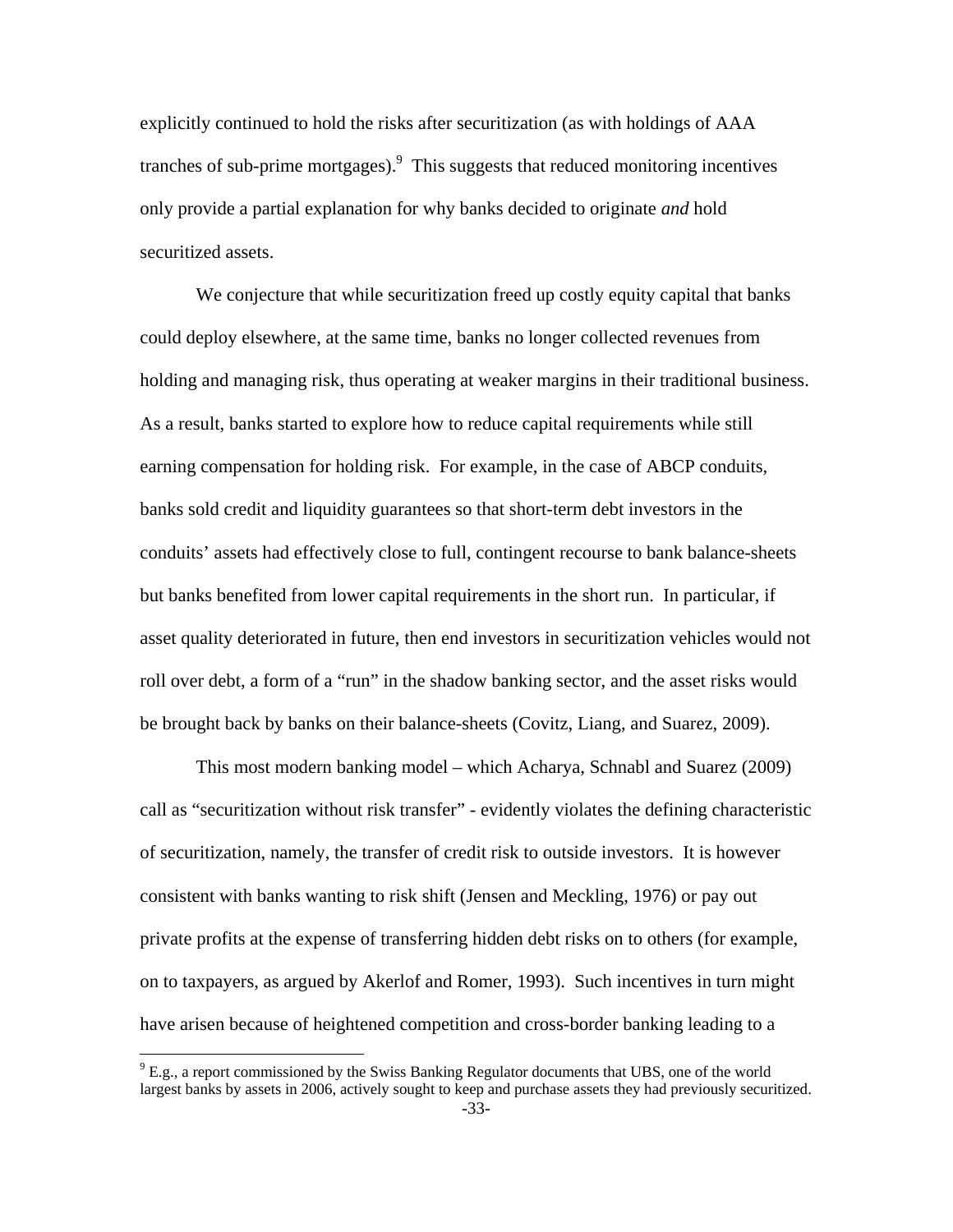thinning of margins in traditional banking business (Keeley, 1990, Gorton, 2009),  $^{10}$  shorttermism on part of bank management and risk-takers (Gorton and Rosen, 1995), and the presence of government guarantees such as deposit insurance and the too-big-to-fail doctrine (Arteta et al, 2008).

Also, as stressed earlier in the paper, banks found ABCP conduits especially attractive as risk-free assets were created with very little capital on balance-sheet by providing guarantees to conduits in the form of "liquidity enhancement" (essentially, short-term revolvers being rolled over to synthesize a long-term credit guarantee). While this practice was legal, it was clearly an exploitation of loophole in capital requirements since the accordance of such guarantees did not constitute a complete credit risk transfer and capital treatment of conduits should thus have been identical to on balance-sheet assets. Indeed, Spain and Portugal adopted national capital standards to rule out any preferential treatment of conduits, and had little conduit activity, whereas other regulators chose to allow the "regulatory arbitrage".

Viewed through this lens – that of global banks and bankers wanting to take excessive risks to transfer value away from creditors and taxpayers – global imbalances could in fact be considered as a catalyst or amplifier of the financial crisis of 2007-09 rather than the root cause.

 $10$  Stiroh (2002) shows, for example, that the component of revenues earned through interest payments by commercial banks in the United States has been dwindling steadily, and it has been replaced by fee-based income and trading revenues. While interest and fee income is relatively stable over the business cycle, trading revenues are highly volatile and in fact much lower in Sharpe ratios. This can be considered evidence supportive of a gradual trend in banking to engage increasingly in short-term, speculative activities, a phenomenon only further facilitated by the repeal of the Glass-Steagall Act (separating commercial and investment banking activities) and enactment of the Gramm-Leach-Bliley Act in 1999 (allowing commercial, investment and insurance activities within a single bank).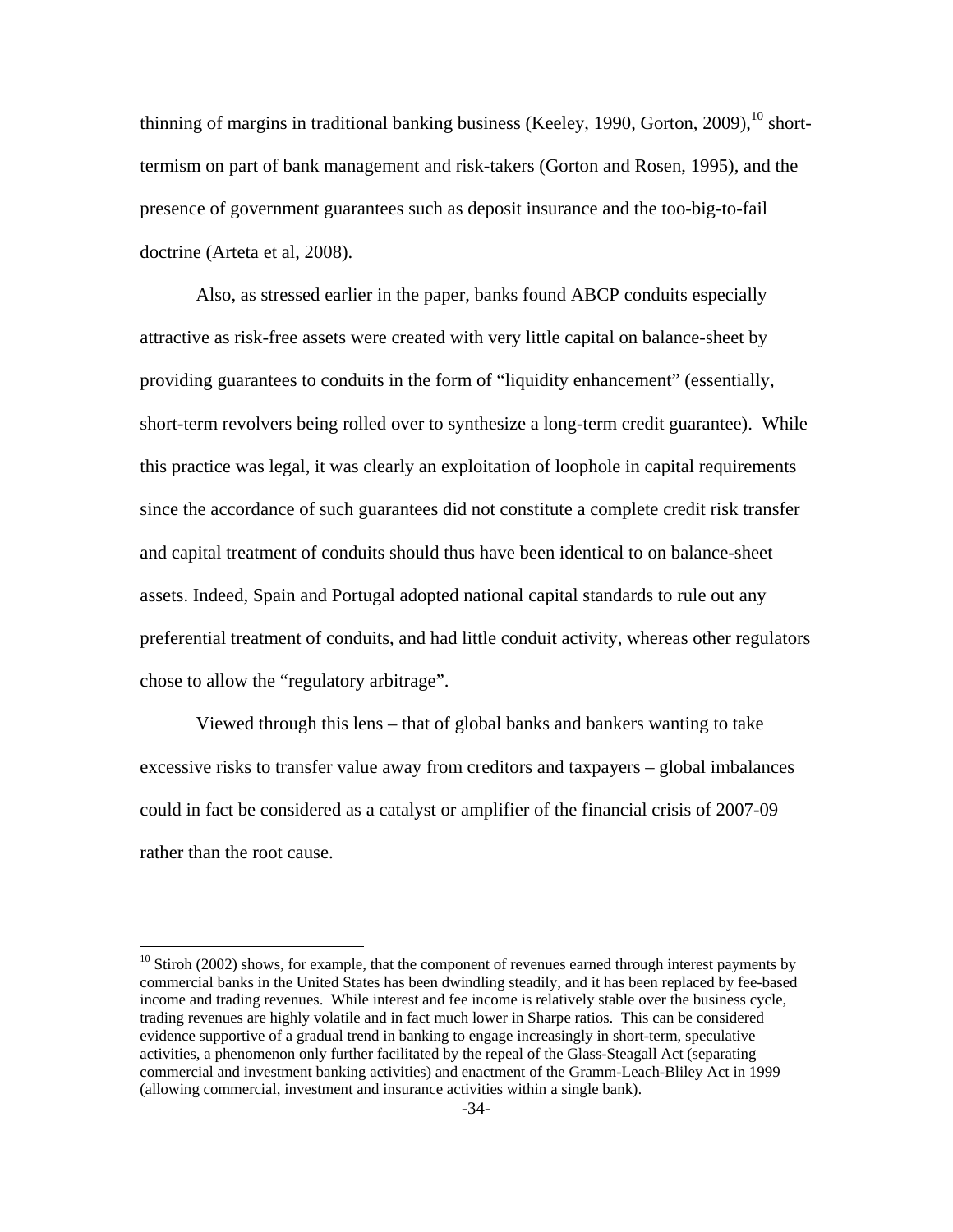## **6. Conclusion**

In this paper, we provided evidence that while global imbalances help explain the capital flows from surplus to deficit countries, they fail to explain the geography of the financial crisis of 2007-09, in particular, why surplus countries such as Germany and their banks were as heavily involved as the US banks in the business of creating risk-free securities and concentrating risks in the process. We examined the asset-backed commercial paper conduits – one production technology for risk-free assets to meet the needs of US money market funds – as a way of illustrating this point. We conclude that while it is useful for future reforms to take head on the issue of reducing global imbalances, they are no panacea for ruling out global financial crises that seem more attributable to global banking flows and an increasing propensity of the global banking sector to manufacture tail risks (or "carry trade" style payoffs). Maturity mismatch of the ABCP conduits and their effective recourse to sponsor bank balance sheets can be considered a canonical example of such propensity. Addressing this propensity might reduce incidence of global financial crises even in a world where global imbalances persist. While many reforms to the financial sector are being proposed, one seems most important to us: the quality of enforcement of capital requirements (and not just their level). Not allowing global imbalances to find their way into the poorly-capitalized shadow banking world of ABCP conduits might have simply reversed or at least blocked the pattern of capital flows, and enabled financial regulators worldwide to effect a (relatively) market-based correction to the global imbalances.

It is sometimes easier to guard against a disease than to eradicate it. Global imbalances may be a case in point.

-35-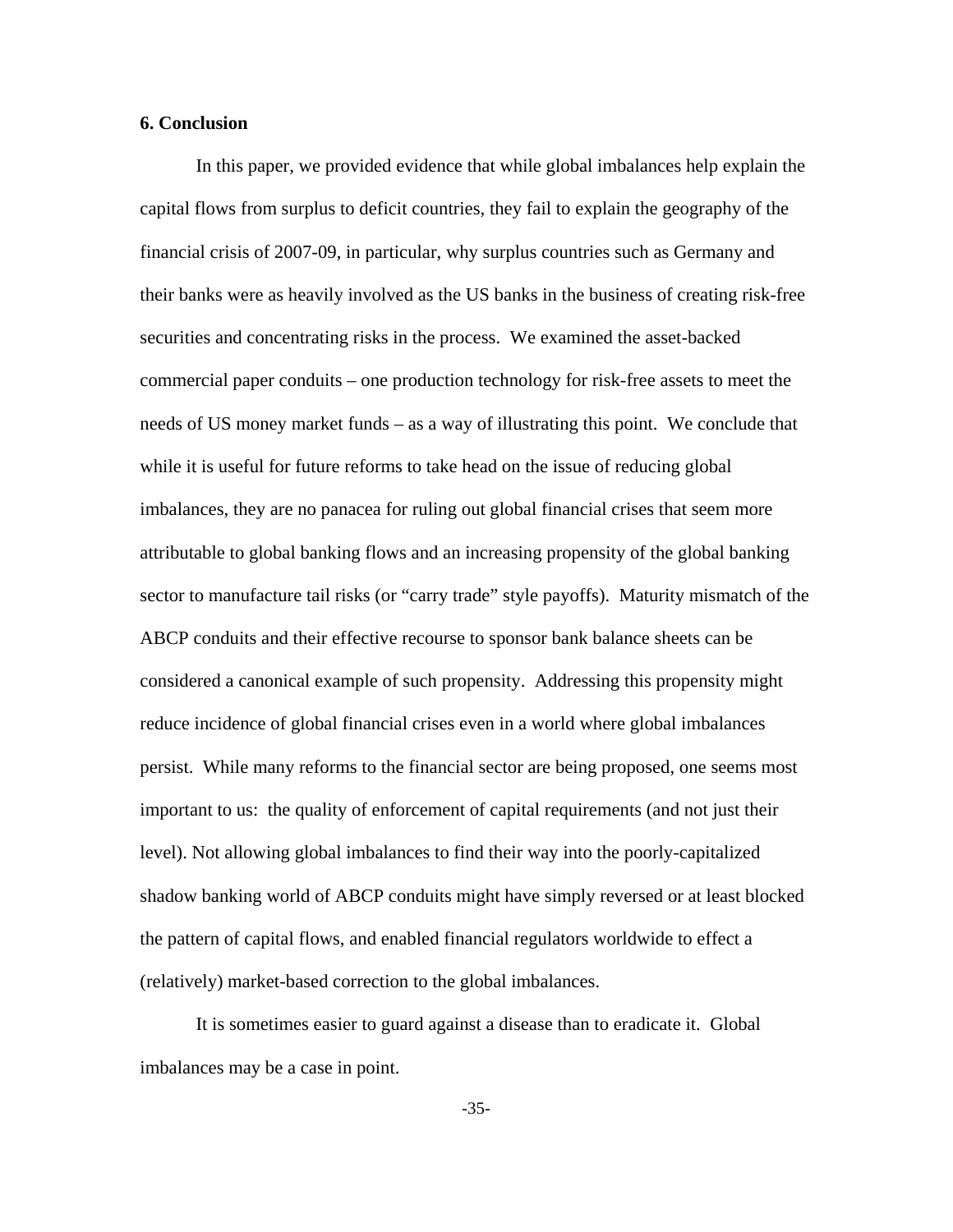# **References**

Acharya, Viral V., Douglas Gale and Tanju Yorulmazer, 2008. "Rollover Risk and Market Freezes", Working Paper, New York University Stern School of Business.

Acharya, Viral V. and Matthew Richardson, 2009. "Causes of the Financial Crisis", *Critical Review,* 21(2–3), 195–210.

Acharya, Viral V. and Philipp Schnabl, 2009. "How Banks Played the Leverage 'Game'", Chapter 2 in Acharya, Viral V. and Matthew Richardson (editors), 2009. *"Restoring Financial Stability: How to Repair a Failed System",* New York University Stern School of Business, John Wiley & Sons.

Acharya, Viral V., Philipp Schnabl and Gustavo Suarez, 2009. "Securitization without risk transfer", Working Paper, New York University Stern School of Business.

Akerlof, George A. and Paul M. Romer, 1993. "Looting: The Economic Underworld of Bankruptcy for Profit," *Brookings Papers on Economic Activity,* Economic Studies Program, The Brookings Institution, vol. 24(2), pages 1-74.

Arteta, Carlos, Mark Carey, Ricardo Corrrea, and Jason Kotter, 2008, "Revenge of the Steamroller: ABCP as a Window on Risk Choices", Working Paper, Board of Governors of the Federal Reserve.

Ashcraft, Adam and Til Schuermann, 2008, "Understanding the Securitization of the Subprime Mortgage Credit", Federal Reserve Bank of New York staff reports.

Baba, Naohiko, Robert N McCauley and Srichander Ramaswamy, 2009, "US dollar money market funds and non-US banks", Bank for International Settlements (BIS) Quarterly Review, March, 65-81.

Bernanke, Ben, 2005, ``The Global Saving Glut and the U.S. Current Account Deficit," speech delivered for the Sandridge Lecture at the Virginia Association of Economists, Richmond, March 10,

www.federalreserve.gov/boarddocs/speeches/2005/200503102/default.htm.

Bernanke, Ben S. (2009). "Financial Reform to Address Systemic Risk." Speech at the Council on Foreign Relations, Washington, D.C. (March 10). URL: http://www.federalreserve.gov/newsevents/speech/bernanke20090310a.htm

Berndt, Antje and Anurag Gupta, 2008. "Moral Hazard and Adverse Selection in the Originate-to-Distribute Model of Bank Credit", Working paper, Carnegie Mellon University.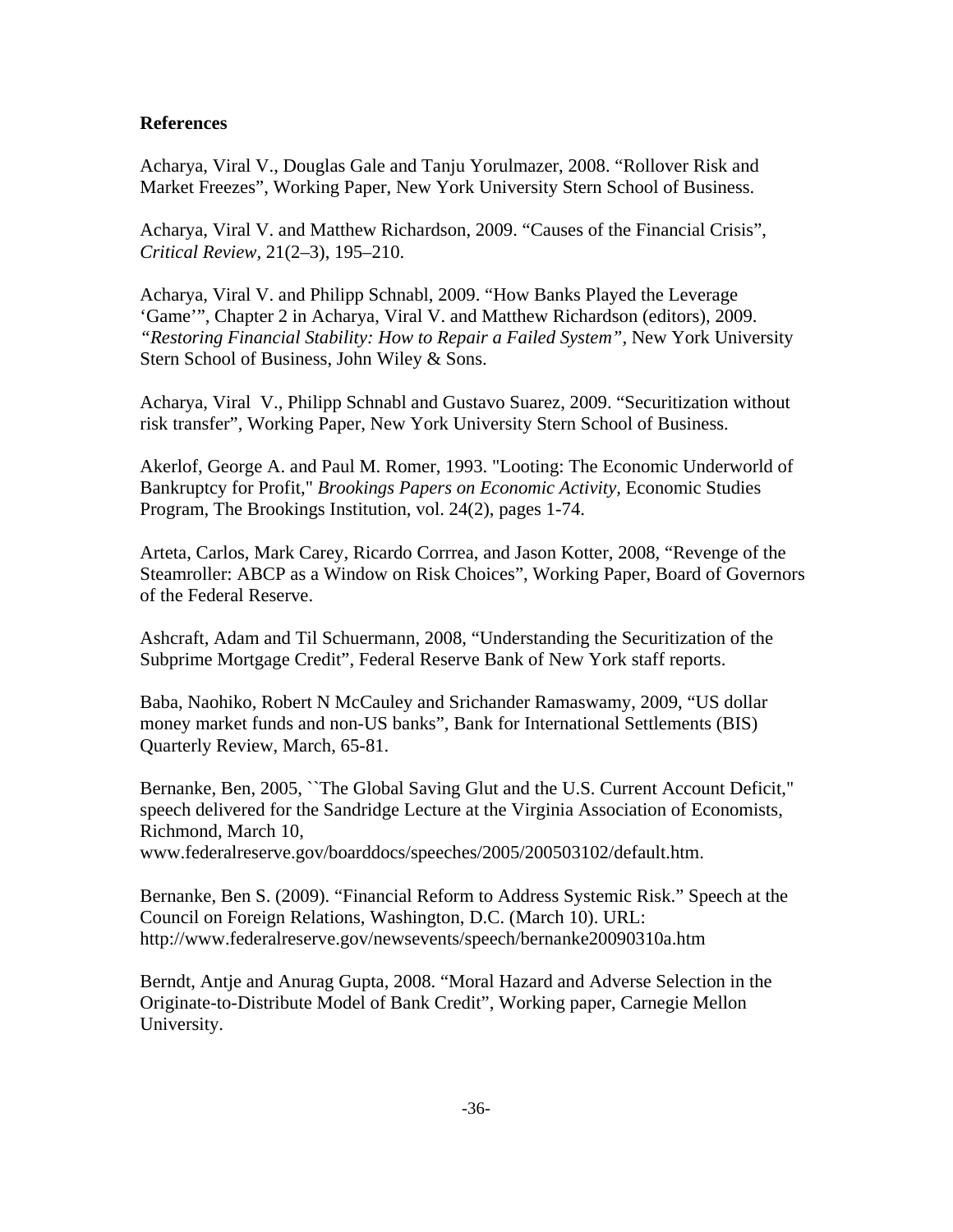Brunnermeier, Markus, 2009. "Deciphering the Liquidity and Credit Crunch of 2007-08", *Journal of Economic Perspectives,* 23(1), 77-100.

Caballero, R.J, E. Farhi, and P.O. Gourinchas, "An Equilibrium Model of Global Imbalances and Low Interest Rates," *American Economic Review*, March 2008.

Caballero, R.J. and A. Krishnamurthy, 2009, "Global Imbalances and Financial Fragility," *American Economic Review Papers and Proceedings*, 99(2), 584-88.

Calomiris, Charles, 2009, "Financial Innovation, Regulation and Reform", forthcoming, the *Cato Journal.* 

Calomiris, Charles and Joseph Mason, 2004, "Credit Card Securitization and Regulatory Arbitrage", Journal of Financial Services Research 26(1), 5-27

Coval, Joshua, Jakub Jurek and Erik Stafford, 2009, "Economic Catastrophe Bonds," forthcoming *American Economic Review*.

Covitz, Daniel, Nellie Liang and Gustavo Suarez, 2009, "The Anatomy of a Financial Crisis: The Evolution of Panic-Driven Runs in the Asset-Backed Commercial Paper Market," Working Paper, Board of Governors of the Federal Reserve.

Dell'Ariccia, Giovanni, Deniz Igan and Luc Laeven, 2008. "Credit Booms and Lending Standards: Evidence from the Subprime Mortgage Market", Working paper, International Monetary Fund.

Diamond, Douglas, 1984. "Financial Intermediation and Delegated Monitoring", *Review of Economic Studies,* 51, 393-414.

Gorton, Gary, 2008, "The Panic of 2007", Yale University working paper.

Gorton, Gary, 2009, "Slapped in the Face by the Invisible Hand: Banking and the Panic of 2007", Working Paper, Yale University working paper.

Gorton, Gary and Richard Rosen, 1995, "Corporate Control, Portfolio Choice, and the Decline of Banking," Journal of Finance, 50(5), pp. 1377-420.

Gorton, Gary and Nicholas S. Souleles, 2005, Special purpose vehicles and securitization, NBER Working Paper No. 11190.

Jagannathan, Ravi, Mudit Kapoor and Ernst Schaumburg, 2009, "Why are we in a recession? The Financial Crisis is the Symptom not the Disease!", Working Paper, Northwestern University.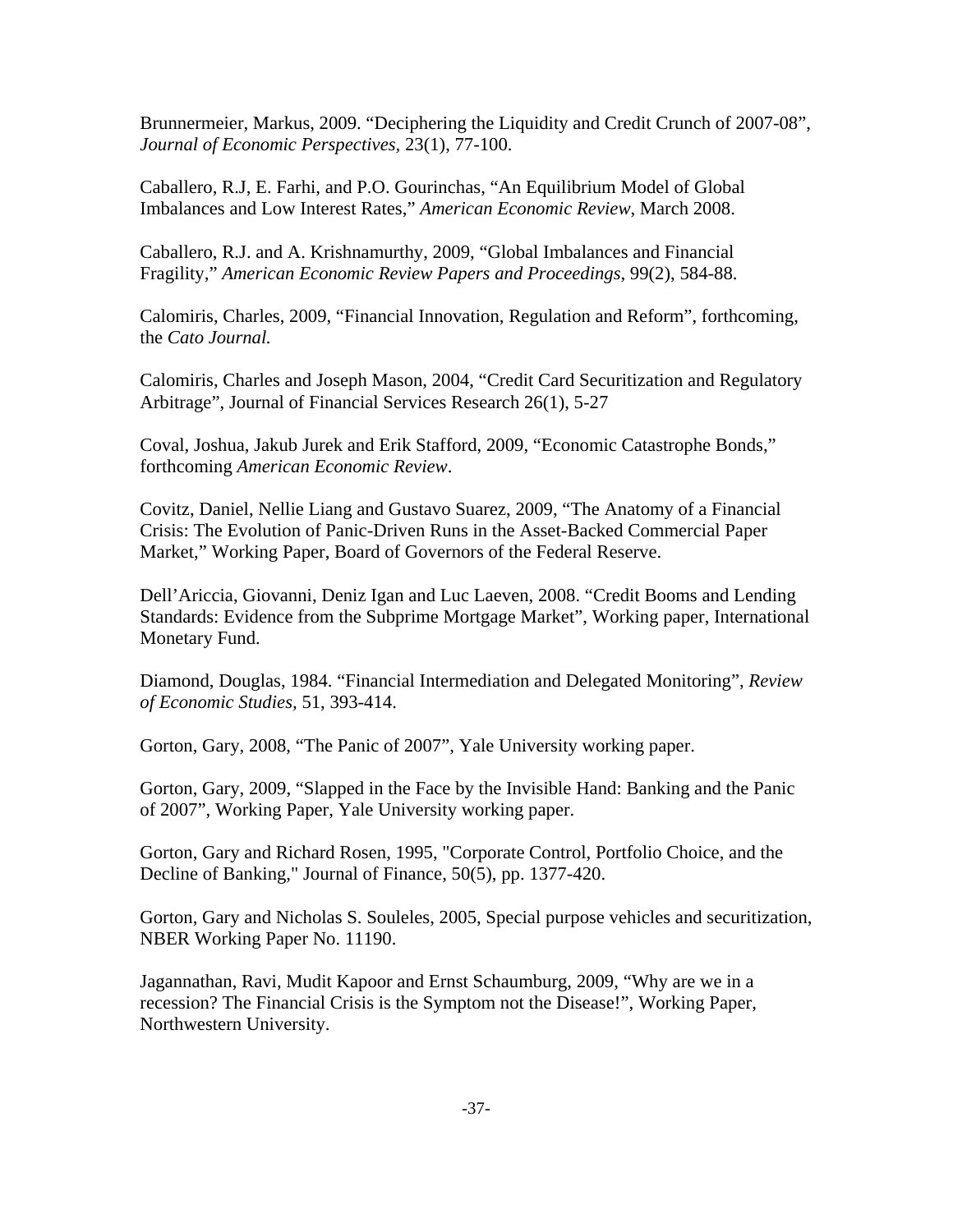Jensen, Michael C., William H. Meckling, 1976, Theory of the Firm: Managerial Behavior, Agency Costs and Ownership Structure, *Journal of Financial Economics*, 3(4), 305-360.

Kacperczyk, Marcin and Philipp Schnabl, 2009, "When Safe Proved Risky: Commercial Paper during the Financial Crisis of 2007-2009", Working Paper, New York University.

Keeley, Michael, 1990, "Deposit Insurance, Risk, and Market Power in Banking", *American Economic Review*, 80(5), 1183-1200.

Keys, Benjamin, Tanmoy Mukherjee, Amit Seru and Vikrant Vig, 2008. "Did Securitization Lead to Lax Screening? Evidence form Subprime Loans?" Working paper, London Business School.

Krishnamurthy, Arvind, 2008, "The Financial Meltdown: Data and Diagnoses", Northwestern University working paper.

Lee, Gilham, 2005, "Accounting Consolidation versus Capital Calculation: The Conflict Over Asset-Backed Commercial Paper Programs", North Carolina Banking Institute Journal, Volume 9

McGuire, Patrick and Goetz von Peter, 2009, The US dollar shortage in global banking and the international policy response, Working Paper, Bank for International Settlements.

Mendoza, Enrique G.,Vincenzo Quadrini, and José Víctor Ríos-Rull, 2007."Financial Integration, Financial Deepness, and Global Imbalances." NBER Working Paper 12909

Mian, Atif, and Amir Sufi, 2008. "The consequences of mortgage credit expansion: Evidence from the 2007 Mortgage Default Crisis", *Quarterly Journal of Economics,*  forthcoming.

Moody's Investor Service, 2007, "ABCP Market at a Glance: ABCP Credit Arbitrage Snapshot (March 2007)", Special Report

Nadauld, Taylor D. and Shane M. Sherlund, 2008. "The Role of the Securitization Process in the Expansion of Subprime Credit", Working Paper, Ohio State University.

Obstfeld, Maurice and Kenneth Rogoff (2001). "Perspectives on OECD Capital Market Integration: Implications for U.S. Current Account Adjustment." In *Global Economic Integration: Opportunities and Challenges*. Kansas City, MO: Federal Reserve Bank of Kansas City.

Obstfeld, Maurice and Kenneth Rogoff (2005). "Global Current Account Imbalances and Exchange Rate Adjustments." *Brookings Papers on Economic Activity* 1: 67-146.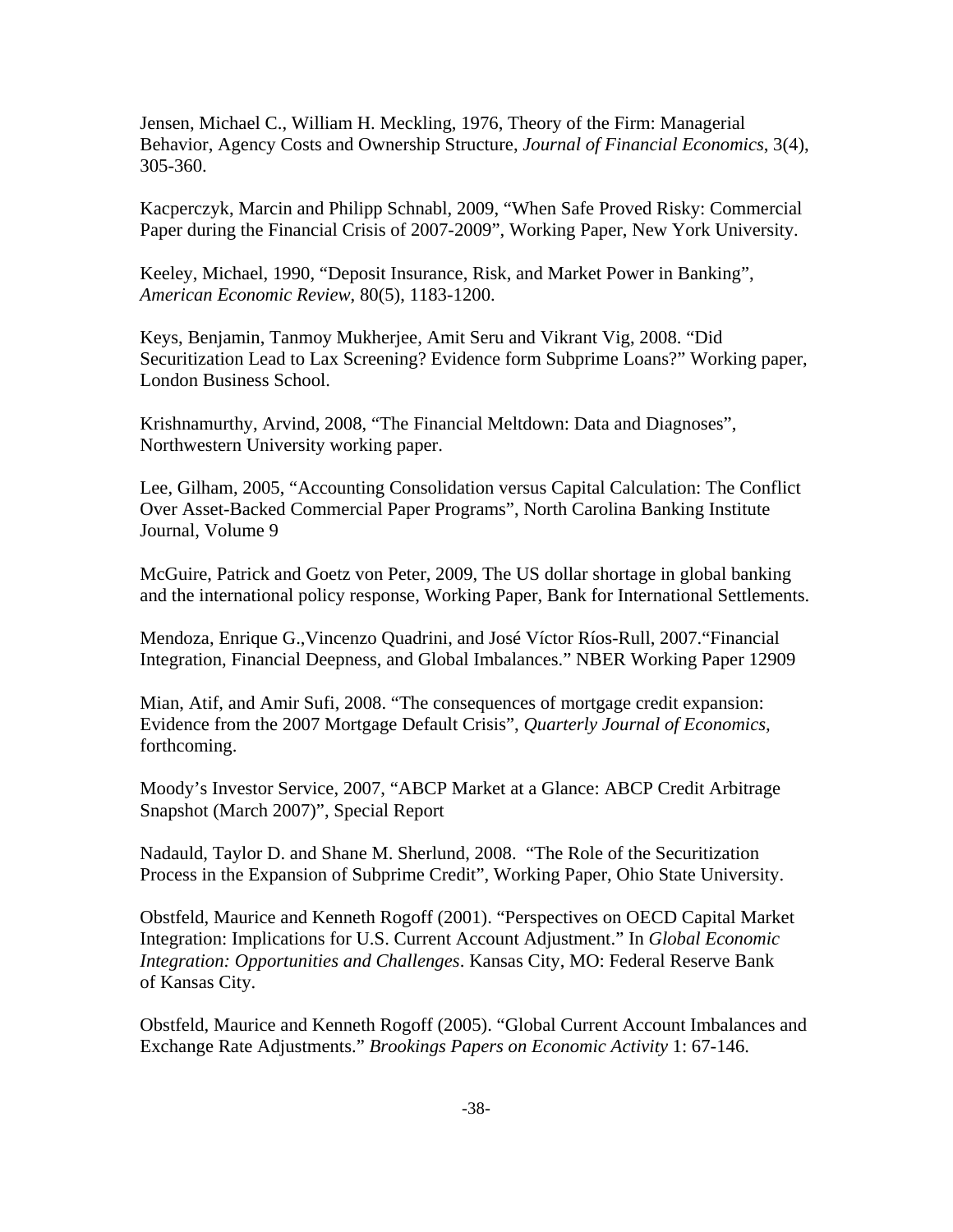Obstfeld, Maurice and Kenneth Rogoff (2007). "The Unsustainable U.S. Current Account Position Revisited." In Richard H. Clarida, editor, *G7 Current Account Imbalances: Sustainability and Adjustment.* Chicago: University of Chicago Press.

Obstfeld, Maurice and Kenneth Rogoff, 2009. "Global Imbalances and the Financial Crisis: Products of Common Causes", Working Paper, Harvard University.

Portes, Richard (2009). "Global Imbalances." In Mathias Dewatripont, Xavier Freixas, and Richard Portes, editors, *Macroeconomic Stability and Financial Regulation: Key Issues for the G20*. London: Centre for Economic Policy Research.

Rose, Andrew K. and Mark M. Spiegel, 2009a. "Cross-Country Causes and Consequences of the 2008 Crisis: Early Warning", CEPR Discussion Paper 7354.

Rose, Andrew K. and Mark M. Spiegel, 2009b. "Cross-Country Causes and Consequences of the 2008 Crisis: International Linkages and American Exposur", CEPR Discussion Paper 7476.

Shin, Hyun Song, 2009, "Securitization and Financial Stability" paper presented as the Economic Journal Lecture at the Royal Economic Society meeting, Warwick, March 2008.

Stiglitz**,** Joseph, 1992, "Banks versus Markets as Mechanisms for Allocating and Coordinating Investment," in J. Roumasset and S. Barr (ed.) T*he Economics of Cooperation*. Boulder: Westview Press, Inc.

Stiroh, Kevin, 2002, "Diversification in Banking: Is Non Interest Income the Answer?" Working Paper, Federal Reserve Bank of New York.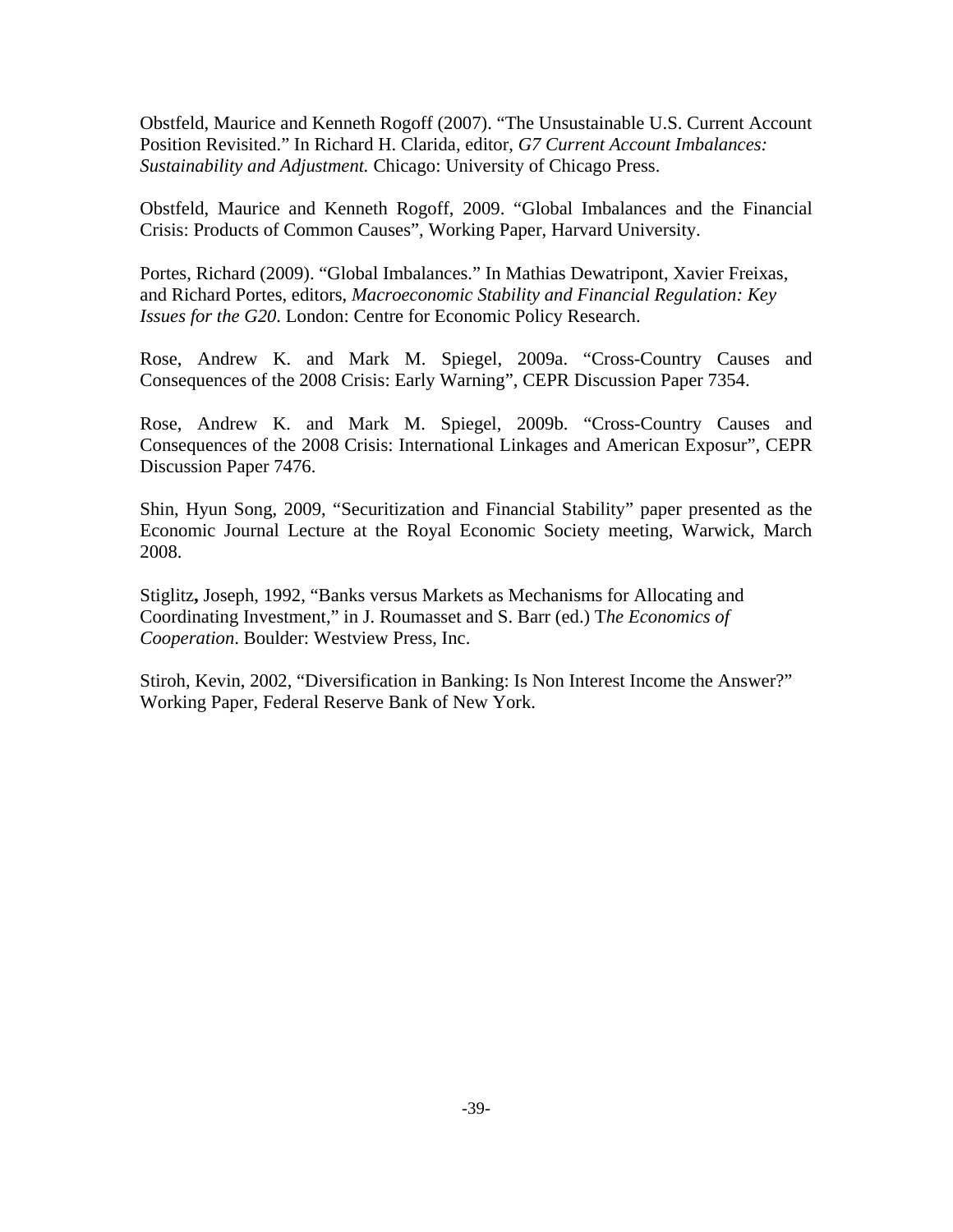## **Figure 1: Rise and Collapse of ABCP Commercial Paper**

This figure shows total asset-backed commercial paper outstanding in the period from January 2001 to February 2009. The figure is based on aggregate data provided by the Federal Reserve Board. The figure indicates the date of the Enron Bankruptcy (November 2001), the announcement of new accounting rules for liquidity enhancement provided to conduits (April 2004), and the start of the subprime crisis (August 2007).

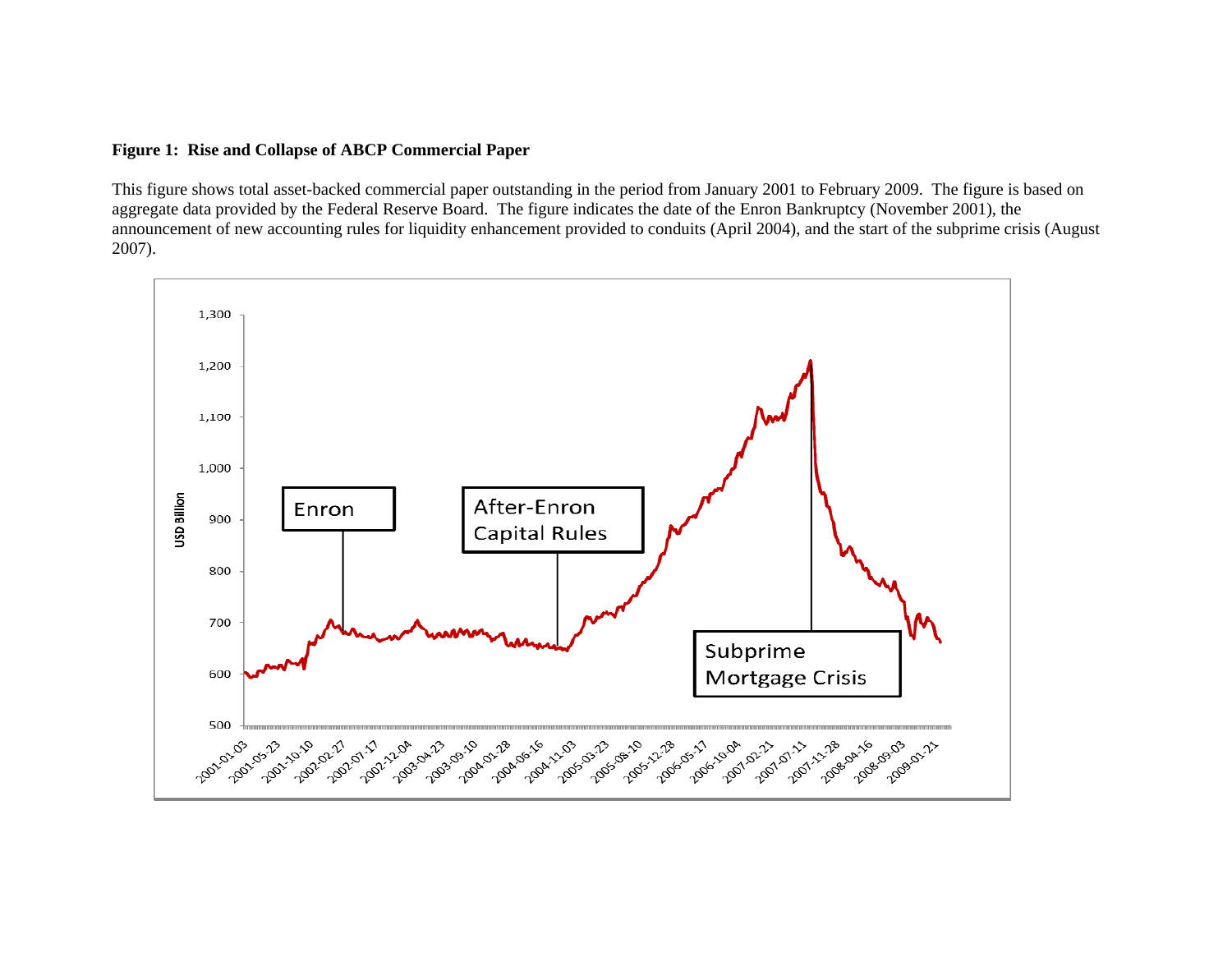# **Figure 2: Yield on overnight ABCP over Federal Funds Rate**

This figure shows the yield on overnight asset-backed commercial paper over the fed funds rate from 8/1/2007 to 8/31/2008. The figure is based on yields data provided by the Federal Reserve Board. We note the large increase in the yield on 9 August 2007.

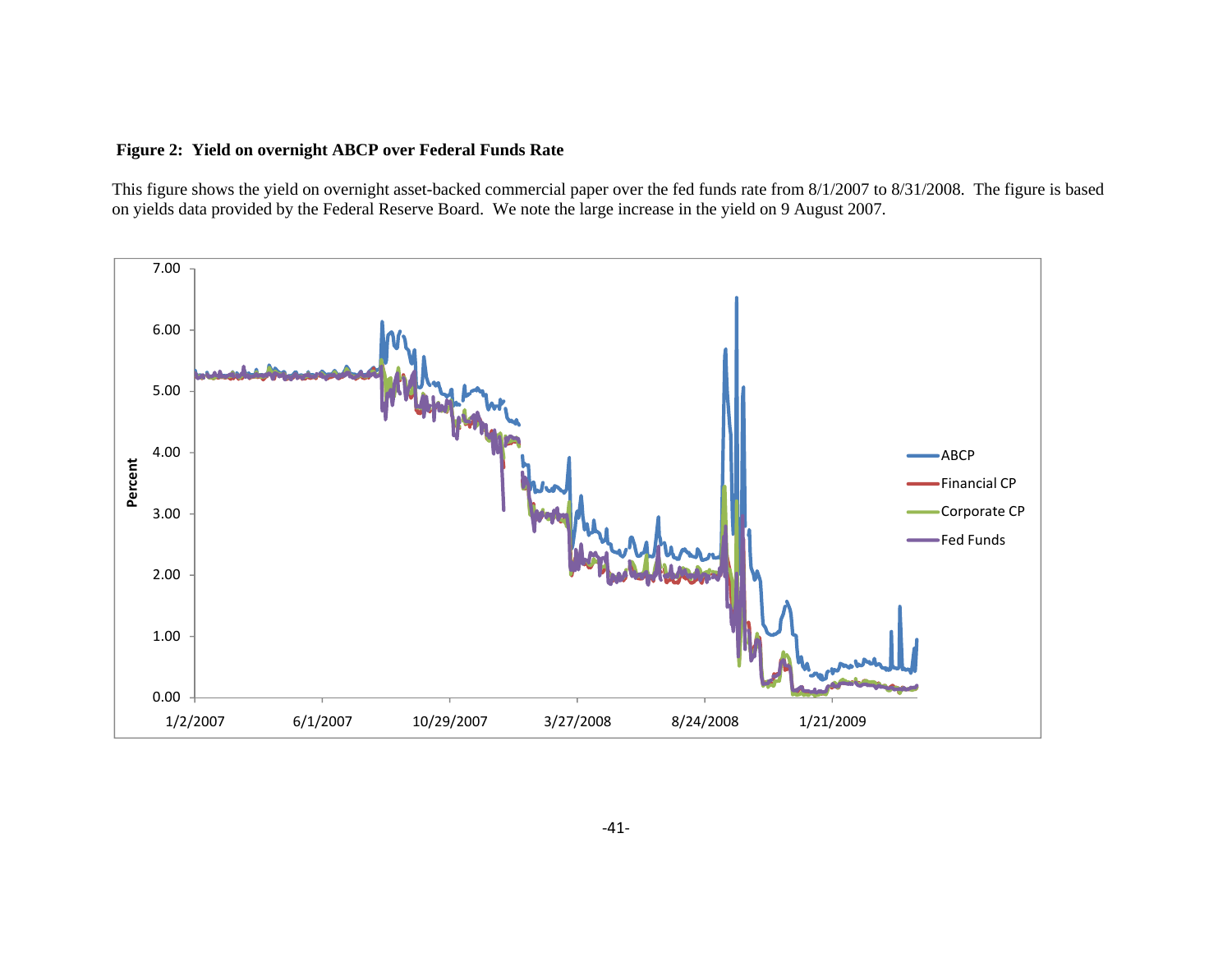## **Figure 3: ABCP Structure**

This figure illustrates the flow of funds to and from conduits. The sponsoring bank is usually a large commercial bank that provides management services to the conduit and receives a fee in return. The sponsoring banks usually also provides a credit guarantee to outside conduit investors. Asset originators sell both securitized and securitized assets to the conduits. Most assets purchased by conduits are originated in the United States and the United Kingdom. Conduits finance themselves by selling asset-backed commercial paper to outside investors. The main outside investors are money market funds. The names and values in brackets refer to the conduit Ormond Quay, which is described above.

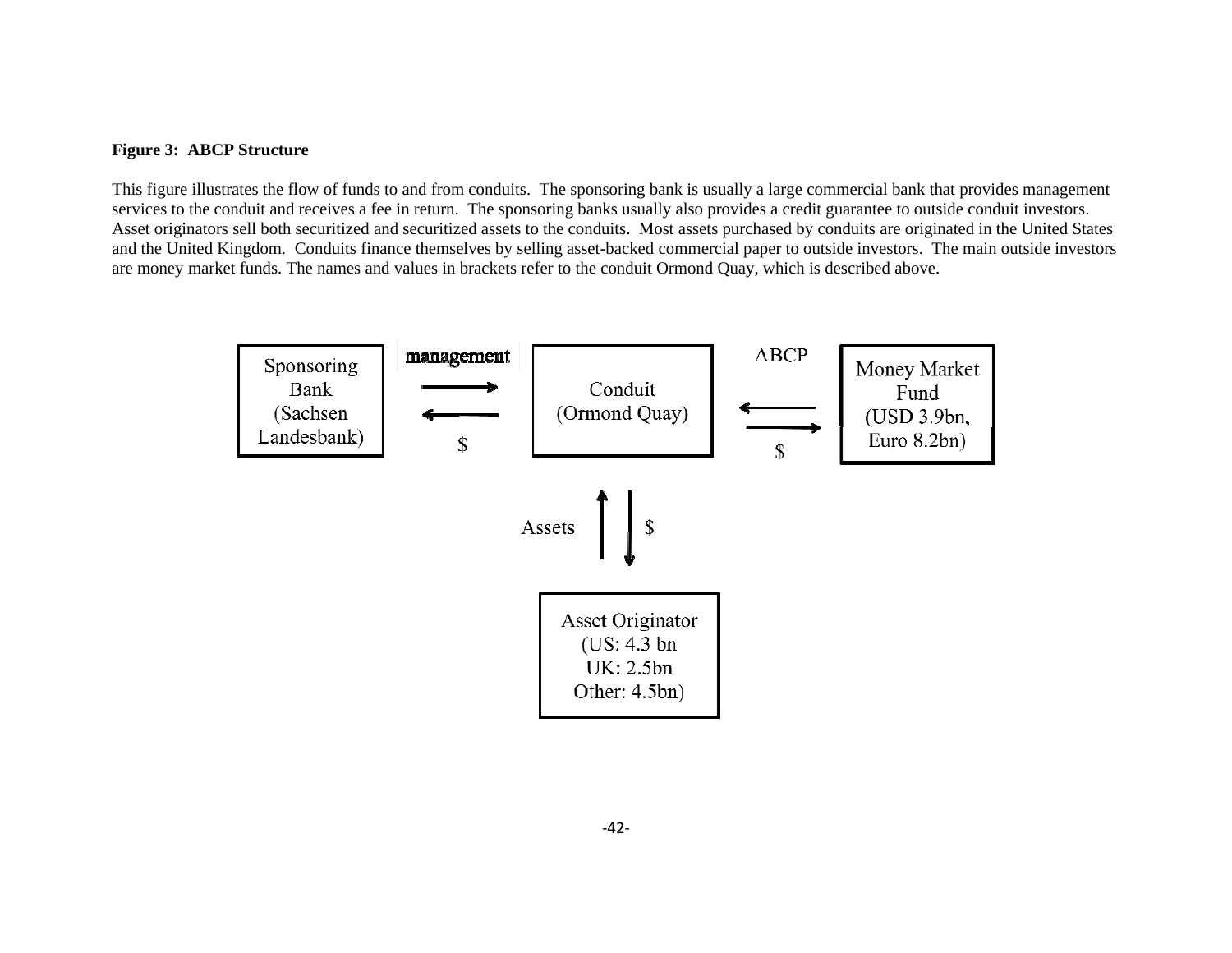# **Figure 4: Growth in bank-sponsored ABCP by country**

This figure shows the growth in ABCP by country based reports provided by Moody's Investor Service. The data is restricted to the seven largest countries. The data is restricted to ABCP sponsored by commercial banks and mortgage lenders.

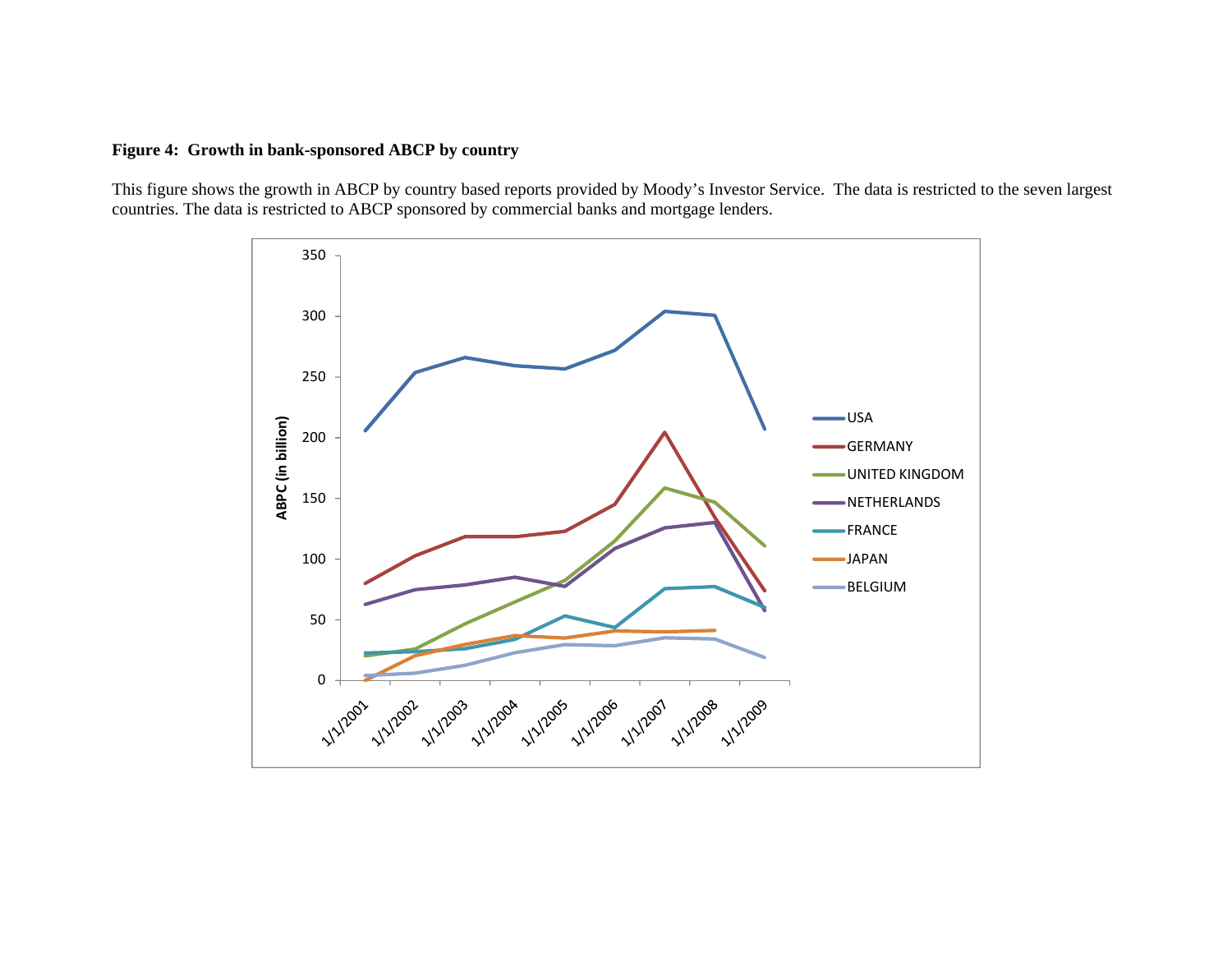# **Figure 5: Global imbalances**

This figure shows the correlation between global imbalances, measured as the current account balance in 2006, and the natural logarithm of gross domestic product in 2006. The current account deficit data is from the OECD Economic Outlook database. The GDP country data is from the OECD Statistical database measured at current prices and exchange rates.

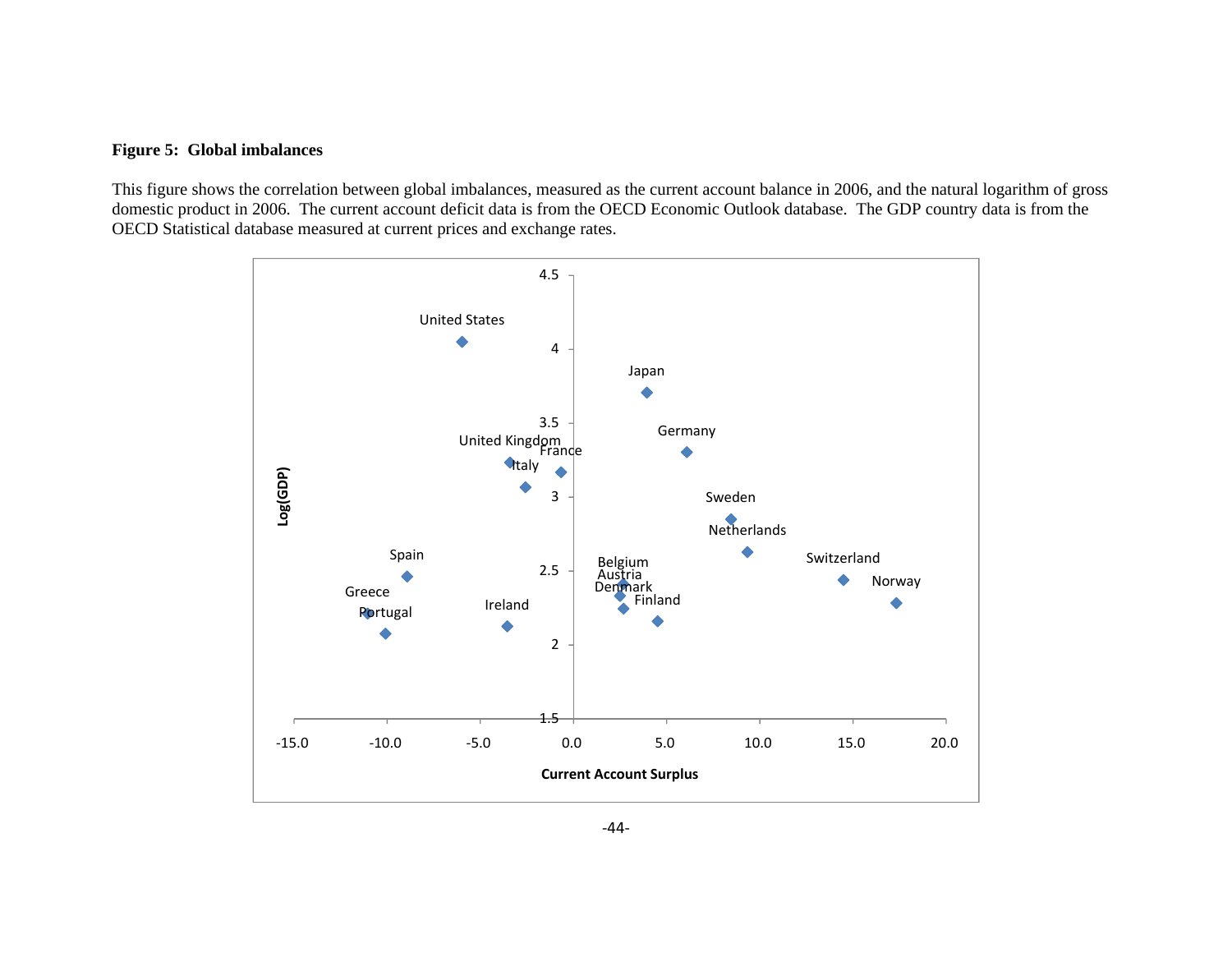#### **Figure 6: ABCP and global imbalances, unweighted**

This figure shows the correlation between global imbalances, measured as the Current Account Deficit in 2006, and off-balance sheet activity, measured as ABCP as of 1/1/2007. The current account deficit data is from the OECD Economic Outlook database. The GDP country data is from the OECD Statistical Database measured at current prices and exchange rates. The ABCP data is based on Moody's data and is restricted to ABCP sponsored by commercial banks and mortgage lenders.

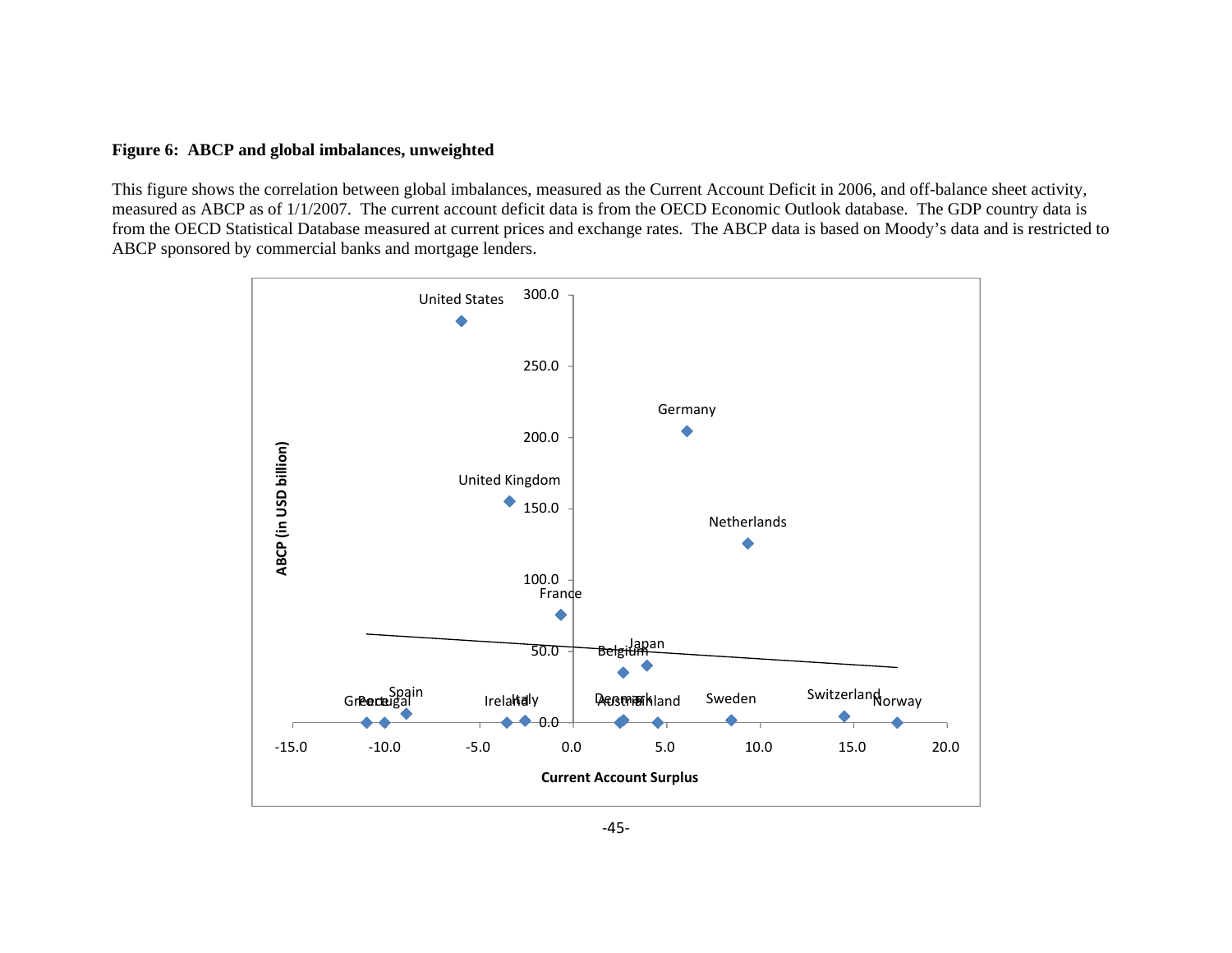#### **Figure 7: ABCP and global imbalances, weighted by bank equity**

This figure shows the correlation between global imbalances, measured as the current account deficit in 2006, and off-balance sheet activity, measured as ABCP as of 1/1/2007 relative to total bank equity in 2006. The current account deficit data is from the OECD Economic Outlook. The GDP country data is from the OECD Statistical Database measured at current prices and exchange rates. The ABCP data is based on Moody's data and is restricted to ABCP sponsored by commercial banks and mortgage lenders.

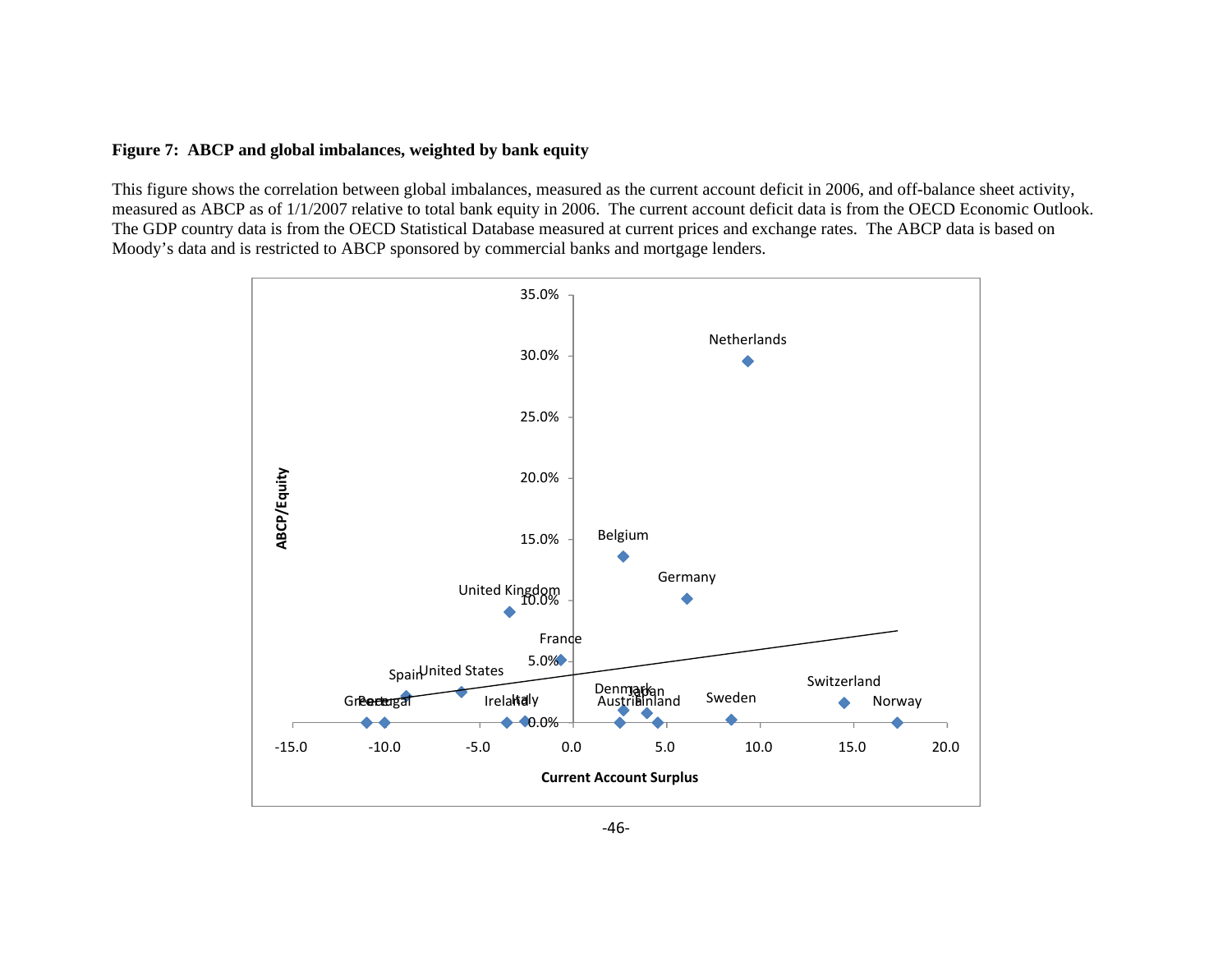# **Figure 8: Stock Returns and ABCP in from July 2007 to July 2008, by country**

This figure shows average stock returns for the period from July 2007 to July 2008 and ABCP exposure, measured as ABCP outstanding relative to bank size, per country. Stock returns and ABCP exposure are weighted by bank assets. The stock return index data is from Datastream, the ABCP data is from Moody's Investor Service, and the bank data is from Bankscope.

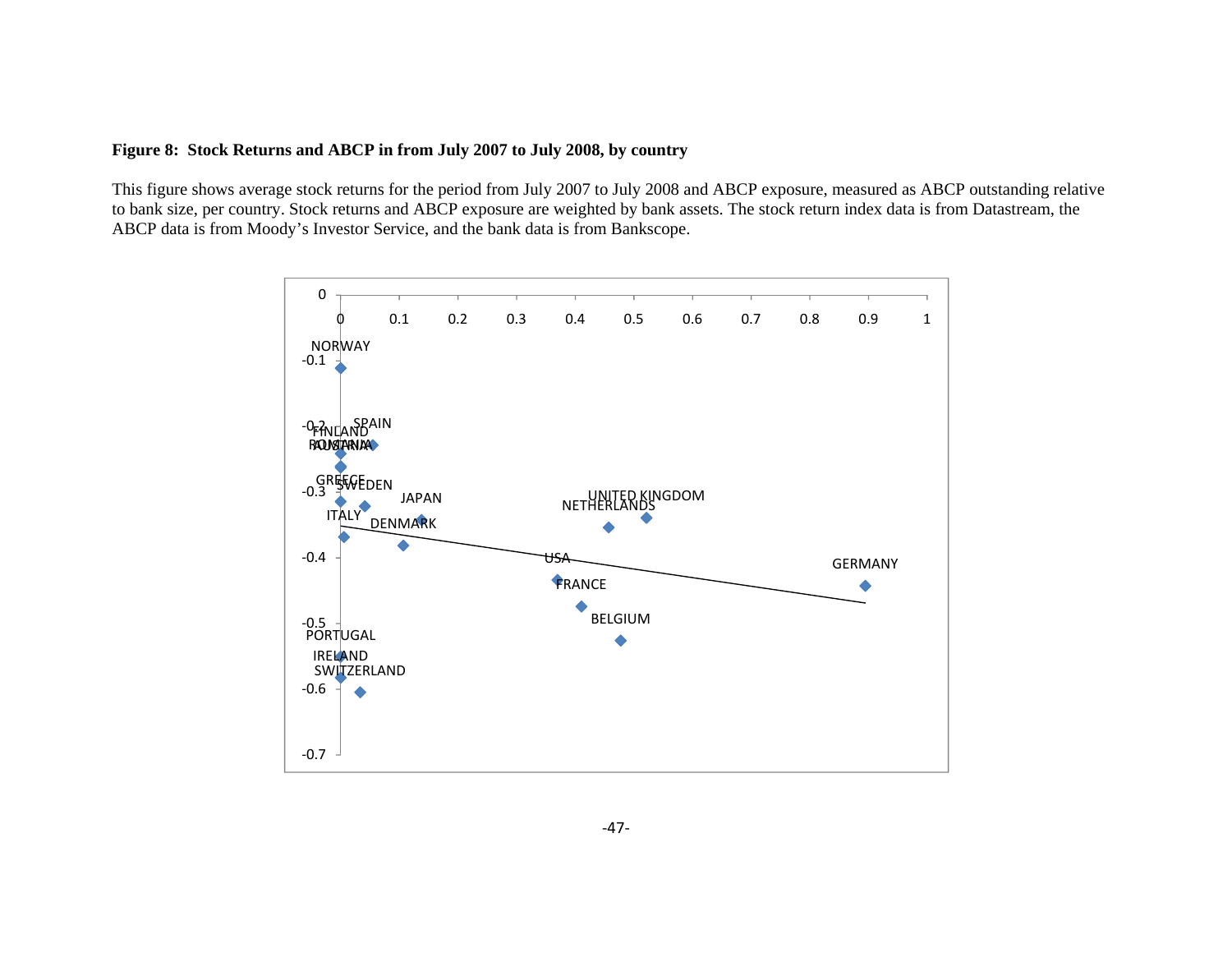#### **Figure 9: Stock Returns and ABCP from January 2004 to July 2007, bank-level**

This figure shows the stock return and ABCP exposure, measured as the ratio of ABCP as of 1/1/2007 relative to bank equity, in the period from January 2004 to July 2007. The data is restricted to all commercial banks that are sponsoring ABCP as of 1/1/2007 and that are listed on a stock exchange. The stock return data is based on the total return index from Datastream.

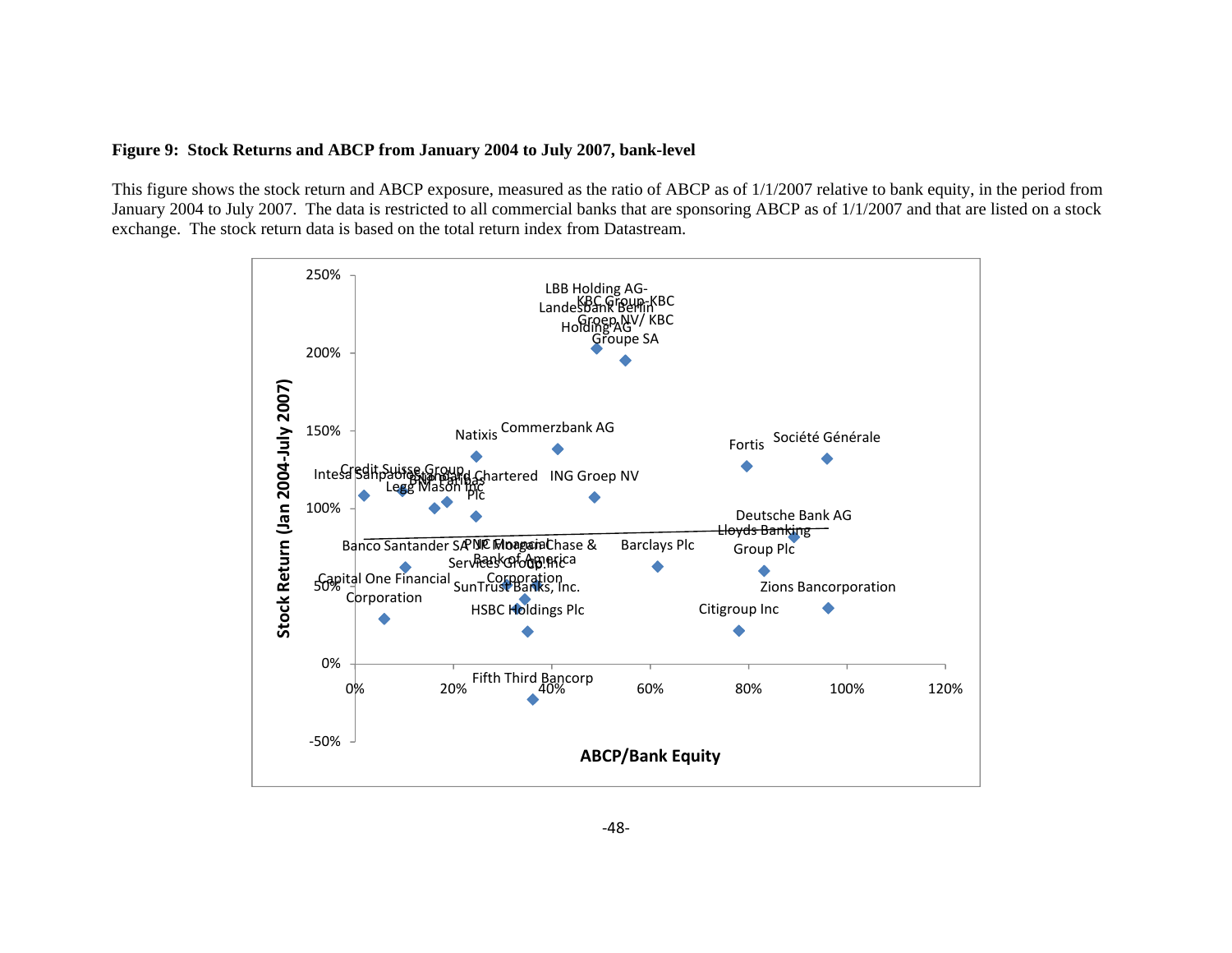## **Figure 10: Stock Returns and ABCP from July 2007 to July 2008, bank-level**

This figure shows the stock return and ABCP exposure, measured as the ratio of ABCP as of 1/1/2007 relative to bank equity, in the period from July 2007 to July 2008. The data is restricted to all commercial banks that are sponsoring ABCP as of 1/1/2007, that are listed on a stock exchange. The graph omits two outliers with ABCP/Equity ratios of more than 100%. The stock return data is based on the total return index from Datastream.

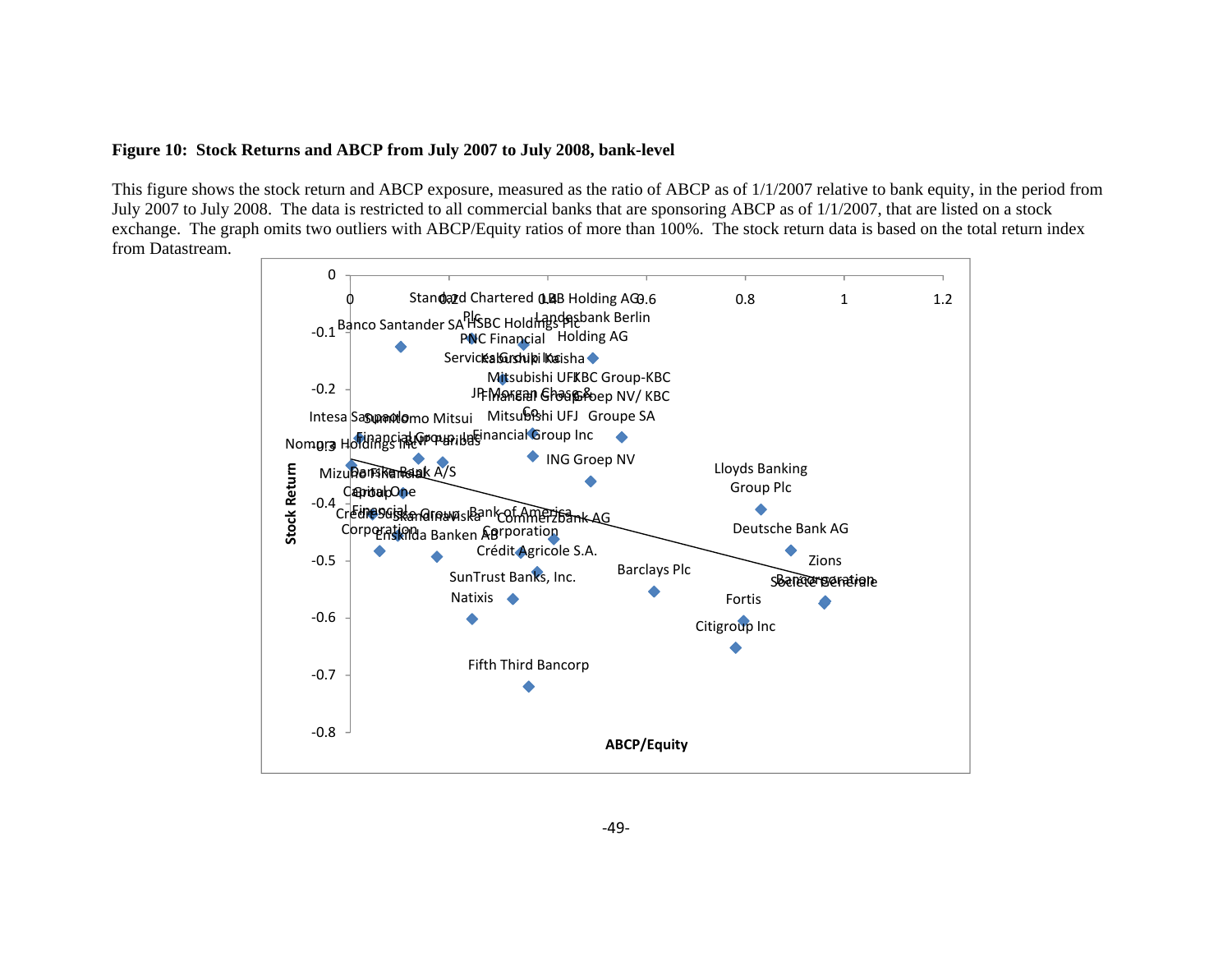# **Figure 11: Net borrowing of European banks' US offices in US dollars**

This figure shows total liabilities in US dollars minus total assets in US dollars of European banks' US offices. The data is based on data collected by the Bank of International Settlements. The figure is based on the left hand panel of Figure 6 in McGuire and von Peter (2009).

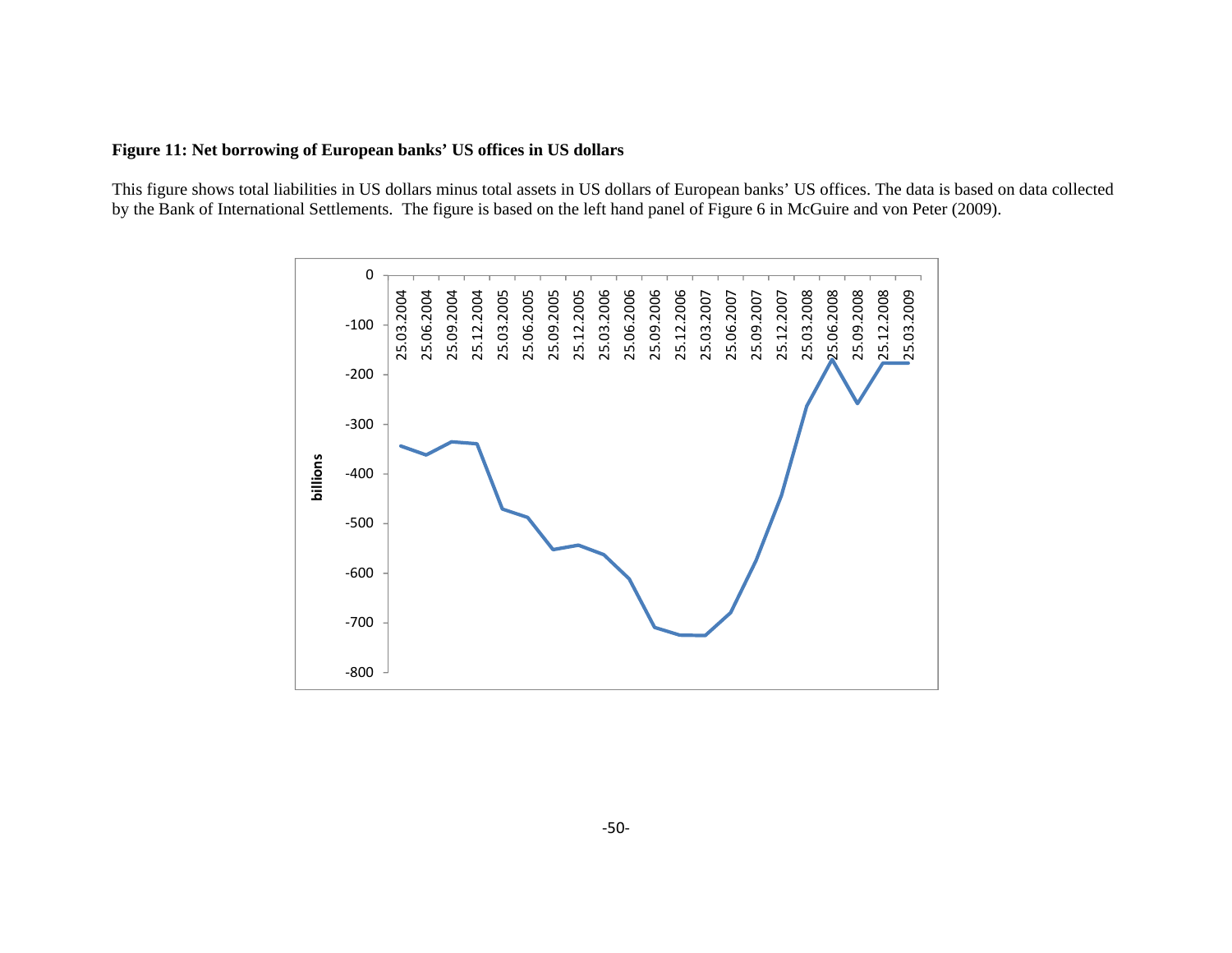# **Table 1: Ormond Quay's Asset Composition**

This table documents the asset composition of the asset-backed commercial paper conduit Ormond Quay as of July 2007. Panel A shows the break-down by asset type and Panel B shows the breakdown by assets' country of origin. All assets held by Ormond Quay are asset-backed securities (with the exception of corporate, municipal and sovereign bonds). The information is based on Moody's July 2007 rating report of Ormond Quay.

| Panel A: Asset Type                   |                |       |  |  |  |  |  |
|---------------------------------------|----------------|-------|--|--|--|--|--|
| <b>Asset Type</b>                     | Amount         | $\%$  |  |  |  |  |  |
| <b>Residential Mortgages</b>          | 6,298,165,721  | 55.5% |  |  |  |  |  |
| <b>Commercial Mortgages</b>           | 2,698,617,285  | 23.8% |  |  |  |  |  |
| <b>Consumer Loans</b>                 | 462,789,971    | 4.1%  |  |  |  |  |  |
| <b>Commercial Loans</b>               | 461,329,631    | 4.1%  |  |  |  |  |  |
| <b>Other Asset-Backed Securities</b>  | 407,388,697    | 3.6%  |  |  |  |  |  |
| CDO/CLO                               | 307,397,692    | 2.7%  |  |  |  |  |  |
| <b>Student Loans</b>                  | 268,042,174    | 2.4%  |  |  |  |  |  |
| <b>Equipment Lease Receivables</b>    | 137,092,590    | 1.2%  |  |  |  |  |  |
| Car Loans & Leases                    | 136, 437, 223  | 1.2%  |  |  |  |  |  |
| <b>Credit Card Receivables</b>        | 104,220,899    | 0.9%  |  |  |  |  |  |
| Bonds (Corporate/Municipal/Sovereign) | 70,291,219     | 0.6%  |  |  |  |  |  |
| Total                                 | 11,351,773,102 |       |  |  |  |  |  |
| Panel B: Asset Origin                 |                |       |  |  |  |  |  |
| Country                               | Amount         | $\%$  |  |  |  |  |  |
| <b>United States</b>                  | 4,276,996,597  | 37.7% |  |  |  |  |  |
| <b>United Kingdom</b>                 | 2,509,790,101  | 22.1% |  |  |  |  |  |
| Europe                                | 1,276,916,849  | 11.2% |  |  |  |  |  |
| Italy                                 | 1,059,705,514  | 9.3%  |  |  |  |  |  |
| Spain                                 | 956,051,638    | 8.4%  |  |  |  |  |  |
| Netherlands                           | 442,511,775    | 3.9%  |  |  |  |  |  |
| Germany                               | 425,913,091    | 3.8%  |  |  |  |  |  |
| Australia                             | 121,468,457    | 1.1%  |  |  |  |  |  |
| Portugal                              | 69,875,241     | 0.6%  |  |  |  |  |  |
| Singapore                             | 69, 345, 153   | 0.6%  |  |  |  |  |  |
| France                                | 68,009,652     | 0.6%  |  |  |  |  |  |
|                                       |                |       |  |  |  |  |  |
| Ireland                               | 41,221,246     | 0.4%  |  |  |  |  |  |
| Korea                                 | 19,926,998     | 0.2%  |  |  |  |  |  |
| Sweden                                | 14,040,792     | 0.1%  |  |  |  |  |  |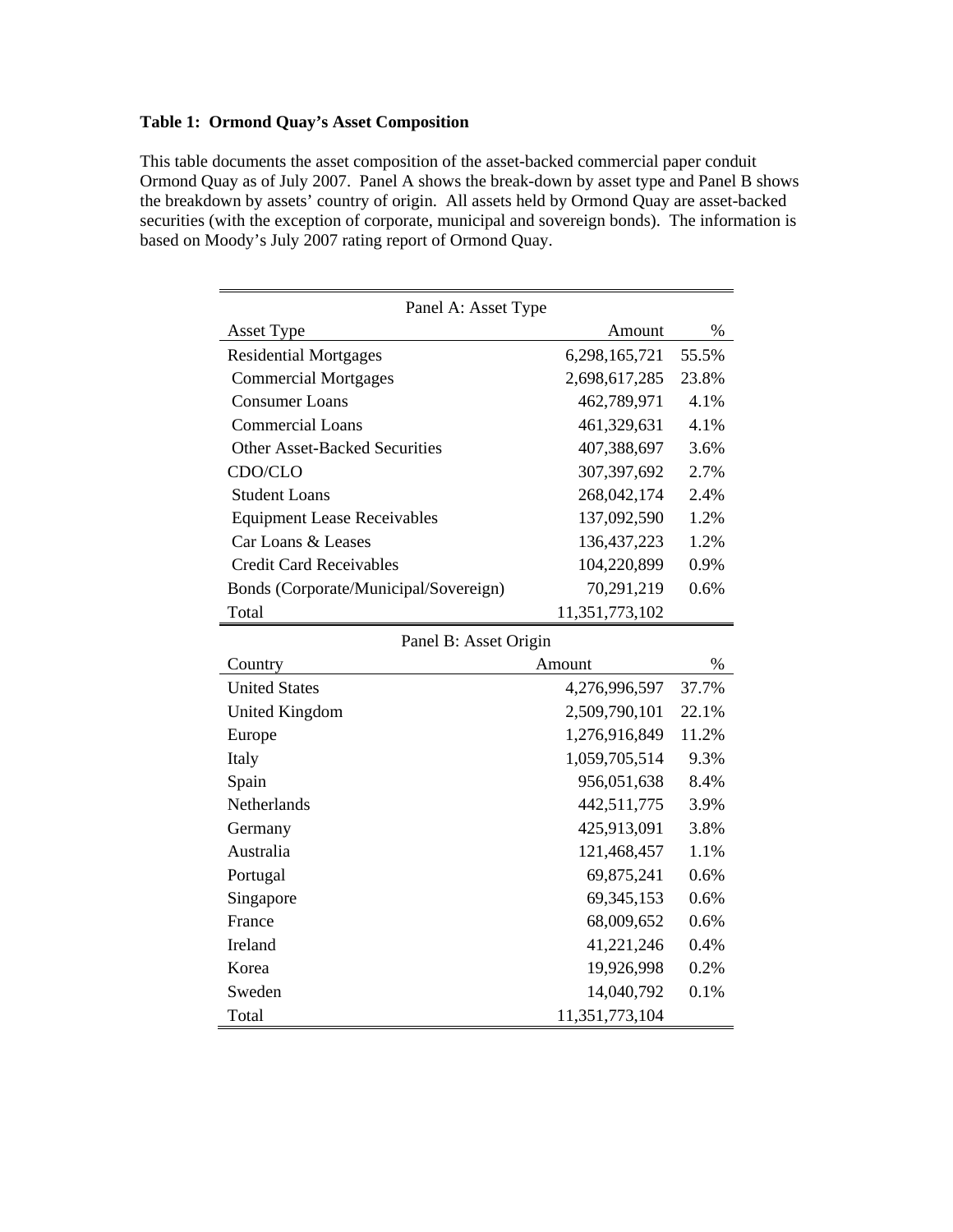#### **Table 2: Conduit Characteristics**

This table includes all conduits that were rated by Moody's and authorized to issue Commercial Paper on 1/1/2007. We do not include conduits in South Africa (6 conduits) and CDOs authorized to issue Commercial Paper (35 CDOs). '# Programs' denotes the number of conduits. 'Size' denotes total outstanding ABCP in million USD. 'Mean' denotes the average size by program, 'Std' the standard deviation, 'Min' the minimum size, and 'Max' the maximum size. Conduits classified as full liquidity have liquidity enhancement covering all outstanding ABCP. Conduits classified as full credit have credit enhancement covering all outstanding ABCP.

|              | <b>Market Total</b> |            | Per Conduit (\$mn) |                |                  |        |
|--------------|---------------------|------------|--------------------|----------------|------------------|--------|
|              | # Conduits          | Size (5mn) | Mean               | Std.           | Min              | Max    |
| All Conduits | 296                 | 1,235,281  | 4,173              | 5,129          | $\mathbf{0}$     | 37,872 |
| Type         |                     |            |                    |                |                  |        |
| Multiseller  | 135                 | 547,970    | 4,059              | 4,380          | $\overline{0}$   | 21,415 |
| Singe-Seller | 63                  | 173,549    | 2,755              | 3,964          | $\boldsymbol{0}$ | 18,931 |
| Arbitrage    | 35                  | 213,823    | 6,109              | 8,397          | $\overline{0}$   | 37,872 |
| Hybrid       | 27                  | 148,380    | 5,496              | 5,631          | 302              | 22,596 |
| <b>SIV</b>   | 28                  | 92,645     | 3,309              | 3,351          | $\overline{0}$   | 12,279 |
| Other        | 8                   | 58,914     | 7,364              | 6,323          | 2,373            | 20,337 |
| Currency     |                     |            |                    |                |                  |        |
| <b>USD</b>   | 234                 | 972,977    | 4,158              | 4,627          | $\overline{0}$   | 22,596 |
| <b>EURO</b>  | 33                  | 219,959    | 6,665              | 8,424          | $\overline{0}$   | 37,872 |
| <b>YEN</b>   | 16                  | 22,941     | 1,434              | 2,014          | $\overline{0}$   | 5,976  |
| <b>AUD</b>   | 12                  | 19,253     | 1,604              | 1,302          | 142              | 3,944  |
| <b>NZD</b>   |                     | 151        | 151                | $\overline{0}$ | 151              | 151    |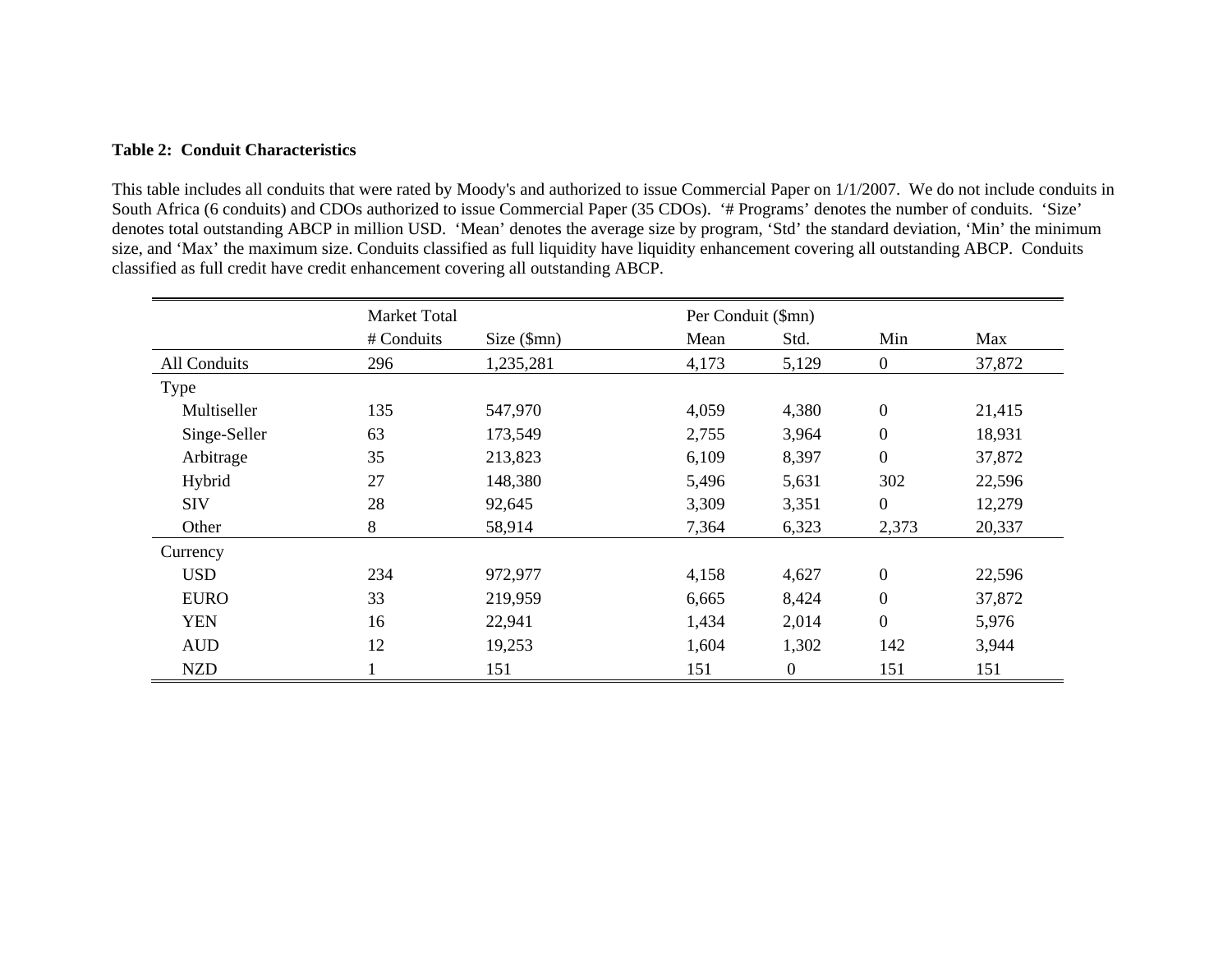# **Table 3: Sponsor Characteristics**

Panel A shows the characteristics of ABCP sponsors. The analysis is based on Moody's rating reports as of 1/1/2007. Panel B shows ABCP by the location of the. Panel B is restricted to banks-sponsored ABCP.

| <b>Sponsor Characteristics</b> |                |            |              |        |  |  |  |
|--------------------------------|----------------|------------|--------------|--------|--|--|--|
|                                | Total          |            | Average      |        |  |  |  |
|                                | # Sponsors     | Size (5mn) | Mean<br>Std. |        |  |  |  |
| All Programs                   | 126            | 1,235,281  | 9,804        | 14,764 |  |  |  |
| Sponsor Type                   |                |            |              |        |  |  |  |
| <b>Commercial Banks</b>        | 64             | 903,291    | 14,114       | 17,853 |  |  |  |
| <b>Structured Finance</b>      | 27             | 181,739    | 6,731        | 11,725 |  |  |  |
| Mortgage Lender                | 16             | 71,120     | 4,445        | 6,131  |  |  |  |
| Insurance & Monoline           | 3              | 14,118     | 4,706        | 3,914  |  |  |  |
| <b>Investment Banks</b>        | $\overline{4}$ | 11,039     | 2,760        | 2,257  |  |  |  |
| Country of Origin              |                |            |              |        |  |  |  |
| <b>United States</b>           | 68             | 488,535    | 7,184        | 14,608 |  |  |  |
| Germany                        | 15             | 204,103    | 13,607       | 11,593 |  |  |  |
| United Kingdom                 | 10             | 195,678    | 19,568       | 17,045 |  |  |  |
| Japan                          | 5              | 40,820     | 8,164        | 10,606 |  |  |  |
| Other                          | 28             | 306,180    | 10,935       | 5,096  |  |  |  |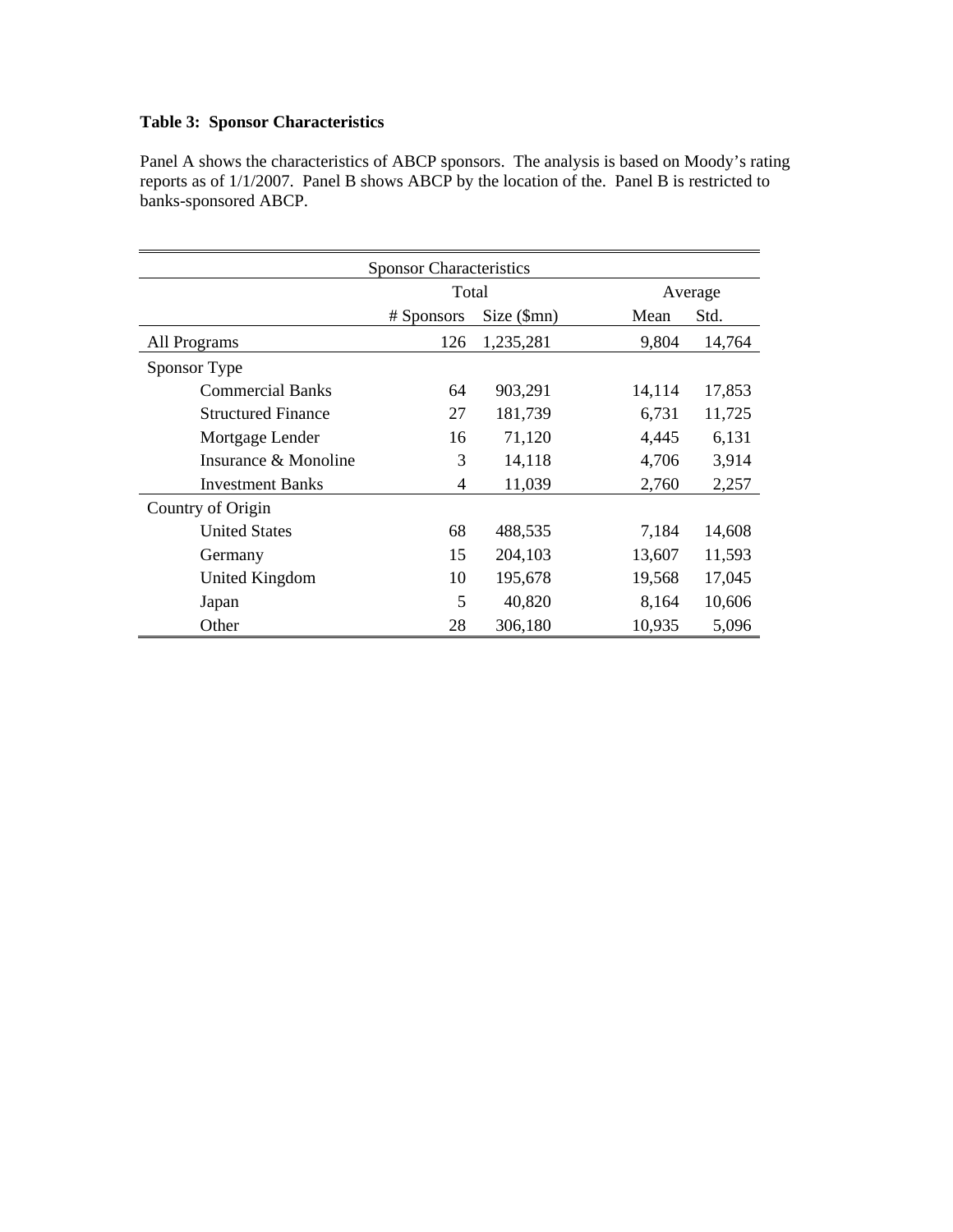# **Table 4: Sponsor Location and Funding Currency**

|       |                         |            | <b>Funding Currency</b> |                  |                  |         |  |  |
|-------|-------------------------|------------|-------------------------|------------------|------------------|---------|--|--|
|       | <b>Sponsor Location</b> | <b>USD</b> | Euro                    | Yen              | Other            | Total   |  |  |
|       | Belgium                 | 30,473     | 4,729                   | $\theta$         | $\overline{0}$   | 35,202  |  |  |
|       | <b>Denmark</b>          | 1,796      | $\theta$                | $\theta$         | $\overline{0}$   | 1,796   |  |  |
|       | France                  | 51,237     | 23,670                  | 228              | 557              | 75,692  |  |  |
|       | Germany                 | 139,068    | 62,885                  | $\boldsymbol{0}$ | 2,566            | 204,519 |  |  |
|       | Italy                   | 1,365      | 0                       | $\boldsymbol{0}$ | $\boldsymbol{0}$ | 1,365   |  |  |
|       | Japan                   | 18,107     | $\theta$                | 22,713           | $\boldsymbol{0}$ | 40,820  |  |  |
|       | <b>Netherlands</b>      | 56,790     | 65,859                  | $\boldsymbol{0}$ | 3,116            | 125,765 |  |  |
|       | Sweden                  | 1,719      | $\Omega$                | $\theta$         | $\theta$         | 1,719   |  |  |
|       | Switzerland             | 13,082     | $\Omega$                | $\theta$         | $\boldsymbol{0}$ | 13,082  |  |  |
|       | United Kingdom          | 92,842     | 62,298                  | $\overline{0}$   | 3,209            | 158,349 |  |  |
|       | <b>United Staes</b>     | 302,054    | $\theta$                | $\boldsymbol{0}$ | 2,996            | 305,050 |  |  |
| Total |                         | 714,871    | 219,441                 | 22,941           | 12,444           | 969,697 |  |  |

This table shows ABCP outstanding by the location of the sponsor and the funding currency. The analysis is based on Moody's rating reports as of 1/1/2007.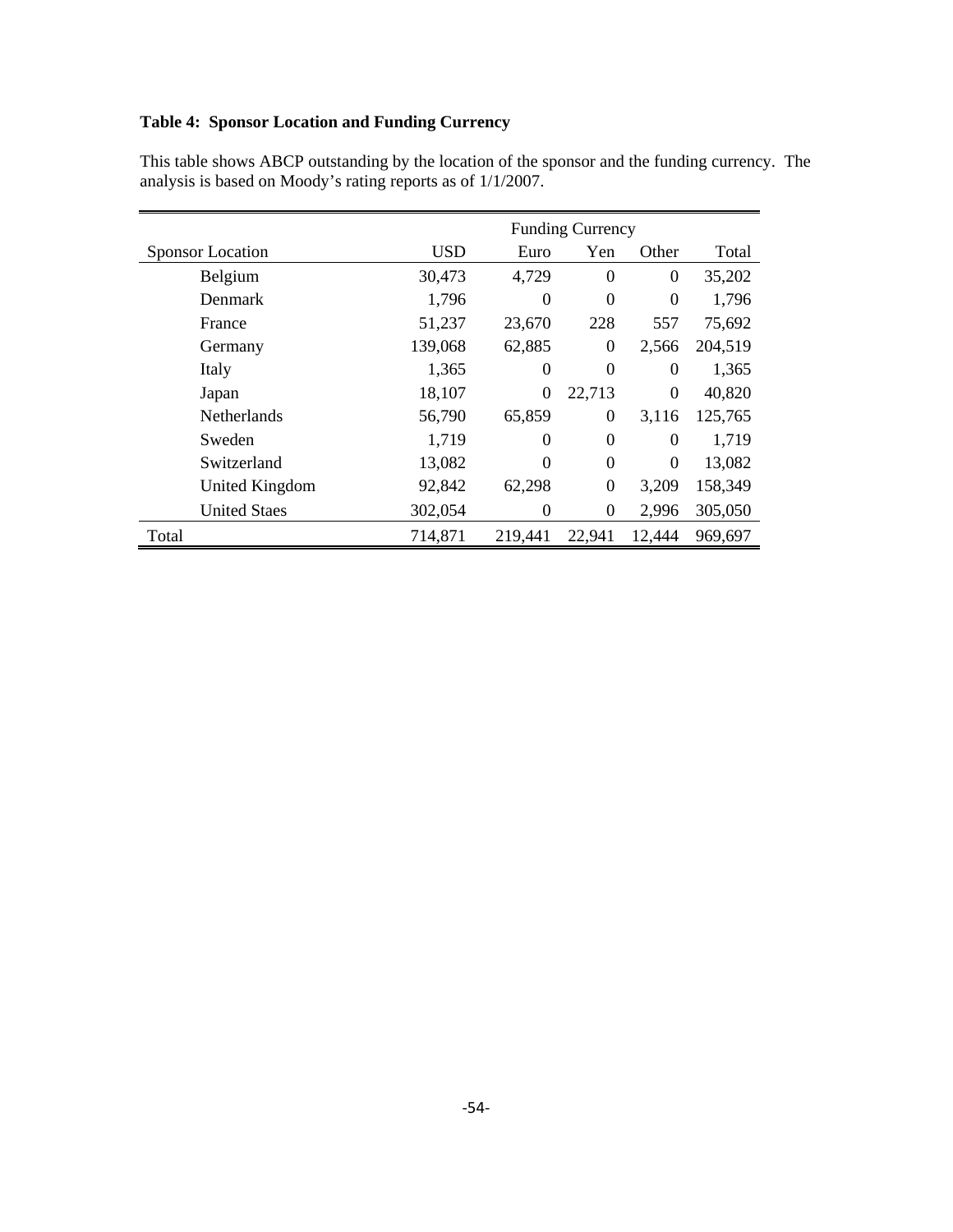# **Table 5: Asset Allocation by Country of Origin**

| <b>Asset Allocation</b>            |                                                |      |                                                                                                                                                        |             |  |
|------------------------------------|------------------------------------------------|------|--------------------------------------------------------------------------------------------------------------------------------------------------------|-------------|--|
|                                    | Sponsor                                        |      |                                                                                                                                                        |             |  |
| Conduit                            | (Location)                                     | Size | Country                                                                                                                                                | Rating      |  |
| Grampian                           | HBOS (UK)                                      | 37.0 | US (70.4%), others (29.6%)                                                                                                                             | Aaa (99%)   |  |
| Amstel                             | <b>ABN</b> Amro<br>(Netherlands)               | 20.4 | Netherlands                                                                                                                                            | Aaa(99.1%)  |  |
| Scaldis                            | Fortis<br>(Belgium)                            | 18.4 | US (51.1%), Global (14.9%),<br>UK (10.1%), Spain (6.3%),<br>Various (17.5%),                                                                           | Aaa (99.8%) |  |
| <b>Atalantis One</b>               | Rabobank<br>(Netherlands)                      | 15.7 | US (40.5%), Netherlands<br>(27.1%), Australia (9.1%),<br>Great Britain (5.4%),<br>Switzerland (2.9%), New<br>Zealand (2.6%), Others<br>$(12.4\%)$      |             |  |
| Thames Asset No1                   | Royal Bank of<br>Scotland (UK)                 | 17.9 | UK (57.8%), US (35.8%)<br>Global (3.5%), Germany<br>$(2.5\%)$ , Spain $(0.4\%)$                                                                        |             |  |
| <b>Solitaire Funding</b>           | HSBC (UK)                                      | 15.4 | US (68.9%), UK (24.9%),<br>Germany (3.3%), Europe<br>$(0.9\%)$ , Netherlands $(0.7\%)$ ,<br>Australia (0.5%), Global<br>$(0.5\%)$ , Portugal $(0.2\%)$ | Aaa (100%)  |  |
| Stanfield Victoria                 | Stanfield and<br>Deutsche Bank<br>(UK/Germany) |      | 21.9 US (96%), UK (2%),<br>Netherlands (1%), Others<br>$(1\%)$                                                                                         |             |  |
| Cancara Asset<br>Securitisation    | Lloyds (UK)                                    | 15.3 | USA (76%), UK (19%),<br>Netherlands (5%)                                                                                                               |             |  |
| <b>Cullinan Finance</b><br>Limited | HSBC (UK)                                      | 13.4 | US (62%), UK (23%), Japan<br>$(3\%)$ , Germany $(3\%)$ , Others<br>(9%)                                                                                |             |  |
| Ormond Quay                        | Sachsen<br>Landesbank<br>(Germany)             | 12.1 | US (38%), UK (22%),<br>Europe (11%), Italy (9%),<br>Spain (8%)                                                                                         |             |  |

This table shows the asset allocation and ratings for the nine largest conduits as of 1/1/2007 for which this information is available. The share of "AAA"-rated assets is reported if this information is available. The information is collected from Moody's ratings reports.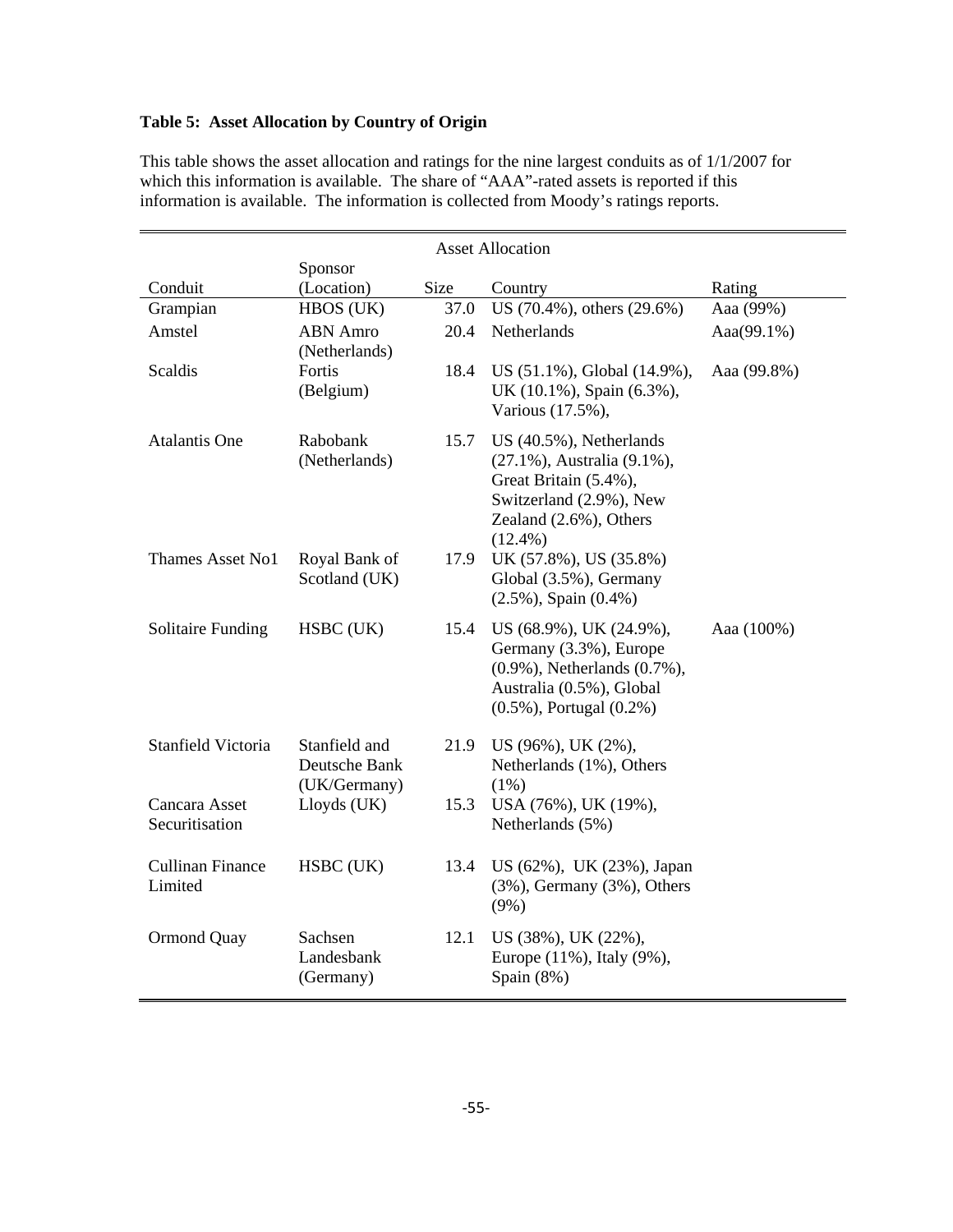# **Table 6: Investor Characteristics**

Panel A shows commercial paper holdings by investor class. Commercial paper holdings include both ABCP and other commercial paper. The analysis is based on the Flow of Funds data provided by the Federal Reserve Board. Panel B shows holdings of Asset-Backed Commercial paper by the 20 largest prime funds with non-zero ABCP holdings. The analysis is based on iMoneyNet holdings data.

| Panel A: Commerical Paper Holdings by Investor Class                      |        |             |       |  |  |  |  |  |
|---------------------------------------------------------------------------|--------|-------------|-------|--|--|--|--|--|
| Investor                                                                  |        | Holdings    | $\%$  |  |  |  |  |  |
| <b>Money Market Funds</b>                                                 |        | 608.4       | 27.5% |  |  |  |  |  |
| <b>Mutual Funds</b>                                                       |        | 114.1       | 5.1%  |  |  |  |  |  |
| <b>Funding Corporations</b>                                               |        | 584.3       | 26.4% |  |  |  |  |  |
| Household Sector                                                          |        | 187.7       | 8.5%  |  |  |  |  |  |
| Non-financial Corporate                                                   |        | 122.6       | 5.5%  |  |  |  |  |  |
| <b>State Government</b>                                                   |        | 186.2       | 8.4%  |  |  |  |  |  |
| Foreign Investors                                                         |        | 226.5       | 10.2% |  |  |  |  |  |
| Other Investors                                                           |        | 186.1       | 8.4%  |  |  |  |  |  |
| Total                                                                     |        | 2215.9      |       |  |  |  |  |  |
| Panel B: Asset-Backed Commercial Paper Holdings by 20 Largest Prime Funds |        |             |       |  |  |  |  |  |
| Fund                                                                      | Assets | <b>ABCP</b> | $\%$  |  |  |  |  |  |
| <b>Fidelity Cash Reserves</b>                                             | 89,088 | 12,472      | 14.0% |  |  |  |  |  |
| Columbia Cash Reserves/Class A                                            | 62,519 | 3,751       | 6.0%  |  |  |  |  |  |
| Schwab Value Adv MF/Instit Prime                                          | 43,498 | 13,919      | 32.0% |  |  |  |  |  |
| Bear Stearns TempFund/PremierChoice                                       | 37,273 | 13,418      | 36.0% |  |  |  |  |  |
| Fidelity Instit MMF II                                                    | 27,736 | 5,270       | 19.0% |  |  |  |  |  |
| Goldman Sachs FS Prime Oblig/Adm                                          | 27,113 | 13,285      | 49.0% |  |  |  |  |  |
| Morgan Stanley Inst Liq/Prime/Part                                        | 26,261 | 12,080      | 46.0% |  |  |  |  |  |
| Reserve Primary Fund/Inv II                                               | 25,622 | 512         | 2.0%  |  |  |  |  |  |
| Dreyfus Instit Cash Adv/Adm                                               | 25,482 | 5,606       | 22.0% |  |  |  |  |  |
| <b>Centennial Money Market Trust</b>                                      | 25,106 | 8,285       | 33.0% |  |  |  |  |  |
| Columbia MM Reserves/Trust                                                | 22,923 | 2,522       | 11.0% |  |  |  |  |  |
| Federated/Prime Oblig Fund/Inst Svc                                       | 21,985 | 5,276       | 24.0% |  |  |  |  |  |
| Schwab Money Market Fund                                                  | 21,634 | 6,058       | 28.0% |  |  |  |  |  |
| <b>AIM STIT Liquid Assets/Reserve</b>                                     | 21,460 | 4,507       | 21.0% |  |  |  |  |  |
| DWS MM Series/Premium/Cl S                                                | 19,447 | 194         | 1.0%  |  |  |  |  |  |
| Citi Cash Reserves                                                        | 18,891 | 189         | 1.0%  |  |  |  |  |  |
| Northern Instit Divsfd Assets/Cl C                                        | 17,302 | 5,364       | 31.0% |  |  |  |  |  |
| First Amer Prime Oblig/Cl I                                               | 16,695 | 1,503       | 9.0%  |  |  |  |  |  |
| Fidelity Prime Fund/Cap Reserves                                          | 16,690 | 3,338       | 20.0% |  |  |  |  |  |
| <b>Schwab Cash Reserves</b>                                               | 16,642 | 5,325       | 32.0% |  |  |  |  |  |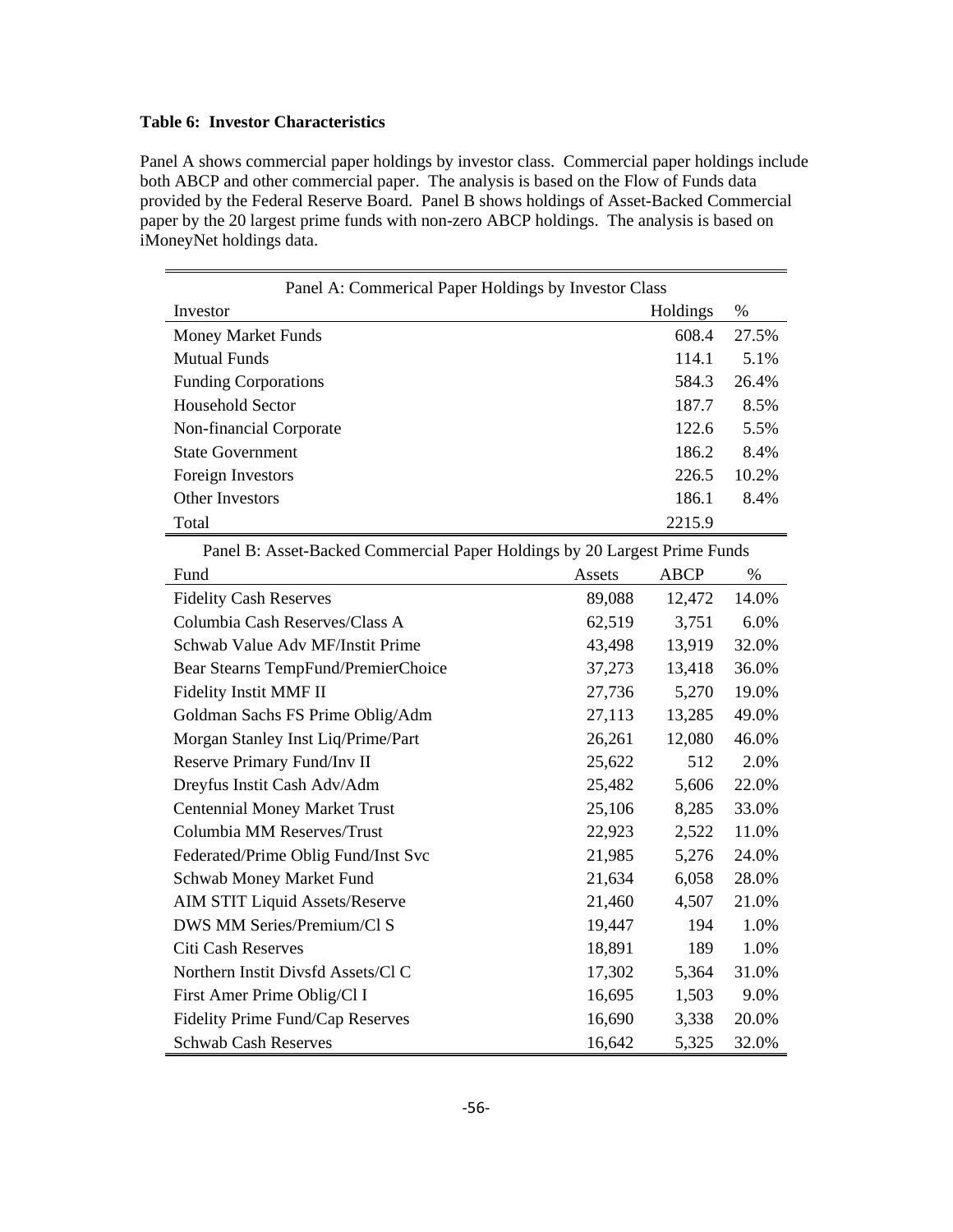#### **Table 7: The effect of bank observables on exposure to ABCP conduits**

This table analyzes the decision to sponsor asset-backed commercial paper conduits. The dependent variable is an indicator variable equal to one if ABCP relative to bank equity is larger than 10% or zero otherwise. The sample is restricted consolidated banks with total assets of at least \$10 billion in 2006. The country variables are indicator variable equal to one if bank is headquartered in that country and zero otherwise. The control variables are the natural logarithm of assets, the natural logarithm of equity, the ratio of equity to assets, the ratio of pretax profits to equity, and the ratio of deposits to assets. \* significant at 5%; \*\* significant at 1%.

|                      |              | Dependent Variable: Indicator Variable (ABCP/Equity>10%) |              |              |              |              |              |
|----------------------|--------------|----------------------------------------------------------|--------------|--------------|--------------|--------------|--------------|
|                      | (1)          | (2)                                                      | (3)          | (4)          | (5)          | (6)          | (7)          |
| Assets (\$bn)        | >10          | >10                                                      | >10          | >10          | >10          | >10          | >100         |
| <b>US Bank</b>       | 0.226        | 0.288                                                    | 0.279        | 0.280        | 0.262        | 0.272        | 0.394        |
|                      | $(0.083)$ ** | $(0.071)$ **                                             | $(0.078)$ ** | $(0.078)$ ** | $(0.080)$ ** | $(0.080)$ ** | $(0.129)$ ** |
| <b>UK Bank</b>       | 0.440        | 0.282                                                    | 0.282        | 0.287        | 0.282        | 0.276        | 0.379        |
|                      | $(0.126)$ ** | $(0.109)*$                                               | $(0.112)*$   | $(0.113)*$   | $(0.113)*$   | $(0.113)*$   | $(0.143)$ ** |
| German Bank          | 0.501        | 0.427                                                    | 0.431        | 0.441        | 0.464        | 0.460        | 0.544        |
|                      | $(0.097)$ ** | $(0.084)$ **                                             | $(0.093)$ ** | $(0.095)$ ** | $(0.096)$ ** | $(0.096)$ ** | $(0.118)$ ** |
| Dutch Bank           | 0.501        | 0.296                                                    | 0.296        | 0.300        | 0.320        | 0.333        | 0.342        |
|                      | $(0.194)$ *  | (0.167)                                                  | (0.169)      | (0.170)      | (0.170)      | (0.171)      | (0.189)      |
| French Bank          | 0.187        | $-0.026$                                                 | $-0.027$     | $-0.022$     | $-0.029$     | $-0.029$     | 0.020        |
|                      | (0.122)      | (0.108)                                                  | (0.110)      | (0.110)      | (0.110)      | (0.110)      | (0.123)      |
| Log(A <sub>s</sub> ) |              | 0.196                                                    | 0.186        | 0.155        | 0.152        | 0.185        | 0.006        |
|                      |              | $(0.025)$ **                                             | $(0.059)$ ** | (0.082)      | (0.082)      | $(0.086)*$   | (0.193)      |
| Log (Equity)         |              |                                                          | 0.012        | 0.042        | 0.041        | 0.015        | 0.24         |
|                      |              |                                                          | (0.059)      | (0.080)      | (0.080)      | (0.083)      | (0.181)      |
| Capital Ratio        |              |                                                          |              | $-0.372$     | $-0.225$     | 0.057        | $-4.769$     |
|                      |              |                                                          |              | (0.691)      | (0.701)      | (0.742)      | (3.430)      |
| Profitability        |              |                                                          |              |              | 0.436        | 0.454        | 0.248        |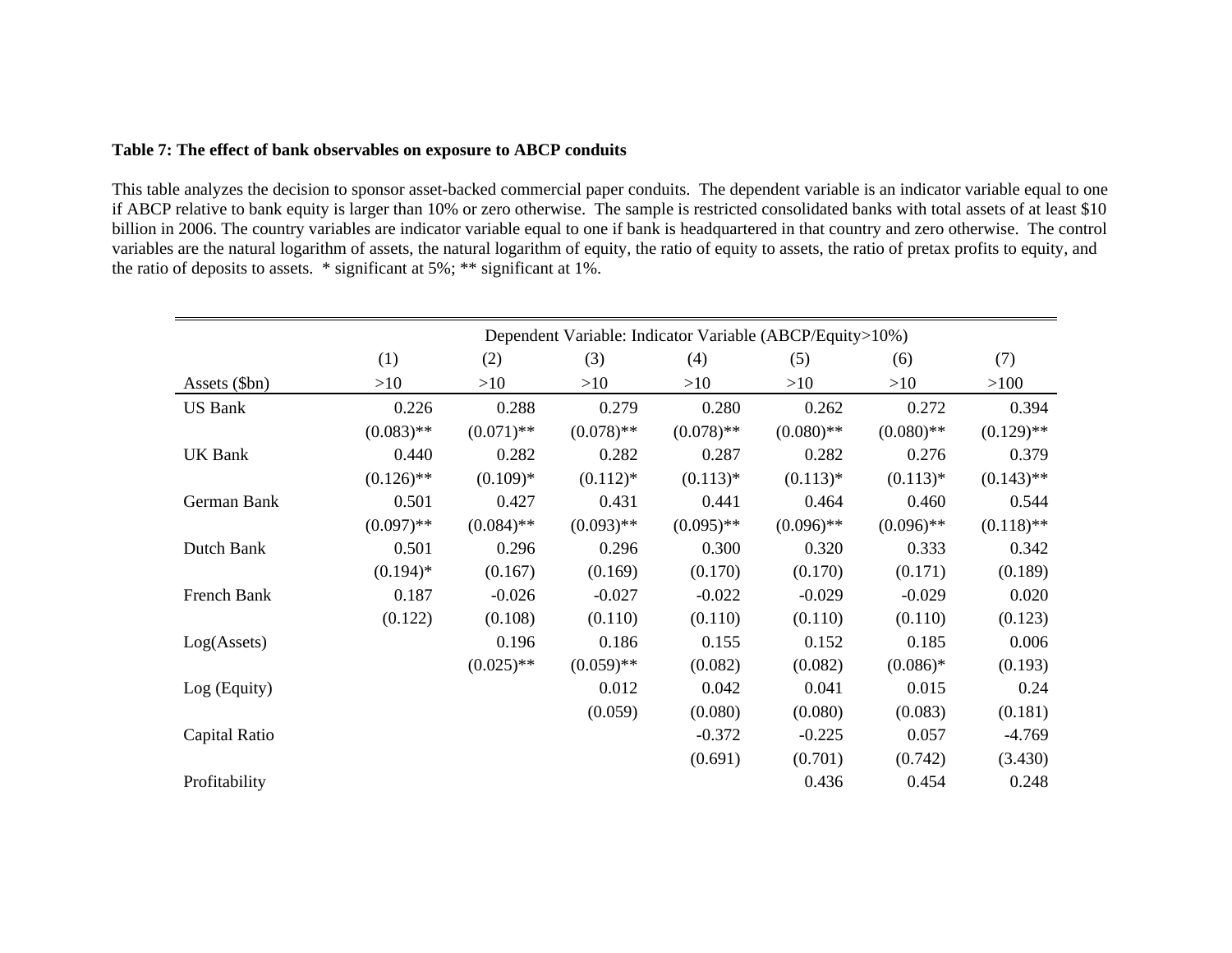|                       |            |              |              |              | (0.373)      | (0.373)      | (0.519) |
|-----------------------|------------|--------------|--------------|--------------|--------------|--------------|---------|
| <b>Share Deposits</b> |            |              |              |              |              | 0.178        | 0.07    |
|                       |            |              |              |              |              | (0.153)      | (0.243) |
|                       | 0.099      | $-0.895$     | $-0.865$     | $-0.752$     | $-0.823$     | $-1.052$     | $-0.34$ |
|                       | $(0.050)*$ | $(0.133)$ ** | $(0.198)$ ** | $(0.288)$ ** | $(0.294)$ ** | $(0.354)$ ** | (0.871) |
|                       | N          | N            | Y            | Y            | Y            |              | Y       |
| <b>Observations</b>   | 132        | 132          | 132          | 132          | 132          | 132          | 92      |
| R-squared             | 0.138      | 0.386        | 0.386        | 0.387        | 0.394        | 0.395        | 0.412   |